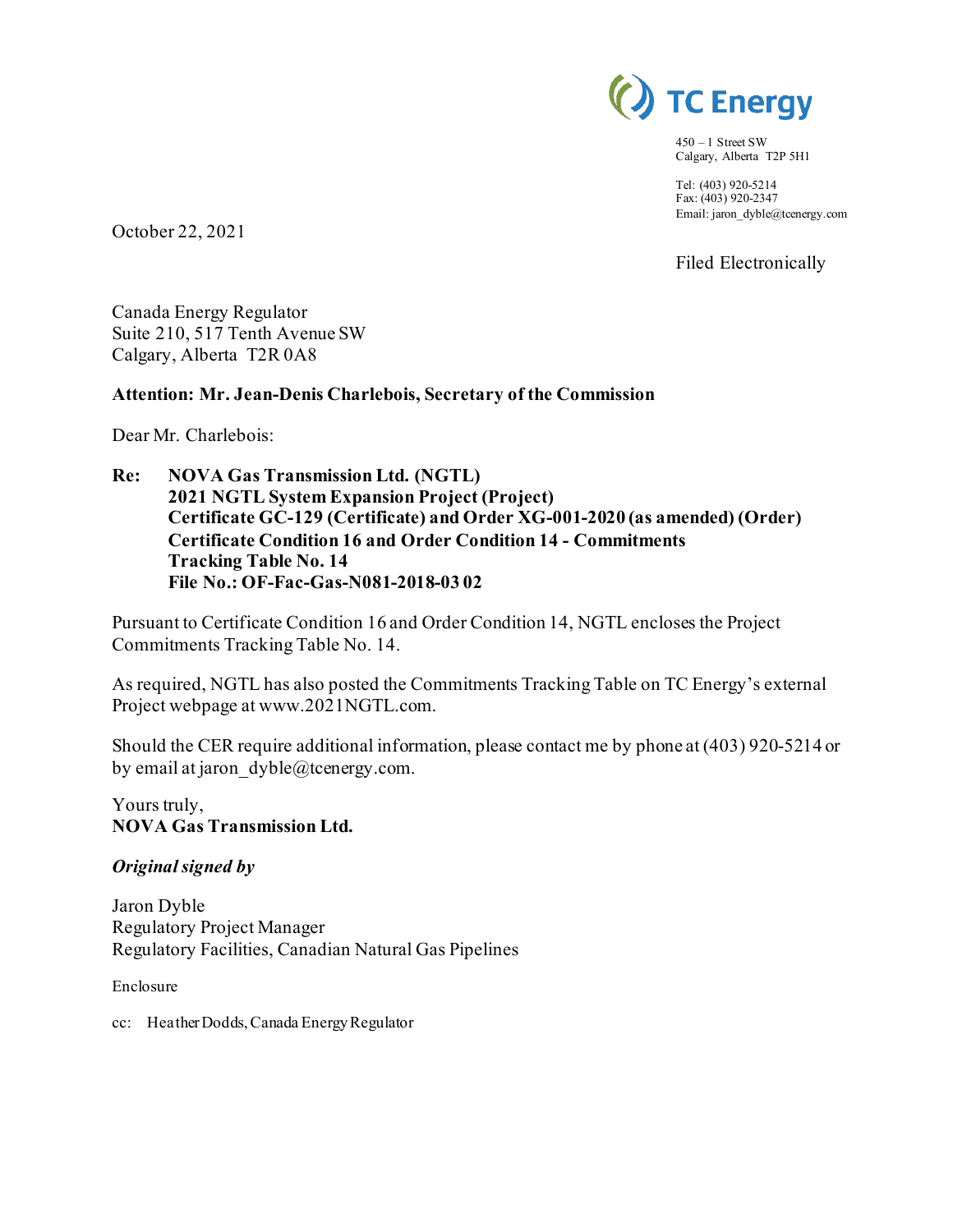#### **Table 1: Commitments Tracking Table No. 14 June 2018 to October 2021**

| <b>Commitment</b> |                                                     |                                           |                                                                                                                                                                                                                                                                                                                                                                                            |                               | <b>Document</b><br><b>References</b> |               |                      |                                                                                                                                                                                                                                                                                                                                                                                                                                                                                                                                                |                       |
|-------------------|-----------------------------------------------------|-------------------------------------------|--------------------------------------------------------------------------------------------------------------------------------------------------------------------------------------------------------------------------------------------------------------------------------------------------------------------------------------------------------------------------------------------|-------------------------------|--------------------------------------|---------------|----------------------|------------------------------------------------------------------------------------------------------------------------------------------------------------------------------------------------------------------------------------------------------------------------------------------------------------------------------------------------------------------------------------------------------------------------------------------------------------------------------------------------------------------------------------------------|-----------------------|
| number            | <b>Commitment to</b>                                | Category                                  | <b>Description of Commitment</b>                                                                                                                                                                                                                                                                                                                                                           | <b>Source</b>                 | (Filing ID)                          | <b>Status</b> | <b>Project Phase</b> | <b>Comments</b>                                                                                                                                                                                                                                                                                                                                                                                                                                                                                                                                | <b>Accountability</b> |
|                   | Potentially affected<br>Aboriginal<br>communities   | Aboriginal<br>Engagement<br>Matters       | NGTL will also provide notice to each potentially<br>affected Aboriginal group of the filing of the Section<br>52 application within 72 hours, in accordance with<br>the guidance provided in the NEB Filing Manual.                                                                                                                                                                       | Application<br>Section 13.3.1 | A92619                               | Complete      | Pre-Construction     | Notifications of the filing of the Application were sent to the<br>potentially affected Aboriginal communities on June 21,<br>2018.                                                                                                                                                                                                                                                                                                                                                                                                            | Indigenous Relations  |
| $\overline{2}$    | Horse Lake First<br>Nation                          | Aboriginal<br>Engagement<br>Matters       | NGTL confirmed its commitment to considering<br>additional information brought forward concerning<br>Horse Lake First Nation TK and land use in the<br>Project area.                                                                                                                                                                                                                       | Application<br>Section 13.3.1 | A92619                               | Complete      | Pre-Construction     | Final report received November 8, 2017, for the Grande<br>Prairie Mainline Loop No. 2 (Colt Section) and January 25,<br>2018, for the Grande Prairie Mainline Loop No. 3 (Elmworth<br>Section). NGTL reviewed the reports and provided a<br>response to Horse Lake First Nation on June 1, 2018. Final<br>report received October 25, 2018, for the Grande Prairie<br>Mainline Loop No. 2 (Karr, Deep Valley Sections). NGTL<br>reviewed the report and provided a response to Horse Lake<br>First Nation on December 17, 2018.                | Indigenous Relations  |
| $\mathbf{3}$      | Montana First Nation                                | Aboriginal<br>Engagemen<br><b>Matters</b> | NGTL committed to continue to provide information<br>about contracting and employment opportunities to<br>Montana First Nation when the information is<br>available.                                                                                                                                                                                                                       | Application<br>Section 13.3.1 | A92619                               | Ongoing       | Pre-Construction     | Information regarding an employment opportunity with<br>NGTL's consultant for biophysical and heritage field work<br>was provided to Montana First Nation (MFN) on April 16,<br>2018 and April 15, 2020. NGTL also had a call with MFN in<br>May 2020 to gather information on businesses and<br>capacity. NGTL and MFN have had continued discussions<br>regarding contracting and employment opportunities<br>including sourcing opportunities for designated and targeted<br>services and NGTL will continue discussions as<br>appropriate. | Indigenous Relations  |
| $\overline{4}$    | Nose Creek<br>Community                             | Aboriginal<br>Engagemen<br>Matters        | NGTL committed to provide to Nose Creek<br>Community a draft TK Protocol Agreement for the<br>TK study.                                                                                                                                                                                                                                                                                    | Application<br>Section 13.3.1 | A92619                               | Complete      | Pre-Construction     | NGTL received a signed LOA from Nose Creek Community<br>(NCC) on August 25, 2020 to participate in a site visit on the<br>Grande Prairie Mainline Loop No. 3 (Elmworth Section). On<br>September 17, 2020, NGTL received an email from NCC<br>with a copy of NCC's TK Report.                                                                                                                                                                                                                                                                  | Indigenous Relations  |
| $5\phantom{.0}$   | Siksika Nation                                      | Aboriginal<br>Engagement<br>Matters       | NGTL confirmed its commitment to reasonable<br>capacity funding to support Siksika Nation's<br>participation in Project engagement activities.                                                                                                                                                                                                                                             | Application<br>Section 13.3.1 | A92619                               | Complete      | Pre-Construction     | NGTL received signed engagement capacity funding<br>agreement from Siksika Nation on April 8, 2019.                                                                                                                                                                                                                                                                                                                                                                                                                                            | Indigenous Relations  |
| 6                 | Asini Wachi<br>Nehiyawak<br><b>Traditional Band</b> | Aboriginal<br>Engagement<br>Matters       | NGTL will keep Asini Wachi Nehiyawak Traditional<br>Band informed as information about the<br>archaeologyfieldwork becomes available.                                                                                                                                                                                                                                                      | Supplemental<br>Report        | A94516                               | Complete      | Pre-Construction     | April 24, 2019, NGTL provided a notification regarding a<br>work opportunity that the Wood Group is offering on field<br>studies for the Project, including archaeological work.                                                                                                                                                                                                                                                                                                                                                               | Indigenous Relations  |
| $\overline{7}$    | Driftpile First Nation                              | Aboriginal<br>Engagemen<br>Matters        | NGTL remains committed to working with Driftpile<br>First Nation to discuss the proposed budget and<br>tasks associated with it to reach agreement on<br>funding for a Project-specific TK study as well as<br>engagement with NGTL for the Project and<br>requested Driftpile First Nation contact NGTL at<br>their earliest convenience to further discuss the<br>budget and agreements. | Supplemental<br>Report        | A94516                               | Complete      | Pre-Construction     | NGTL received signed amended TK Protocol from DCN on<br>January 29, 2019 and signed engagement capacity funding<br>agreement on February 19, 2019.                                                                                                                                                                                                                                                                                                                                                                                             | Indigenous Relations  |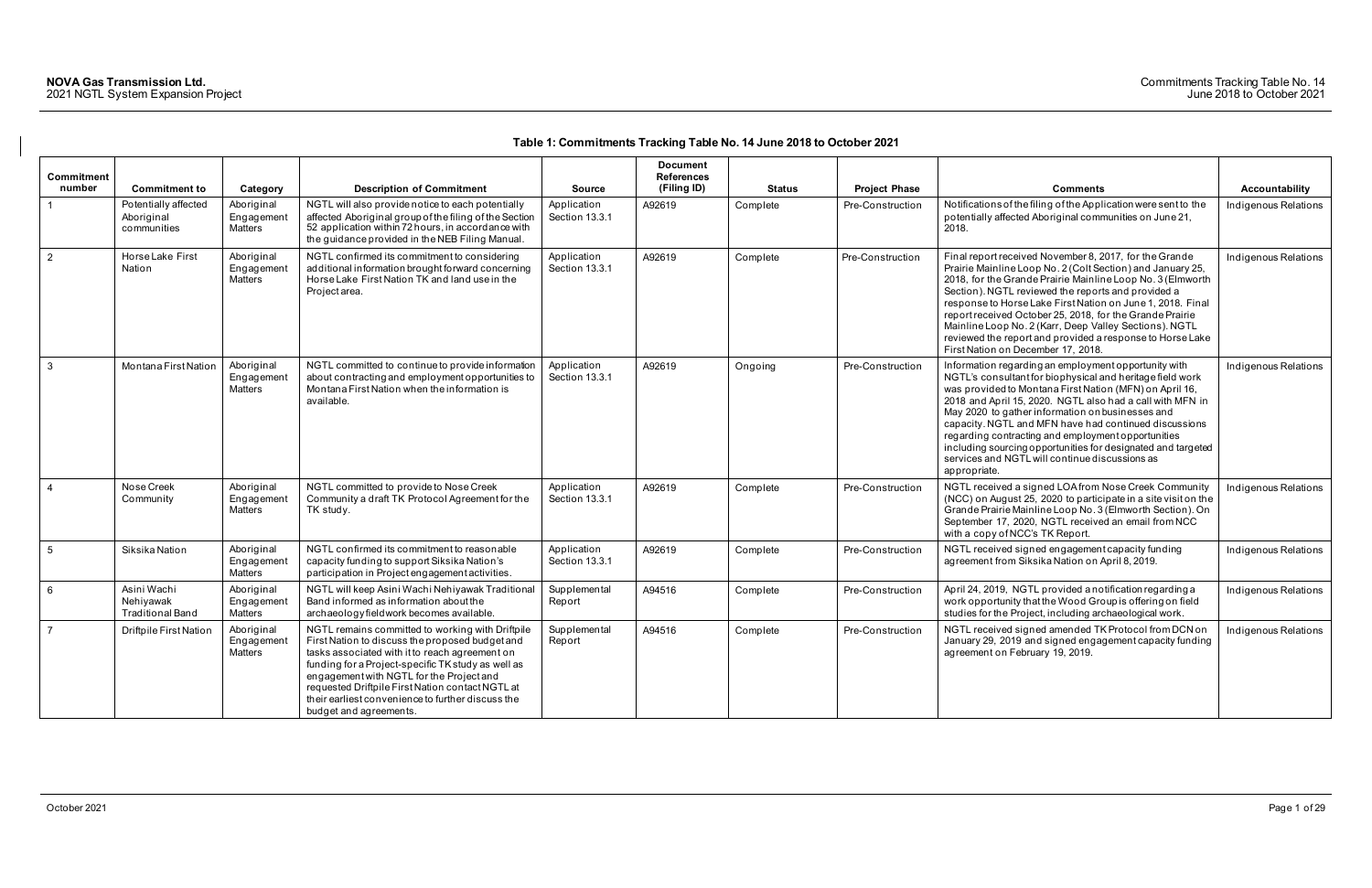| Commitment<br>number | <b>Commitment to</b>             | Category                                   | <b>Description of Commitment</b>                                                                                                                                                                                                                                                                                                                                                                           | <b>Source</b>                                          | <b>Document</b><br><b>References</b><br>(Filing ID) | <b>Status</b> | <b>Project Phase</b> | <b>Comments</b>                                                                                            | Accountability       |
|----------------------|----------------------------------|--------------------------------------------|------------------------------------------------------------------------------------------------------------------------------------------------------------------------------------------------------------------------------------------------------------------------------------------------------------------------------------------------------------------------------------------------------------|--------------------------------------------------------|-----------------------------------------------------|---------------|----------------------|------------------------------------------------------------------------------------------------------------|----------------------|
| 8                    | Aseniwuche<br>Winewak Nation     | Aboriginal<br>Engagement<br>Matters        | NGTL will provide this information (Appendix E,<br>Annex A of the ESA Supplement for Additional<br>Written Evidence Filing: Traditional Knowledge<br>Report - Aboriginal Groups Project-Related<br>Issue Summaries for NGTL's responses and<br>proposed mitigation measures from the Project<br>EPP) to Aseniwuche Winewak Nation and offer<br>to answer any questions or discuss concerns, if<br>any.     | Additional Written<br>Evidence (AWE)<br>Section        | A96812                                              | Complete      | Pre-Construction     | NGTL reviewed the report and provided responses to<br>Aseniwuche Winewak Nation on December 17, 2018.      | Indigenous Relations |
| 9                    | East Prairie Métis<br>Settlement | Aboriginal<br>Engagement<br>Matters        | NGTL will provide this information (Appendix E,<br>Annex A of the ESA Supplement for Additional<br>Written Evidence Filing: Traditional Knowledge<br>Report - Aboriginal Groups Project-Related<br>Issue Summaries for NGTL's responses and<br>proposed mitigation measures from the Project<br>EPP) to East Prairie Métis Settlement and offer<br>to answer any questions or discuss concerns, if<br>any. | <b>Additional Written</b><br>Evidence (AWE)<br>Section | A96812                                              | Complete      | Pre-Construction     | NGTL reviewed the report and provided a response to<br>East Prairie Métis Settlement on December 17, 2018. | Indigenous Relations |
| 10                   | Gunn Métis Local 55              | Aboriginal<br>Engagement<br>Matters        | NGTL will provide this information (Appendix E,<br>Annex A of the ESA Supplement for Additional<br>Written Evidence Filing: Traditional Knowledge<br>Report - Aboriginal Groups Project-Related<br>Issue Summaries for NGTL's responses and<br>proposed mitigation measures from the Project<br>EPP) to Gunn Métis Local 55 and offer to<br>answer any questions or discuss concerns, if<br>any.           | <b>Additional Written</b><br>Evidence (AWE)<br>Section | A96812                                              | Complete      | Pre-Construction     | NGTL reviewed the report and provided a response to<br>Gunn Métis Local 55 on December 17, 2018.           | Indigenous Relations |
| 11                   | Horse Lake First<br>Nation       | Aboriginal<br>Engagement<br><b>Matters</b> | NGTL will provide this information (Appendix E,<br>Annex A of the ESA Supplement for Additional<br>Written Evidence Filing: Traditional Knowledge<br>Report - Aboriginal Groups Project-Related<br>Issue Summaries for NGTL's responses and<br>proposed mitigation measures from the Project<br>EPP) to Horse Lake First Nation and offer to<br>answer any questions or discuss concerns, if<br>any.       | Additional Written<br>Evidence (AWE)<br>Section        | A96812                                              | Complete      | Pre-Construction     | NGTL reviewed the report and provided a response to<br>Horse Lake First Nation on December 17, 2018.       | Indigenous Relations |
| 12                   | Paul First Nation                | Aboriginal<br>Engagement<br><b>Matters</b> | NGTL will provide this information (Appendix E,<br>Annex A of the ESA Supplement for Additional<br>Written Evidence Filing: Traditional Knowledge<br>Report - Aboriginal Groups Project-Related<br>Issue Summaries for NGTL's responses and<br>proposed mitigation measures from the Project<br>EPP) to Paul First Nation and offer to answer<br>any questions or discuss concerns, if any.                | <b>Additional Written</b><br>Evidence (AWE)<br>Section | A96812                                              | Complete      | Pre-Construction     | NGTL reviewed the report and provided a response to<br>Paul First Nation on December 17, 2018.             | Indigenous Relations |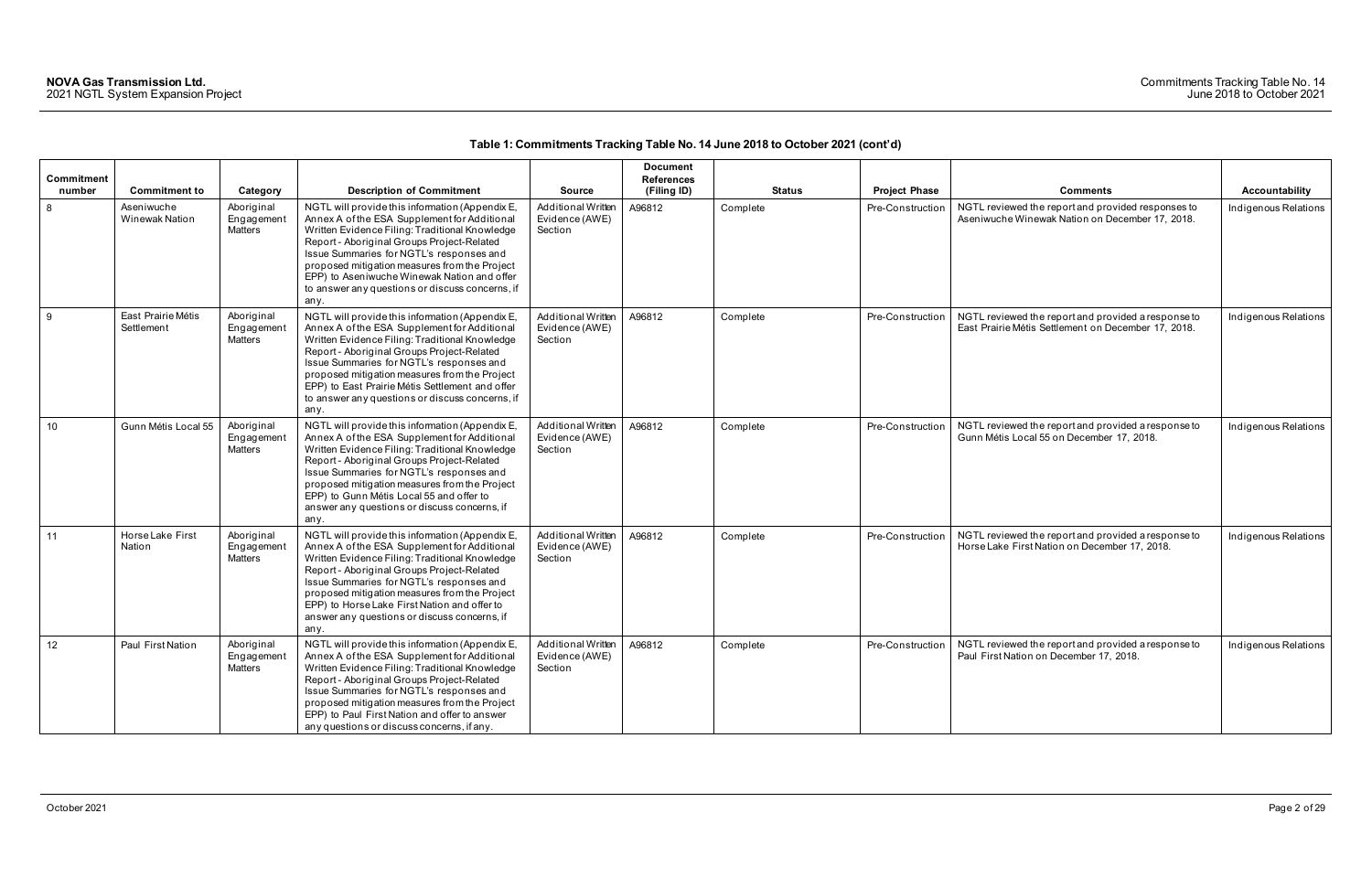| <b>Commitment</b><br>number | <b>Commitment to</b>          | Category                            | <b>Description of Commitment</b>                                                                                                                                                                                                                                                                                                                                                                       | <b>Source</b>                                          | <b>Document</b><br><b>References</b><br>(Filing ID) | <b>Status</b> | <b>Project Phase</b> | <b>Comments</b>                                                                                                                                                                                                                                                                                                                                                                                                                                                                              | Accountability       |
|-----------------------------|-------------------------------|-------------------------------------|--------------------------------------------------------------------------------------------------------------------------------------------------------------------------------------------------------------------------------------------------------------------------------------------------------------------------------------------------------------------------------------------------------|--------------------------------------------------------|-----------------------------------------------------|---------------|----------------------|----------------------------------------------------------------------------------------------------------------------------------------------------------------------------------------------------------------------------------------------------------------------------------------------------------------------------------------------------------------------------------------------------------------------------------------------------------------------------------------------|----------------------|
| 13                          | Stoney Nakoda<br>Nations      | Aboriginal<br>Engagement<br>Matters | NGTL will provide this information (Appendix E,<br>Annex A of the ESA Supplement for Additional<br>Written Evidence Filing: Traditional Knowledge<br>Report - Aboriginal Groups Project-Related<br>Issue Summaries for NGTL's responses and<br>proposed mitigation measures from the Project<br>EPP) to Stoney Nakoda Nations and offer to<br>answer any questions or discuss concerns, if<br>any.     | <b>Additional Written</b><br>Evidence (AWE)<br>Section | A96812                                              | Complete      | Pre-Construction     | NGTL reviewed the issues and concerns and provided a<br>response to Stoney Nakoda Nations on December 17,<br>2018.                                                                                                                                                                                                                                                                                                                                                                           | Indigenous Relations |
| 14                          | Sturgeon Lake Cree<br>Nation  | Aboriginal<br>Engagement<br>Matters | NGTL will provide this information (Appendix E,<br>Annex A of the ESA Supplement for Additional<br>Written Evidence Filing: Traditional Knowledge<br>Report - Aboriginal Groups Project-Related<br>Issue Summaries for NGTL's responses and<br>proposed mitigation measures from the Project<br>EPP) to Sturgeon Lake Cree Nation and offer to<br>answer any questions or discuss concerns, if<br>any. | <b>Additional Written</b><br>Evidence (AWE)<br>Section | A96812                                              | Complete      | Pre-Construction     | NGTL reviewed the concerns and provided a response to<br>Sturgeon Lake Cree Nation on December 17, 2018.                                                                                                                                                                                                                                                                                                                                                                                     | Indigenous Relations |
| 15                          | <b>Sunchild First Nation</b>  | Aboriginal<br>Engagement<br>Matters | NGTL will provide this information (Appendix E,<br>Annex A of the ESA Supplement for Additional<br>Written Evidence Filing: Traditional Knowledge<br>Report - Aboriginal Groups Project-Related<br>Issue Summaries for NGTL's responses and<br>proposed mitigation measures from the Project<br>EPP) to Sunchild First Nation and offer to<br>answer any questions or discuss concerns, if<br>any.     | <b>Additional Written</b><br>Evidence (AWE)<br>Section | A96812                                              | Complete      | Pre-Construction     | NGTL reviewed the report and provided a response to<br>Sunchild First Nation on December 17, 2018.                                                                                                                                                                                                                                                                                                                                                                                           | Indigenous Relations |
| 16                          | <b>Foothills First Nation</b> | Aboriginal<br>Engagemen<br>Matters  | NGTL stated that it is not in a position to agree<br>to provide separate additional funding to<br>Foothills First Nation however NGTL remains<br>committed to meeting with Foothills First Nation<br>in order to hear and address any issues and<br>concerns related to the proposed Project.                                                                                                          | Additional Written<br>Evidence (AWE)<br>Section 6.2.10 | A96812                                              | Complete      | Pre-Construction     | NGTL met with Foothills First Nation (FFN) on<br>December 14, 2018, and a telephone call on July 26,<br>2019. NGTL emailed FFN the mitigation table with<br>NGTL's responses and proposed mitigation measures for<br>the Project-specific issues and concerns identified in the<br>FFN Traditional Land Use Study filed with the NEB for<br>the Project. NGTL noted that if FFN had any questions or<br>wished to meet to discuss the mitigation table in further<br>detail to contact NGTL. | Indigenous Relations |
| 17                          | Horse Lake First<br>Nation    | Aboriginal<br>Engagement<br>Matters | Should HLFN identify the locations where<br>spraying and herbicide application are of interest<br>to HLFN then NGTL will notify HLFN regarding<br>timing and locations of scheduled spraying and<br>herbicide applications for those locations during<br>construction.                                                                                                                                 | HLFN 1.3e                                              | A98233-9                                            | Planned       | Operations           | To date HLFN has not provided NGTL with any specific<br>locations where spraying or herbicide application are of<br>interest.                                                                                                                                                                                                                                                                                                                                                                | Indigenous Relations |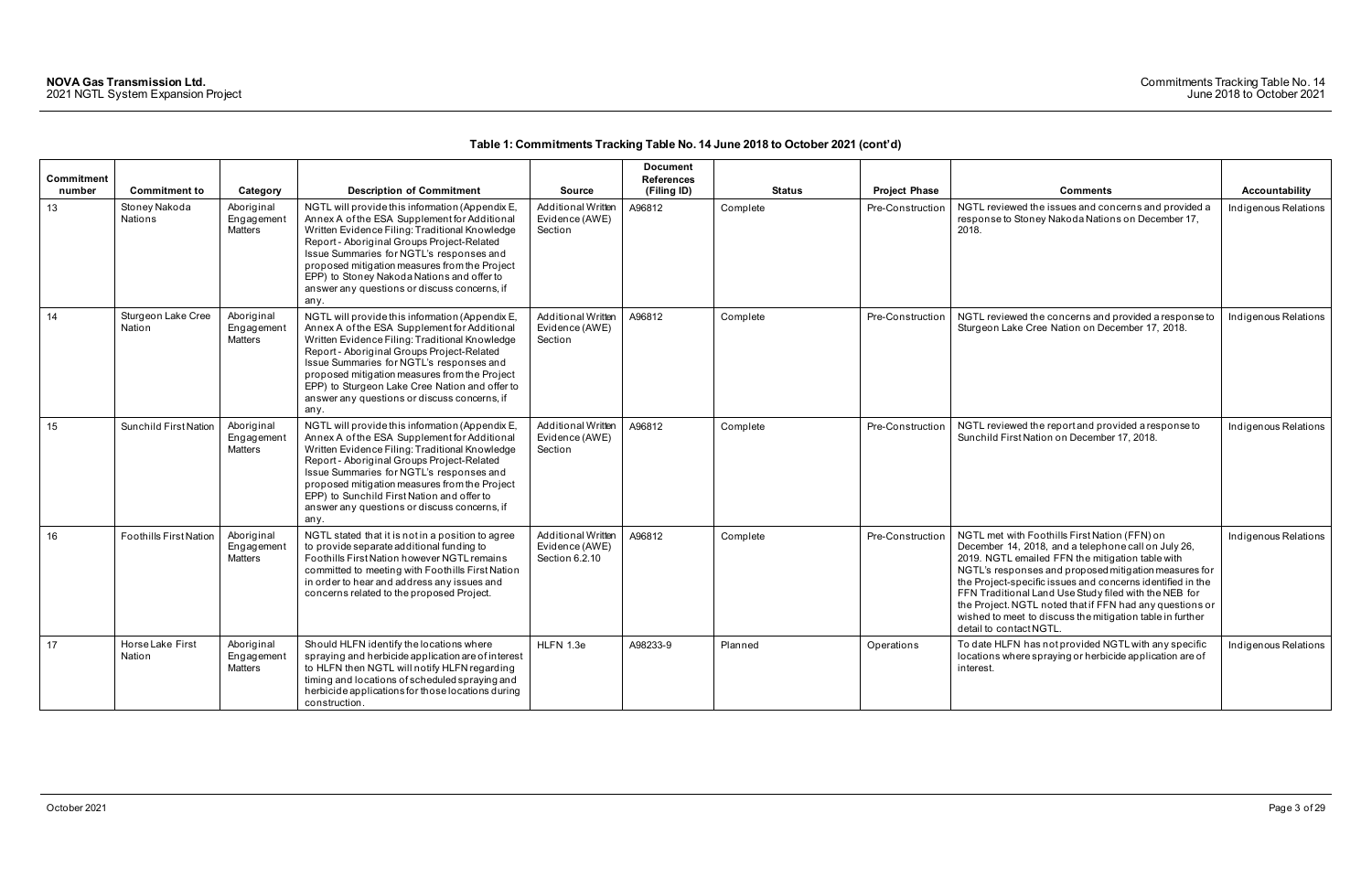| Commitment<br>number | <b>Commitment to</b>                | Category                                   | <b>Description of Commitment</b>                                                                                                                                                                                                                                                                                                                                                                                                     | <b>Source</b>                                                   | <b>Document</b><br><b>References</b><br>(Filing ID) | Status   | <b>Project Phase</b> | <b>Comments</b>                                                                                                                                                                                                                                                                                                                                                                                                                                                                                                            | Accountability       |
|----------------------|-------------------------------------|--------------------------------------------|--------------------------------------------------------------------------------------------------------------------------------------------------------------------------------------------------------------------------------------------------------------------------------------------------------------------------------------------------------------------------------------------------------------------------------------|-----------------------------------------------------------------|-----------------------------------------------------|----------|----------------------|----------------------------------------------------------------------------------------------------------------------------------------------------------------------------------------------------------------------------------------------------------------------------------------------------------------------------------------------------------------------------------------------------------------------------------------------------------------------------------------------------------------------------|----------------------|
| 18                   | Horse Lake First<br>Nation          | Aboriginal<br>Engagement<br>Matters        | NGTL will be developing an Aboriginal<br>Construction Participation Program (ACPP) to<br>provide opportunities for potentially affected<br>Aboriginal groups to develop an understanding<br>of construction and environmental protection<br>activities through observation and discussion of<br>Project construction activities.                                                                                                     | HLFN 1.3 h) and<br><b>HLFN 1.4 f)</b>                           | A98233-9                                            | Complete | Construction         | NGTL contacted all potentially affected Aboriginal groups<br>regarding the ACPP on March 23, 2020, to determine<br>interest in participation and included a questionnaire to<br>gather additional information to inform the development<br>of the ACPP. Discussions related to the ACPP including<br>regarding the potential for participation in the program<br>has continued with potentially affected Aboriginal groups.<br>NGTL has developed the ACPP pursuant to Certificate<br>Condition 12 and Order Condition 10. | Indigenous Relations |
| 19                   | Samson Cree First<br>Nation         | Aboriginal<br>Engagement<br>Matters        | In addition, NGTL will require the Prime<br>Contractors for the Project to provide site-<br>specific orientation where best practices and<br>community engagement expectations are<br>communicated to all personnel.                                                                                                                                                                                                                 | SCN 1.0 a) and<br>b)                                            | A98233-9                                            | Ongoing  | Construction         | Prime Contractor orientations are being provided for<br>workers on section 58 and section 52 activities.                                                                                                                                                                                                                                                                                                                                                                                                                   | Indigenous Relations |
| 20                   | Blood Tribe / DCN /<br>MNA R3 / PKN | Aboriginal<br>Engagement<br>Matters        | Should traditional trails be identified through<br>ongoing engagement with potentially affected<br>Aboriginal groups, this information will be<br>considered in Project planning, including the<br>EPP and EAS, as appropriate.                                                                                                                                                                                                      | BT 1.44<br><b>DCN 21</b><br><b>MNA R3 45</b><br><b>PKN 1.44</b> | A98233-3<br>A98233-5<br>A98233-10<br>A98233-12      | Complete | Pre-Construction     | No trails were identified through ongoing engagement<br>that required consideration as part of Project planning.                                                                                                                                                                                                                                                                                                                                                                                                           | Indigenous Relations |
| 21                   | Duncan's First<br>Nation            | Aboriginal<br>Engagement<br>Matters        | The findings of Duncan's First Nation's final TK<br>report will be reviewed in the context of the ESA<br>and considered for incorporation into Project<br>planning, as appropriate. NGTL will also provide<br>responses and proposed mitigation measures<br>from the Project EPP in response to their final<br>TK study and will offer to meet with Duncan's<br>First Nation to answer any questions or discuss<br>concerns, if any. | Attachment BT<br>$1.41 - 1$                                     | A98233-3                                            | Complete | Pre-Construction     | NGTL reviewed the report and provided a response to<br>Duncan's First Nation on June 19, 2019.                                                                                                                                                                                                                                                                                                                                                                                                                             | Indigenous Relations |
| 22                   | Kelly Lake Cree<br>Nation           | Aboriginal<br>Engagement<br>Matters        | The findings of Kelly Lake Cree Nation's TK<br>study will be reviewed in the context of the ESA<br>and considered for incorporation into Project<br>planning, as appropriate. NGTL will also provide<br>responses and proposed mitigation measures<br>from the Project EPP in response to their final<br>TK study and will offer to meet with Kelly Lake<br>Cree Nation to answer any questions or discuss<br>concerns, if any.      | Attachment BT<br>$1.41 - 1$                                     | A98233-3                                            | Complete | Pre-Construction     | NGTL reviewed the report and provided a response to<br>Kelly Lake Cree Nation on April 16, 2019.                                                                                                                                                                                                                                                                                                                                                                                                                           | Indigenous Relations |
| 23                   | Stoney Nakoda<br>Nations            | Aboriginal<br>Engagement<br><b>Matters</b> | The findings of Stoney Nakoda Nation's interim<br>TK report will be reviewed in the context of the<br>ESA and considered for incorporation into<br>Project planning, as appropriate. NGTL will also<br>provide responses and proposed mitigation<br>measures from the Project EPP in response to<br>their final TK study and will offer to meet with<br>Stoney Nakoda Nation to answer any questions<br>or discuss concerns, if any. | Attachment BT<br>$1.41 - 1$                                     | A98233-3                                            | Complete | Pre-Construction     | NGTL reviewed the report and provided responses to<br>Stoney Nakoda Nations on April 9, 2019.                                                                                                                                                                                                                                                                                                                                                                                                                              | Indigenous Relations |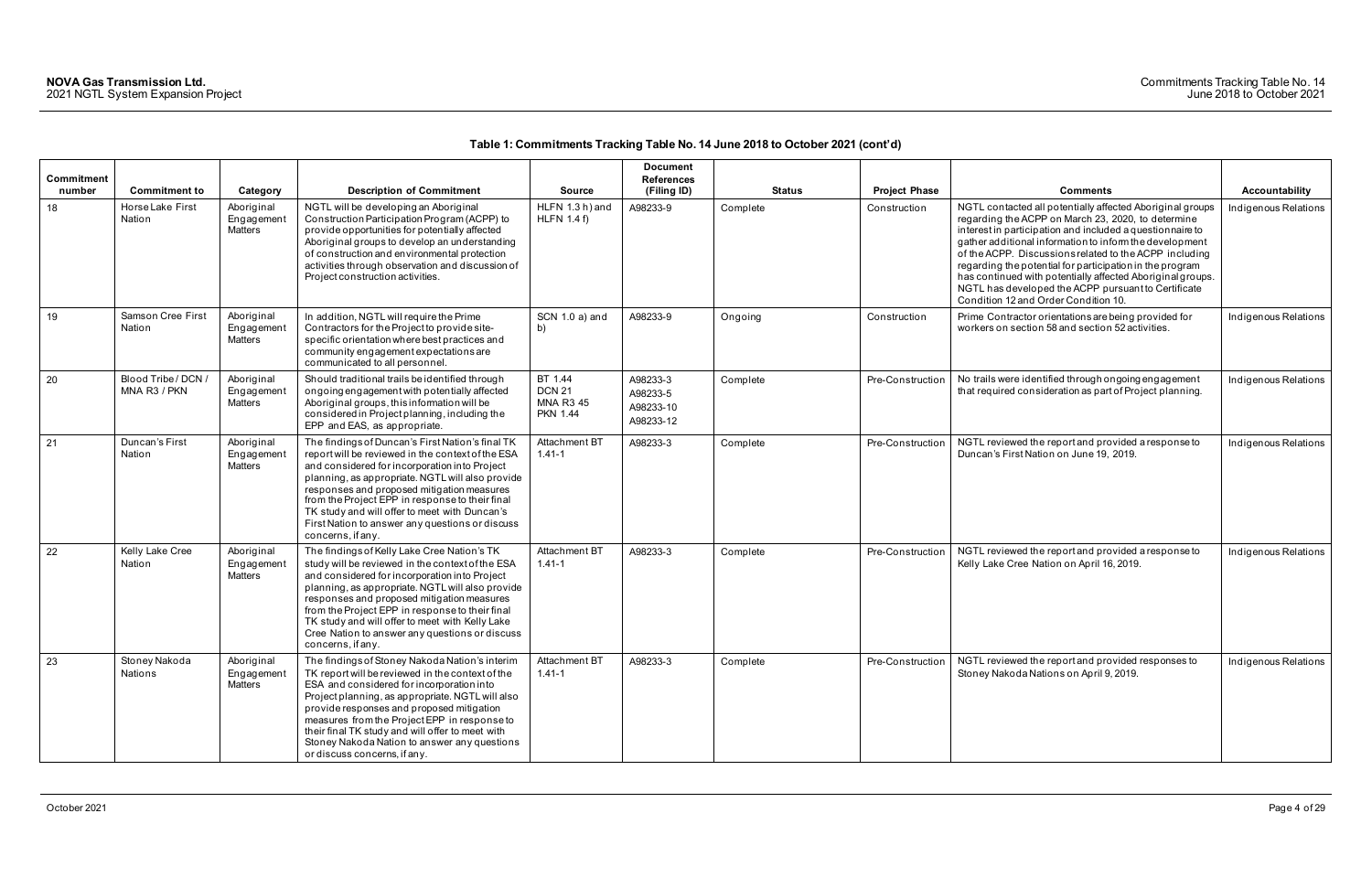| <b>Commitment</b><br>number | <b>Commitment to</b> | Category                                   | <b>Description of Commitment</b>                                                                                                                                                                                                                                                                                                                                                                     | <b>Source</b>                                               | <b>Document</b><br><b>References</b><br>(Filing ID) | <b>Status</b> | <b>Project Phase</b>               | <b>Comments</b>                                                                                                                                                                                                                                                                                                                                                                                                                                                                                                                                                                                                                                                                                                                                                       | <b>Accountability</b> |
|-----------------------------|----------------------|--------------------------------------------|------------------------------------------------------------------------------------------------------------------------------------------------------------------------------------------------------------------------------------------------------------------------------------------------------------------------------------------------------------------------------------------------------|-------------------------------------------------------------|-----------------------------------------------------|---------------|------------------------------------|-----------------------------------------------------------------------------------------------------------------------------------------------------------------------------------------------------------------------------------------------------------------------------------------------------------------------------------------------------------------------------------------------------------------------------------------------------------------------------------------------------------------------------------------------------------------------------------------------------------------------------------------------------------------------------------------------------------------------------------------------------------------------|-----------------------|
| 24                          | <b>ANSN</b>          | Aboriginal<br>Engagement<br><b>Matters</b> | NGTL will provide Aboriginal groups with<br>updated schedules and mapping prior to the<br>start of construction to avoid potential conflicts<br>between construction crews and traditional<br>users.                                                                                                                                                                                                 | HLFN 1.1d<br>ANSN 2.1 h)<br>$HLFN$ 2.3 c)<br>Reply Evidence | A98233-9<br>A98655-2<br>A98655-4<br>C00043-1        | Complete      | Pre-Constructio                    | On November 9, 2020, NGTL provided Order Condition<br>16 Construction schedules for Section 58 activities<br>(submitted to the CER on November 6, 2020 [C09392-1])<br>to all potentially affected Aboriginal groups, as well as a<br>high-level construction commencement timing update<br>and a link to the Project website for further information<br>and updates. On January 14, 2021, NGTL provided<br>Certificate Condition 18 Construction Schedules for<br>section 52 construction (submitted to the CER on<br>January 11, 2021 [C10858-1]) to all potentially affected<br>Aboriginal groups. NGTL also included the Project fact<br>sheet and associated Project maps as well as links to<br>detailed maps of the Project sections on the Project<br>website. | Indigenous Relations  |
| 25                          | <b>HLFN</b>          | Aboriginal<br>Engagement<br>Matters        | Should cultural and/or ceremonial sites be<br>identified through ongoing engagement with<br>HLFN, this information will be considered in<br>Project planning, including the EPP and EAS, as<br>appropriate.                                                                                                                                                                                          | $HLFN$ 2.1 e)                                               | A98655-4                                            | Complete      | Pre-Construction                   | HLFN has not provided NGTL with any specific locations<br>of cultural and/or ceremonial sites.                                                                                                                                                                                                                                                                                                                                                                                                                                                                                                                                                                                                                                                                        | Indigenous Relations  |
| 26                          | <b>ANSN</b>          | Aboriginal<br>Engagement<br>Matters        | NGTL will consider relevant input provided by<br>Aboriginal groups during ongoing engagement<br>for the Project throughout the finalization of the<br>CHROMP for the Project.                                                                                                                                                                                                                        | ANSN 2.2 a)                                                 | A98655-2                                            | Complete      | Pre-Construction                   | NGTL provided all potentially affected Aboriginal groups<br>notice that NGTL filed a Revised Caribou Habitat<br>Restoration and Offset Measures Plan (CHROMP), which<br>included relevant feedback provided by Aboriginal<br>groups, with the CER, pursuant to Condition 6 of the<br>Certificate on November 12, 2020. The notice contained<br>a link to the revised CHROMP and Filing ID (C09519-1).                                                                                                                                                                                                                                                                                                                                                                 | Indigenous Relations  |
| 27                          | <b>ANSN</b>          | Aboriginal<br>Engagement<br><b>Matters</b> | NGTL does not have specific coordinated<br>agreements with third parties for scheduling<br>maintenance or clearing activities in the Little<br>Smoky Caribou Range; however, with respect to<br>Project construction, if known, NGTL will work<br>with third parties conducting activities within<br>similar timeframes to coordinate activities in<br>order to minimize disturbance within an area. | ANSN 2.2 e)                                                 | A98655-2                                            | Ongoing       | Pre-Construction<br>/ Construction | NGTL completed the majority of clearing within the Little<br>Smoky Caribou Range prior to the beginning of the RAP<br>(i.e., NGTL stopped work within the Range on<br>February 14, 2021) and plans to complete clearing as<br>well as construction activities before the start of the RAP<br>in Q1 2022, unless unforeseen events (e.g., weather<br>conditions) cause delays.                                                                                                                                                                                                                                                                                                                                                                                         | Environment           |
| 28                          | <b>ANSN</b>          | Aboriginal<br>Engagement<br><b>Matters</b> | Following the receipt of the results of ANSN's TK<br>study, NGTL will also offer to meet and discuss<br>with ANSN the proposed measures to avoid,<br>mitigate or otherwise manage potential effects of<br>the Project and to address or respond to<br>questions or identified concerns.                                                                                                              | ANSN 2.4 a)                                                 | A98655-2                                            | Complete      | Pre-Construction                   | NGTL reviewed the report and provided a response to<br>Alexis Nakota Sioux Nation on June 19, 2019.                                                                                                                                                                                                                                                                                                                                                                                                                                                                                                                                                                                                                                                                   | Indigenous Relations  |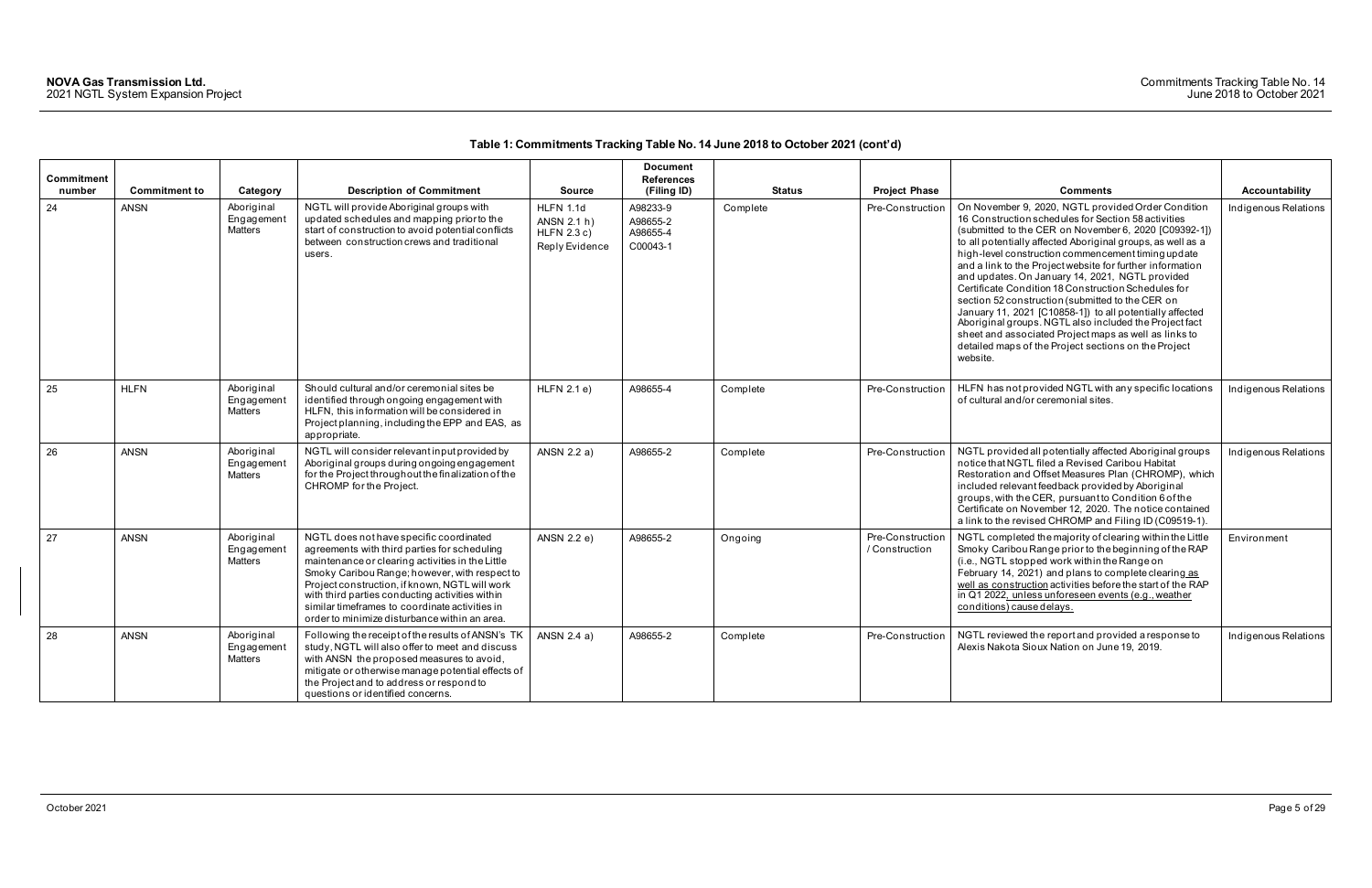| <b>Commitment</b><br>number | <b>Commitment to</b> | Category                            | <b>Description of Commitment</b>                                                                                                                                                                                                                                                                                                                                                                                          | <b>Source</b>  | <b>Document</b><br><b>References</b><br>(Filing ID) | <b>Status</b> | <b>Project Phase</b> | <b>Comments</b>                                                                                                                                                                                                                                                                                                                                                                                                                                                                                                                                                                                                                                                                                                                                                                                                                 | Accountability       |
|-----------------------------|----------------------|-------------------------------------|---------------------------------------------------------------------------------------------------------------------------------------------------------------------------------------------------------------------------------------------------------------------------------------------------------------------------------------------------------------------------------------------------------------------------|----------------|-----------------------------------------------------|---------------|----------------------|---------------------------------------------------------------------------------------------------------------------------------------------------------------------------------------------------------------------------------------------------------------------------------------------------------------------------------------------------------------------------------------------------------------------------------------------------------------------------------------------------------------------------------------------------------------------------------------------------------------------------------------------------------------------------------------------------------------------------------------------------------------------------------------------------------------------------------|----------------------|
| 29                          | <b>OCFN</b>          | Aboriginal<br>Engagement<br>Matters | Upon receipt, the findings of OCFN's TK study<br>will be considered in Project planning, including<br>the EPP and Environmental Alignment Sheets<br>(EAS) filed prior to construction.                                                                                                                                                                                                                                    | OCFN 2.4 r)    | A98655-5                                            | Complete      | Pre-Construction     | Inherent and Treaty Rights Assessment Report received<br>by NEB on April 18, 2019. NGTL reviewed the report and<br>provided a response to O'Chiese First Nation on<br>July 22, 2019.                                                                                                                                                                                                                                                                                                                                                                                                                                                                                                                                                                                                                                            | Indigenous Relations |
|                             |                      |                                     |                                                                                                                                                                                                                                                                                                                                                                                                                           |                |                                                     |               |                      | NGTL received the final report on April 2, 2020. NGTL<br>reviewed the final report and provided a response to<br>O'Chiese First Nation on July 30, 2020.                                                                                                                                                                                                                                                                                                                                                                                                                                                                                                                                                                                                                                                                        |                      |
| 30                          | SNN                  | Aboriginal<br>Engagement<br>Matters | NGTL will consider inputs shared by SNN during<br>ongoing engagement, if and when they are<br>provided. Also, NGTL is willing to meet with<br>SNN, at SNN's earliest convenience, to gain an<br>understanding of what SNN's specific interests<br>are regarding participation in the emergency<br>response measures regarding the DMRCP.                                                                                  | SNN 2.5 d)     | A98655-6                                            | Ongoing       | Pre-Construction     | On February 3, 2020 NGTL offered to provide SNN with a<br>presentation, meeting and/or further information on<br>NGTL's Emergency Management and/or Pipeline Safety<br>as it pertains to the NGTL System and more directly the<br>Project. NGTL noted that if SNN is interested in learning<br>more about NGTL's Emergency Management and<br>Pipeline Safety to contact NGTL directly. NGTL followed<br>up on this offer on June 15, 2020 and August 12, 2020.<br>NGTL had discussions with SNN through the Public<br>Awareness Program in June 2021 about potential<br>participation in an emergency response exercise.<br>Discussions with SNN are ongoing and will continue<br>through TC Energy's Regional Engagement Leads.<br>NGTL also remains available to discuss matters at a<br>Project-level with SNN if requested. | Indigenous Relations |
| 31                          | All groups           | Aboriginal<br>Engagement<br>Matters | NGTL confirms that available TK is considered<br>and incorporated into NGTL's orientation<br>materials i.e., cultural awareness training, as<br>appropriate. NGTL is willing to provide a copy of<br>the orientation materials, upon request from a<br>potentially affected Aboriginal group, and any<br>feedback received by NGTL prior to construction<br>will be considered in the finalization of the<br>orientation. | Reply Evidence | C00043-1                                            | Complete      | Pre-Construction     | GML55 has requested and NGTL agreed to provide<br>GML55 a copy of the cultural awareness training once it<br>is compiled.<br>On January 6, 2021, NGTL emailed GML55 a copy of<br>NGTL's Draft Indigenous Awareness portion of<br>orientation materials for the Project for GML55's<br>information and review as per GML55's previous request.<br>No feedback has been received to date.<br>On February 3, 2021, NGTL emailed KLFN a copy of the<br>Indigenous Awareness portion of NGTL's Cultural<br>Awareness Training for the Project as per KLFN's<br>request during a meeting between NGTL and KLFN on<br>November 19, 2020. KLFN confirmed receipt of the email<br>on February 12, 2021.                                                                                                                                  | Indigenous Relations |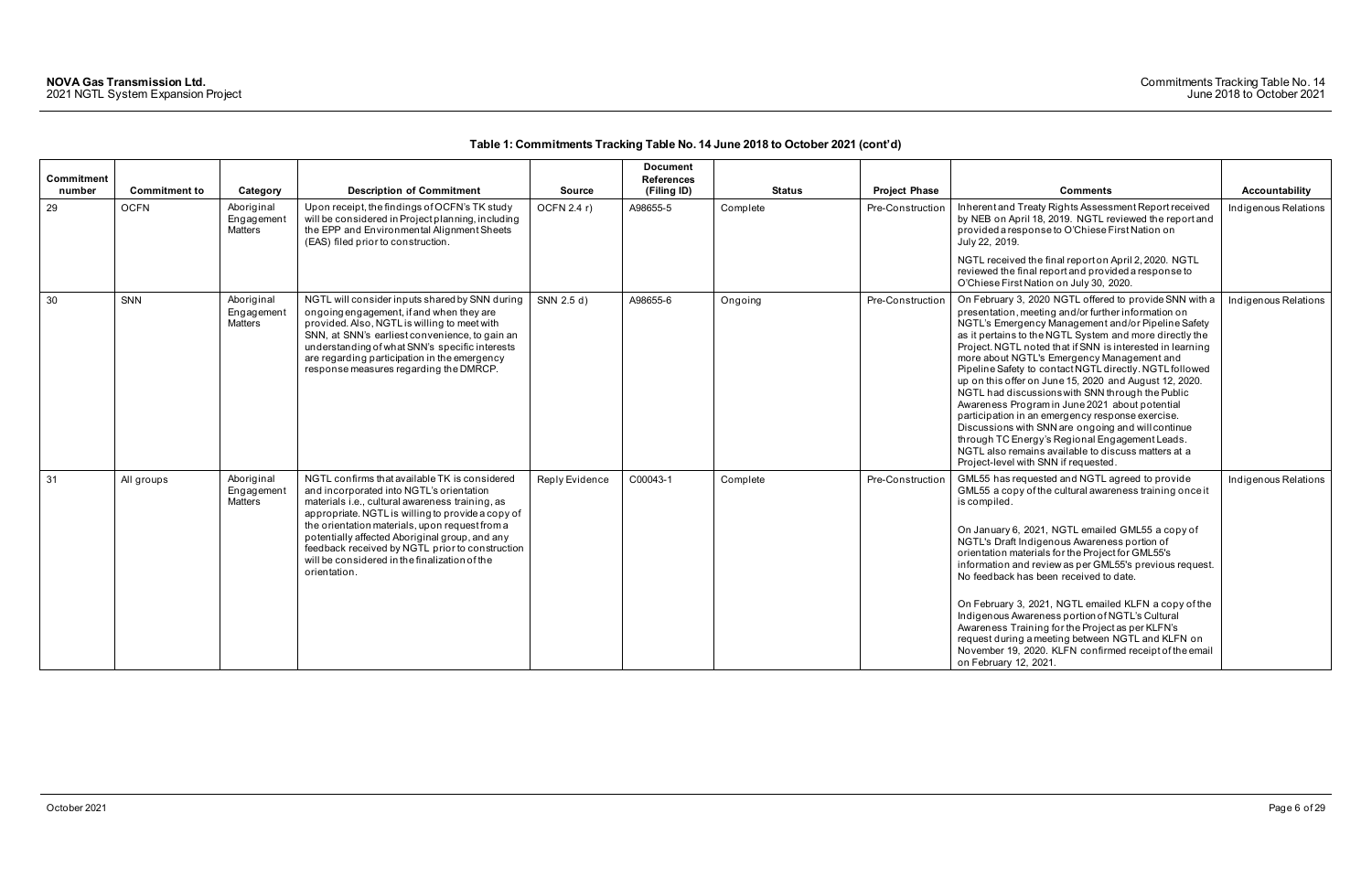| Commitment<br>number | <b>Commitment to</b>         | Category                            | <b>Description of Commitment</b>                                                                                                                                                                                                                                                                                                                                                                                                                                         | <b>Source</b>  | <b>Document</b><br><b>References</b><br>(Filing ID) | <b>Status</b> | <b>Project Phase</b>                  | <b>Comments</b>                                                                                                                                                                                                                                                                                                                                                                                                                                                                                                                                                                                                                                                                                                                                                                                                                                                                                                                                                                                                                                                                                                                         | Accountability       |
|----------------------|------------------------------|-------------------------------------|--------------------------------------------------------------------------------------------------------------------------------------------------------------------------------------------------------------------------------------------------------------------------------------------------------------------------------------------------------------------------------------------------------------------------------------------------------------------------|----------------|-----------------------------------------------------|---------------|---------------------------------------|-----------------------------------------------------------------------------------------------------------------------------------------------------------------------------------------------------------------------------------------------------------------------------------------------------------------------------------------------------------------------------------------------------------------------------------------------------------------------------------------------------------------------------------------------------------------------------------------------------------------------------------------------------------------------------------------------------------------------------------------------------------------------------------------------------------------------------------------------------------------------------------------------------------------------------------------------------------------------------------------------------------------------------------------------------------------------------------------------------------------------------------------|----------------------|
| 32                   | All groups                   | Aboriginal<br>Engagement<br>Matters | NGTL is willing to meet with any Aboriginal<br>group expressing an interest in the Project-<br>specific ERP once it is created, upon request.                                                                                                                                                                                                                                                                                                                            | Reply Evidence | C00043-1                                            | Complete      | Pre-Construction                      | NGTL provided all potentially affected Aboriginal groups<br>a redacted copy of the ERPs for the Elmworth section,<br>Karr section, Valhalla section, Beiseker Compressor unit<br>addition, Didsbury Compressor unit addition and Nordegg<br>Compressor unit addition on August 13, 2020. On<br>September 10, 2020, NGTL provided all potentially<br>affected Aboriginal groups copies of the template ERPs<br>for the outstanding pipeline sections. NGTL provided<br>additional Project component ERPs in November and<br>December 2020 and January 2021 as conditioned within,<br>and filed pursuant to Order Condition 4 - Emergency<br>Response Plans. NGTL's subsequent ERP-related<br>discussions with potentially affected Aboriginal groups is<br>detailed, where applicable, in NGTL's Order Condition 11<br>filing (C09392-1) which potentially affected Aboriginal<br>groups were notified of and provided the link to on<br>November 9, 2020, and will be detailed going forward<br>within NGTL's engagement update to be filed pursuant to<br>Certificate Condition 14 and Order Condition 11 as<br>applicable (C09434-1). | Indigenous Relations |
| 33                   | Samson Cree<br>Nation        | Aboriginal<br>Engagement<br>Matters | NGTL committed to providing SCN information<br>regarding NGTL's approach to GHG emissions<br>as well as providing a copy of the CHROMP<br>when it is made available from the Project team.                                                                                                                                                                                                                                                                               | Reply Evidence | C00043-1                                            | Ongoing       | Pre-Construction<br>Post-construction | As stated in NGTL's Final Argument, NGTL's assessment<br>of Project-related GHG emissions can be found in section<br>14 of the ESA, which was provided to SCN in June 2018.<br>NGTL provided Samson Cree Nation a draft of the<br>revised CHROMP for feedback on August 13, 2020, and<br>a link to the revised CHROMP submitted to the CER on<br>November 12, 2020, (C09519-1). NGTL will also provide<br>SCN with NGTL's Quantification of Construction-related<br>Greenhouse Gas (GHG) Emissions filing pursuant to<br>Certificate Condition 26 upon filing with the CER.                                                                                                                                                                                                                                                                                                                                                                                                                                                                                                                                                             | Indigenous Relations |
| 34                   | All groups                   | Aboriginal<br>Engagement<br>Matters | NGTL continues to work with Aboriginal groups<br>to identify employment opportunities during the<br>pre-construction, construction, and post-<br>construction phases of the Project, and any<br>associated training requirements. NGTL will<br>prepare an Aboriginal and local participation plan<br>for the Project. This plan will include the<br>processes used to make contracting and<br>employment opportunities available to Aboriginal<br>and local contractors. | Reply Evidence | C00043-1                                            | Complete      | Pre-Construction                      | On September 22, 2020, NGTL filed its Appendix I,<br>Condition 13 and Appendix III, Condition 12-<br>Employment, Contracting, and Procurement Plan Update<br>with the CER. NGTL provided a link to the plan to all<br>potentially affected Aboriginal groups on<br>September 23, 2020.                                                                                                                                                                                                                                                                                                                                                                                                                                                                                                                                                                                                                                                                                                                                                                                                                                                  | Indigenous Relations |
| 35                   | Sturgeon Lake Cree<br>Nation | Aboriginal<br>Engagement<br>Matters | NGTL will work with the registered trap line<br>owner to determine mitigation and will continue<br>engagement with the Sturgeon Lake Cree Nation<br>on measures to address this site.                                                                                                                                                                                                                                                                                    | Reply Evidence | C00043-1                                            | Complete      | Pre-Construction                      | NGTL has been in discussion with the trap line owner<br>and Sturgeon Lake Cree Nation since July 2019. In<br>November 2019 NGTL confirmed that the distance from<br>the edge of the Project ROW and TWS to the edge of the<br>identified trapper's cabin is more than SLCN's requested<br>100 m.                                                                                                                                                                                                                                                                                                                                                                                                                                                                                                                                                                                                                                                                                                                                                                                                                                        | Indigenous Relations |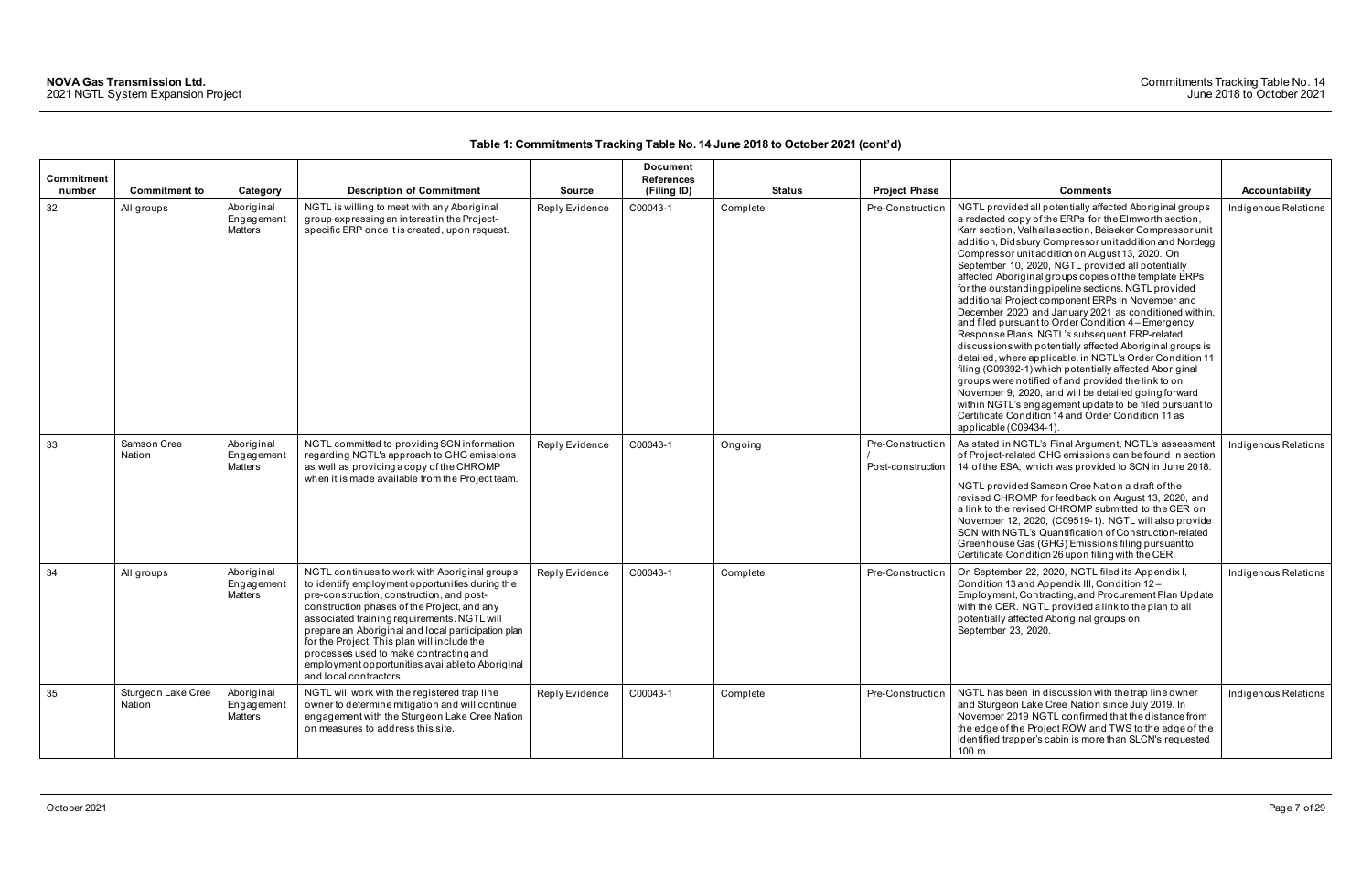| <b>Commitment</b> |                                                          |                                                        |                                                                                                                                                                                                                 |                 | <b>Document</b><br><b>References</b> |               |                      |                                                                                                                                                                                                                                     |                      |
|-------------------|----------------------------------------------------------|--------------------------------------------------------|-----------------------------------------------------------------------------------------------------------------------------------------------------------------------------------------------------------------|-----------------|--------------------------------------|---------------|----------------------|-------------------------------------------------------------------------------------------------------------------------------------------------------------------------------------------------------------------------------------|----------------------|
| number            | <b>Commitment to</b>                                     | Category                                               | <b>Description of Commitment</b>                                                                                                                                                                                | <b>Source</b>   | (Filing ID)                          | <b>Status</b> | <b>Project Phase</b> | <b>Comments</b>                                                                                                                                                                                                                     | Accountability       |
| 36                | Driftpile Cree Nation                                    | Aboriginal<br>Engagemen<br><b>Matters</b>              | NGTL will provide a proposed response and<br>mitigations to Driftpile Cree Nation's TK Report.                                                                                                                  | Reply Evidence  | C00043-1                             | Complete      | Pre-Construction     | NGTL reviewed the final report and provided a response<br>to Driftpile Cree Nation on January 9, 2020.                                                                                                                              | Indigenous Relations |
| 37                | Duncan's First<br>Nation                                 | Aboriginal<br>Engagemen<br><b>Matters</b>              | NGTL will provide a proposed response and<br>mitigations to Duncan's First Nation's TK Report.                                                                                                                  | Reply Evidence  | C00043-1                             | Complete      | Pre-Construction     | NGTL reviewed the final report and provided a response<br>to Duncan's First Nation on June 19, 2019.                                                                                                                                | Indigenous Relations |
| 38                | Ermineskin Cree<br>Nation                                | Aboriginal<br>Engagemen<br>Matters                     | NGTL noted it would provide ECN NGTL's<br>proposed responses and mitigation in response<br>to ECN's final TK Report for ECN's review and<br>consideration.                                                      | Reply Evidence  | C00043-1                             | Complete      | Pre-Construction     | On June 30, 2020, NGTL emailed ECN NGTL's<br>responses and proposed mitigation from the Project EPP<br>in response to the concerns raised in ECN's TK Report.<br>NGTL requested ECN follow up with NGTL regarding any<br>questions. | Indigenous Relations |
| 39                | Samson Cree<br>Nation                                    | Aboriginal<br>Engagemen <sup>®</sup><br><b>Matters</b> | NGTL will provide a proposed response and<br>mitigations to Samson Cree Nation's TK Report.                                                                                                                     | Reply Evidence  | C00043-1                             | Complete      | Pre-Construction     | NGTL reviewed the final report and provided a response<br>to Samson Cree Nation on January 6, 2020.                                                                                                                                 | Indigenous Relations |
| 40                | Sturgeon Lake Cree<br>Nation                             | Aboriginal<br>Engagemen<br><b>Matters</b>              | NGTL will provide a proposed response and<br>mitigations to Sturgeon Lake Cree Nation's TK<br>Report.                                                                                                           | Reply Evidence  | C00043-1                             | Complete      | Pre-Construction     | NGTL reviewed the report and provided a response to<br>Sturgeon Lake Cree Nation on June 19, 2019.                                                                                                                                  | Indigenous Relations |
| 41                | Tsuu T'ina Nation                                        | Aboriginal<br>Engagemen<br><b>Matters</b>              | NGTL will provide a proposed response and<br>mitigations to Tsuu T'ina Nation's TK Report.                                                                                                                      | Reply Evidence  | C00043-1                             | Complete      | Pre-Construction     | NGTL reviewed the final report and provided a response<br>to Tsuu T'ina Nation on June 19, 2019.                                                                                                                                    | Indigenous Relations |
| 42                | <b>Whitefish Lake First</b><br>Nation #128<br>(Goodfish) | Aboriginal<br>Engagement<br><b>Matters</b>             | NGTL will provide a proposed response and<br>mitigations to Whitefish Lake First Nation #128<br>(Goodfish)'s TK Report.                                                                                         | Reply Evidence  | C00043-1                             | Complete      | Pre-Construction     | NGTL reviewed the report and provided a response to<br>Whitefish Lake First Nation #128 (Goodfish) on June 19,<br>2019.                                                                                                             | Indigenous Relations |
| 43                | <b>Blood Tribe</b>                                       | Aboriginal<br>Engagemen<br><b>Matters</b>              | NGTL will implement a notification process to<br>those Aboriginal groups interested in the<br>implementation of wildlife species of concern<br>contingency plans and where feasible include<br>community input. | <b>NEB 3.14</b> | A99941-1                             | Planned       | Construction         |                                                                                                                                                                                                                                     | Indigenous Relations |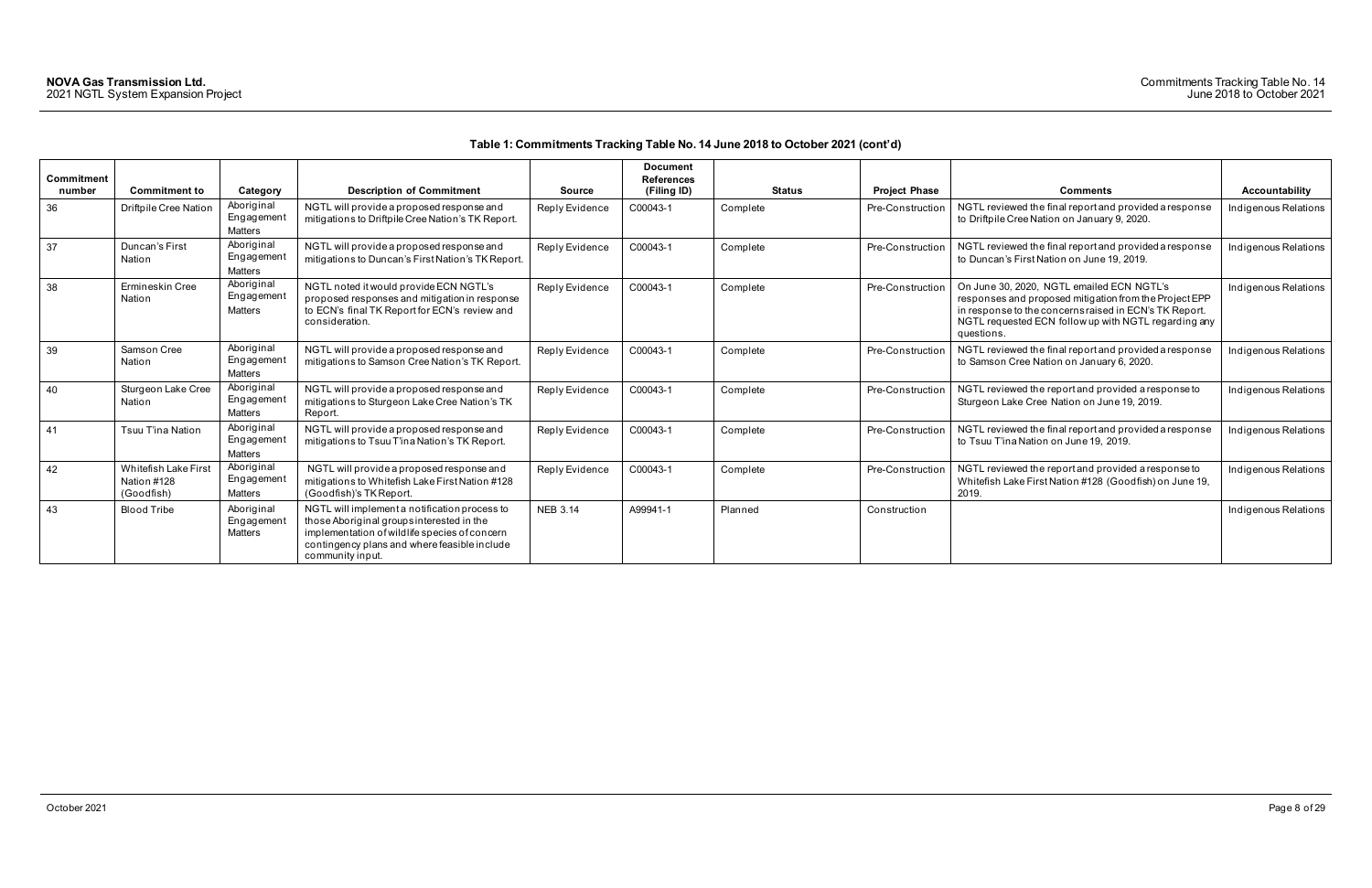October 2021 Page 9 of 29

## <span id="page-9-0"></span>**Table 1: Commitments Tracking Table No. 14 June 2018 to October 2021 (cont'd)**

<sup>1</sup> CER Filing ID: C15091.

|                      |                      |                                            |                                                                                                                                                                                                                                                                                                                                                                       |                 | <b>Document</b>                  |               |                      |                                                                                                                                                                                                                                                                                                                                                                                                                                                                                                                                                                                                                                                                                                                                                                                                                                                                                                                                                                                                                                                                                                                            |                       |
|----------------------|----------------------|--------------------------------------------|-----------------------------------------------------------------------------------------------------------------------------------------------------------------------------------------------------------------------------------------------------------------------------------------------------------------------------------------------------------------------|-----------------|----------------------------------|---------------|----------------------|----------------------------------------------------------------------------------------------------------------------------------------------------------------------------------------------------------------------------------------------------------------------------------------------------------------------------------------------------------------------------------------------------------------------------------------------------------------------------------------------------------------------------------------------------------------------------------------------------------------------------------------------------------------------------------------------------------------------------------------------------------------------------------------------------------------------------------------------------------------------------------------------------------------------------------------------------------------------------------------------------------------------------------------------------------------------------------------------------------------------------|-----------------------|
| Commitment<br>number | <b>Commitment to</b> | Category                                   | <b>Description of Commitment</b>                                                                                                                                                                                                                                                                                                                                      | <b>Source</b>   | <b>References</b><br>(Filing ID) | <b>Status</b> | <b>Project Phase</b> | <b>Comments</b>                                                                                                                                                                                                                                                                                                                                                                                                                                                                                                                                                                                                                                                                                                                                                                                                                                                                                                                                                                                                                                                                                                            | <b>Accountability</b> |
| 44                   | All groups           | Aboriginal<br>Engagement<br><b>Matters</b> | NGTL is committed to supporting local Aboriginal<br>groups by providing contracting and employment<br>opportunities to qualified Aboriginal and local<br>businesses and individuals.                                                                                                                                                                                  | <b>NEB 3.14</b> | A99941-1                         | Ongoing       | Construction         | NGTL continues to gather information from Aboriginal<br>groups on businesses, capacity and partnerships. On<br>September 22, 2020, NGTL filed its Appendix I, Condition<br>13 and Appendix III, Condition 12 - Employment,<br>Contracting, and Procurement Plan Update with the CER.<br>NGTL provided a link to the plan to all potentially affected<br>Aboriginal groups on September 23, 2020. On August 19,<br>2021, NGTL filed Prime Contractors' Aboriginal<br>Participation Plans in accordance with Certificate<br>Condition 13 and Order Condition 12 Employment,<br>Contracting and Procurement Plan and the CER's Ruling<br>No. 2 - Condition Compliance (Filing ID: C14550-1).<br>NGTL provided a link to the plans to all potentially<br>affected Aboriginal groups on August 20, 2021.<br>Additionally, NGTL notified all potentially affected<br>Aboriginal groups on September 29, 2021, that on<br>September 24, 2021, NGTL filed updated copies of its<br>Prime Contractor's Aboriginal Participation Plans for the<br>Project <sup>1</sup> per direction received from the CER on<br>September 16, 2021. | Indigenous Relations  |
| 45                   | All groups           | Aboriginal<br>Engagement<br>Matters        | NGTL has committed to consider all information<br>gathered through ongoing engagement (e.g., TK<br>studies and concerns and recommendations), in<br>the context of the ESA, in the EPPs and EAS<br>filed prior to construction, as appropriate, and<br>will continue to address questions and concerns<br>through its ongoing engagement efforts should<br>any arise. | <b>NEB 3.14</b> | A99941-1                         | Ongoing       | Pre-Construction     | An update on engagement related discussions with<br>potentially affected Aboriginal groups for the period of<br>October 1, 2020, to April 16, 2021 is detailed within<br>NGTL's Report on Engagement with Indigenous Peoples<br>Report No. 2, filed pursuant to Certificate Condition 14<br>and Order Condition 11 (Filing ID: C12977-1). Filings<br>pursuant to Certificate Condition 14 and Order Condition<br>11 will continue to be filed with the CER as required by<br>the timing stipulated within conditions. The updated EPP<br>filed November 9, 2020 for Certificate Condition 5<br>included, in Table 1, additional site-specific measures for<br>TK sites identified and shared with NGTL by potentially<br>affected Aboriginal groups during engagement where<br>required.                                                                                                                                                                                                                                                                                                                                   | Indigenous Relations  |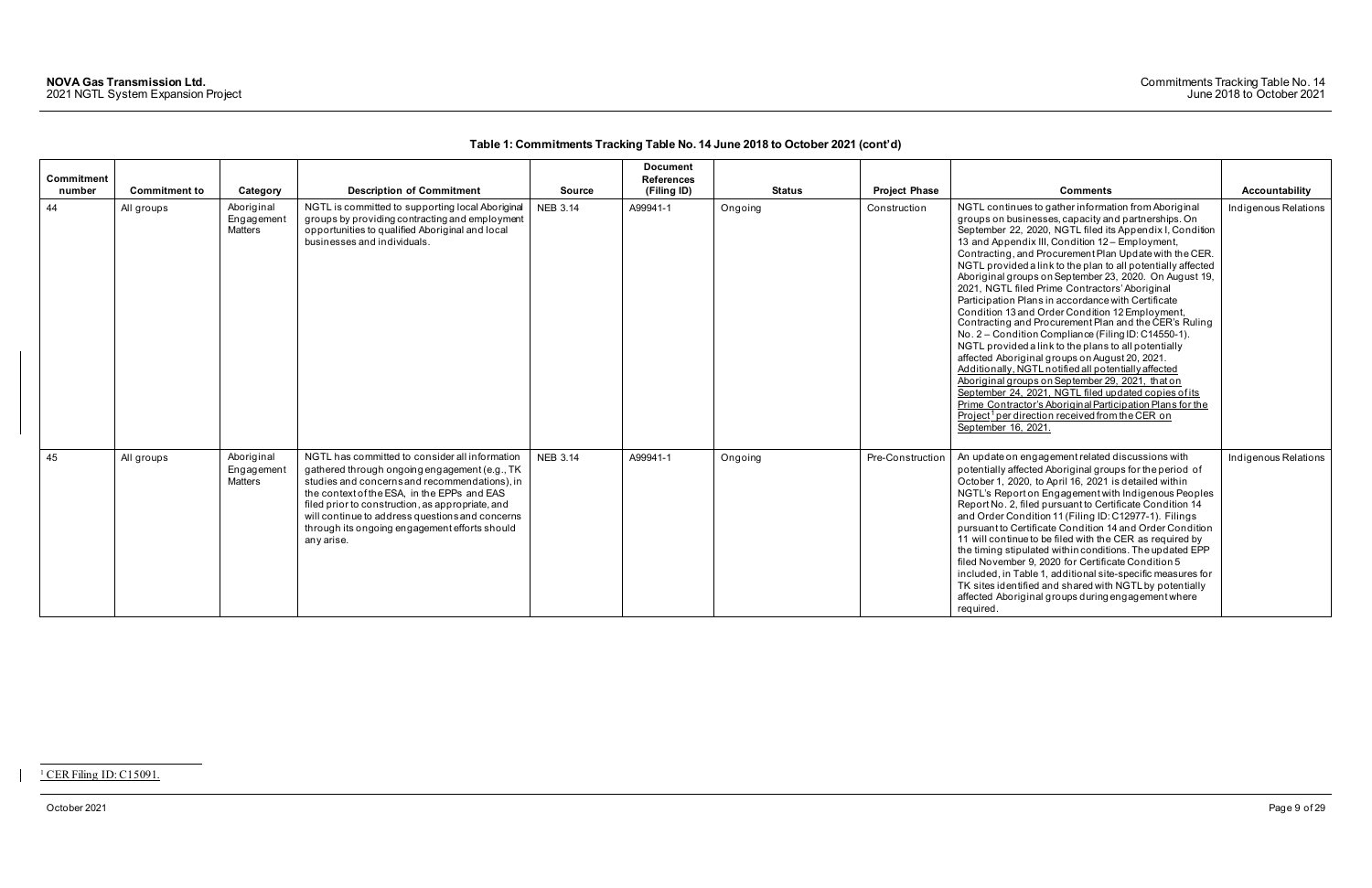| Commitment<br>number | <b>Commitment to</b> | Category                            | <b>Description of Commitment</b>                                                                                                                                                                                                                                                                                   | <b>Source</b>                               | <b>Document</b><br><b>References</b><br>(Filing ID) | <b>Status</b> | <b>Project Phase</b>              | <b>Comments</b>                                                                                                                                                                                                                                                                                                                                                                                                                                                                                                                                                                                                                                                                                                                                                                                                                                                                                                                                                                                                                                                                                                                                                                                                                                | Accountability       |
|----------------------|----------------------|-------------------------------------|--------------------------------------------------------------------------------------------------------------------------------------------------------------------------------------------------------------------------------------------------------------------------------------------------------------------|---------------------------------------------|-----------------------------------------------------|---------------|-----------------------------------|------------------------------------------------------------------------------------------------------------------------------------------------------------------------------------------------------------------------------------------------------------------------------------------------------------------------------------------------------------------------------------------------------------------------------------------------------------------------------------------------------------------------------------------------------------------------------------------------------------------------------------------------------------------------------------------------------------------------------------------------------------------------------------------------------------------------------------------------------------------------------------------------------------------------------------------------------------------------------------------------------------------------------------------------------------------------------------------------------------------------------------------------------------------------------------------------------------------------------------------------|----------------------|
| 46                   | <b>Blood Tribe</b>   | Aboriginal<br>Engagement<br>Matters | NGTL is willing to meet with BT, upon request, to<br>discuss water withdrawal and for BT to identify<br>any locations or water sources of specific<br>interest or concern to BT. Information shared by<br>BT will be considered when finalizing water<br>source locations and mitigations for water<br>withdrawal. | <b>NEB 3.14</b>                             | A99941-1                                            | Ongoing       | Pre-Construction                  | On August 16, 2019 NGTL provided all potentially<br>affected Aboriginal groups, including BT, information and<br>maps outlining the proposed water source locations and<br>noted that additional water sources may be added as the<br>Project continues construction planning NGTL noted that<br>if the communities have any questions, concerns or<br>feedback related to the proposed water source locations<br>to contact NGTL directly. On November 10, 2020, NGTL<br>notified all potentially affected Aboriginal groups of its<br>Finalized Watercourse Crossing Inventory filing pursuant<br>to Certificate Condition 20. NGTL has continued to notify<br>all potentially affected Aboriginal groups of related filings<br>including notice provided on May 20, 2021 of NGTL's<br>request to the CER for review related to project water<br>withdrawal locations filed May 18, 2021 and subsequent<br>CER response issued on June 15, 2021 (Filing ID:<br>C13550-1) as well as notice of hydrostatic testing plan<br>filings which contained water source mapping filed with<br>the CER on August 27 and September 17, 2021 (Filing<br>IDs: C14631-1 and C14941-1 respectively). NGTL has<br>not received any feedback from BT to date. | Indigenous Relations |
| 47                   | All groups           | Aboriginal<br>Engagement<br>Matters | NGTL will provide the opportunity to participate<br>in the ACPP to all potentially affected Aboriginal<br>groups that identify interest in participating.                                                                                                                                                          | <b>ANSN 3.3</b>                             | C00514-2                                            | Complete      | Pre-Construction                  | NGTL contacted all potentially affected Aboriginal groups<br>regarding the ACPP on March 23, 2020 to determine<br>interest in participation. NGTL offered opportunities to<br>participate in the ACPP to all groups that confirmed<br>interest on June 29, 2020.                                                                                                                                                                                                                                                                                                                                                                                                                                                                                                                                                                                                                                                                                                                                                                                                                                                                                                                                                                               | Indigenous Relations |
| 48                   | ANSN / HLFN / SNN    | Aboriginal<br>Engagement<br>Matters | Given the ACPP and PCM are informed by<br>engagement with Aboriginal groups and the<br>input received where applicable, ANSN's input<br>into the ACPP and PCM, including ANSN's<br>requests and needs, will be considered should it<br>be provided by ANSN.                                                        | ANSN 3.3a-c<br>HLFN 3.3a<br><b>SNN 3.2k</b> | C00514-2<br>C00514-4<br>C00514-8                    | Ongoing       | Pre-Construction<br>to Operations | NGTL contacted all potentially affected Aboriginal groups<br>regarding the ACPP on March 23, 2020 to determine<br>interest in participation and included a questionnaire to<br>gather additional information to inform the development<br>of the ACPP. ANSN and NGTL discussed the timing of<br>ANSN's response to the ACPP clarification questionnaire<br>during NGTL and ANSN's May 20, 2020 meeting. NGTL<br>notified all potentially affected Aboriginal groups and<br>provided a link to its Order Condition 10: Construction<br>Monitoring Plan for Indigenous Peoples filing on<br>November 9, 2020 (C09434-1). NGTL reiterates that<br>ANSN's input into the PCM, including ANSN's requests<br>and needs, will be considered should it be provided by<br>ANSN.                                                                                                                                                                                                                                                                                                                                                                                                                                                                         | Indigenous Relations |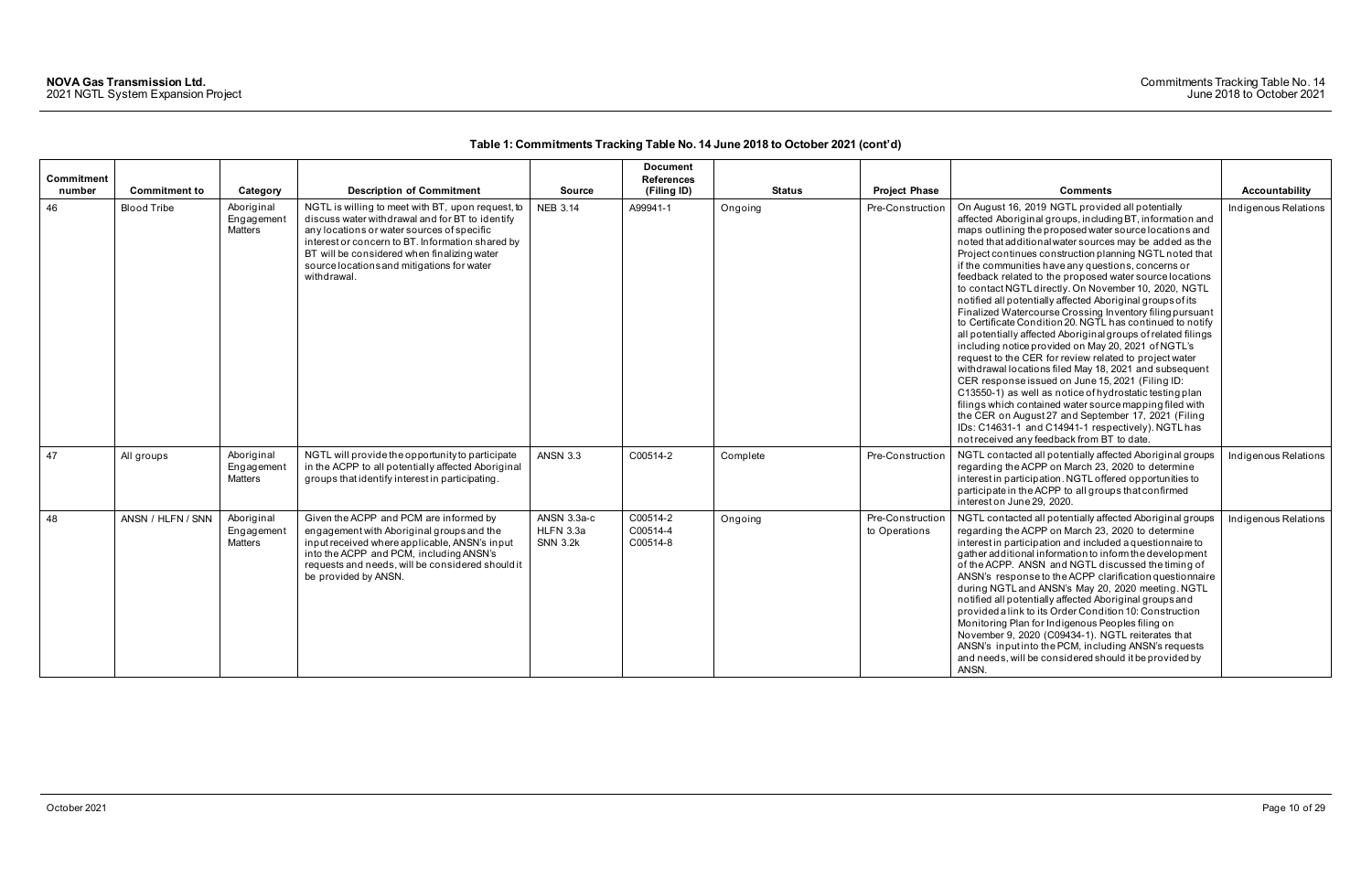| Commitment<br>number | <b>Commitment to</b>               | Category                                   | <b>Description of Commitment</b>                                                                                                                                                                                                                                                                                                                                                                                                               | <b>Source</b>                                         | <b>Document</b><br><b>References</b><br>(Filing ID) | <b>Status</b> | <b>Project Phase</b> | <b>Comments</b>                                                                                                                                                                                                                                                                                                                                                                                                                                                                                                                                                                                                                | Accountability       |
|----------------------|------------------------------------|--------------------------------------------|------------------------------------------------------------------------------------------------------------------------------------------------------------------------------------------------------------------------------------------------------------------------------------------------------------------------------------------------------------------------------------------------------------------------------------------------|-------------------------------------------------------|-----------------------------------------------------|---------------|----------------------|--------------------------------------------------------------------------------------------------------------------------------------------------------------------------------------------------------------------------------------------------------------------------------------------------------------------------------------------------------------------------------------------------------------------------------------------------------------------------------------------------------------------------------------------------------------------------------------------------------------------------------|----------------------|
| 49                   | Gift Lake Métis<br>Settlement      | Aboriginal<br>Engagement<br>Matters        | NGTL committed to ensure that they [Gift Lake<br>Métis Settlement] received all of the information<br>that we have filed for this Project, as well as to<br>meet with them to discuss any questions they<br>have, as well as how and with regards to our<br>mitigation or the information we've provided, as<br>well as then determine the next steps based on<br>that conversation of what engagement activities<br>might contain after that. | Hearing<br>Transcript<br>Volume 12,<br>Paragraph 6042 | C01035                                              | Complete      | Pre-Construction     | NGTL sent Gift Lake Métis Settlement Project materials<br>on August 19, 2019 and October 8, 2019. NGTL met with<br>Gift Lake Métis Settlement on February 4, 2020.                                                                                                                                                                                                                                                                                                                                                                                                                                                             | Indigenous Relations |
| 50                   | Samson Cree<br>Nation              | Aboriginal<br>Engagement<br>Matters        | NGTL committed to ongoing discussion<br>regarding the mitigation measures proposed in<br>Samson Cree's interim TK study and cumulative<br>effects assessment report.                                                                                                                                                                                                                                                                           | Hearing<br>Transcript<br>Volume 10,<br>Paragraph 4685 | C00982                                              | Ongoing       | Pre-Construction     | NGTL met with SCN on October 24, 2019, re-provided<br>the responses to the CEA report on October 29, 2019.<br>NGTL provided a copy of NGTL's responses and<br>proposed mitigation measures for the Project-specific<br>issues and concerns identified in SCN's final TK Study<br>report on January 6, 2020. NGTL met with SCN on<br>February 12, 2020, March 11, 2020 and multiple times in<br>July and August which included discussions on topics<br>regarding SCN's recommendations. SCN is participating<br>in the Indigenous Working Group (IWG) related to<br>caribou.                                                   | Indigenous Relations |
| 51                   | <b>Natural Resources</b><br>Canada | Aboriginal<br>Engagement<br><b>Matters</b> | NGTL committed to engage on the caribou<br>habitat restoration and offset measurement plan<br>with interested Aboriginal groups.                                                                                                                                                                                                                                                                                                               | NRCan 1.1                                             | C00514-5                                            | Complete      | Pre-construction     | NGTL provided all potentially affected Aboriginal groups<br>a draft of the revised CHROMP for feedback on August<br>18, 2020. NGTL provided all potentially affected<br>Aboriginal groups notice that NGTL filed a Revised<br>Caribou Habitat Restoration and Offset Measures Plan<br>(CHROMP), which included relevant feedback provided<br>by Aboriginal groups, with the CER, pursuant to<br>Condition 6 of the Certificate on November 12, 2020. The<br>notice contained a link to the revised CHROMP and Filing<br>ID (C09519-1). NGTL will also seek to establish an IWG<br>in accordance with Certificate Condition 35. | Indigenous Relations |
| 52                   | <b>Natural Resources</b><br>Canada | Aboriginal<br>Engagement<br>Matters        | NGTL is willing to meet with any Aboriginal<br>group expressing an interest in potential<br>contracting, employment, and training<br>opportunities, where NGTL can discuss its<br>contracting process and develop an<br>understanding of the Aboriginal group's<br>capacities.                                                                                                                                                                 | NRCan 1.2                                             | C00514-5                                            | Ongoing       | Pre-construction     | Meetings have and continue to occur with Aboriginal<br>groups and information has been shared with groups that<br>have expressed interest.                                                                                                                                                                                                                                                                                                                                                                                                                                                                                     | Indigenous Relations |
| 53                   | <b>Natural Resources</b><br>Canada | Aboriginal<br>Engagement<br>Matters        | NGTL has committed to ongoing engagement<br>throughout all phases of the Project and<br>Aboriginal groups will have an opportunity to<br>provide feedback post-construction through<br>ongoing engagement with Regional Liaisons and<br>TC Energy's Public Awareness (PA) Program.<br>NGTL has committed to respond to any<br>Aboriginal group's concerns post-construction<br>and address potential issues on a case-by-case<br>basis.        | NRCan 3                                               | C00514-5                                            | Planned       | Post-construction    |                                                                                                                                                                                                                                                                                                                                                                                                                                                                                                                                                                                                                                | Indigenous Relations |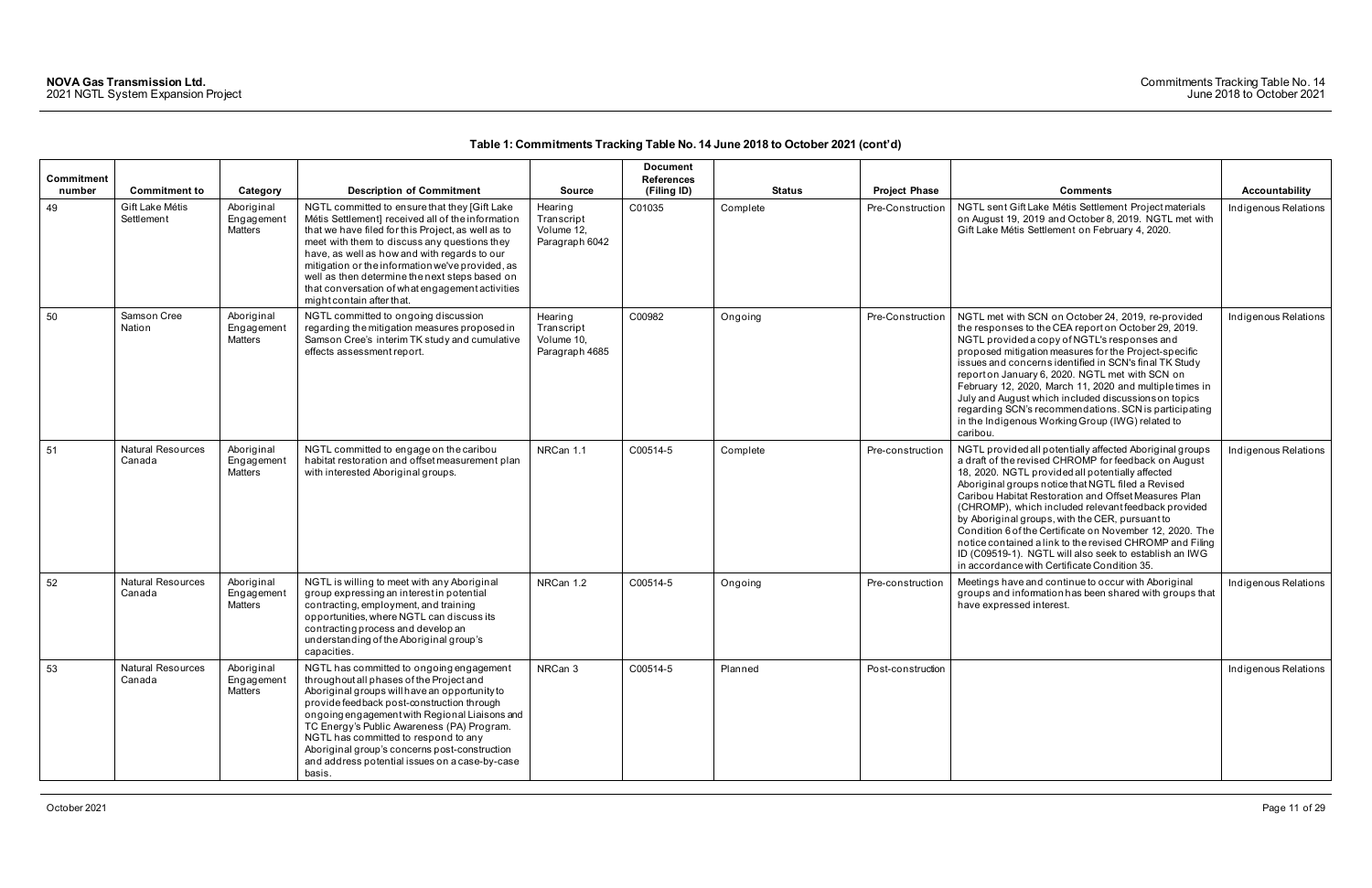| Commitment<br>number | <b>Commitment to</b>          | Category                            | <b>Description of Commitment</b>                                                                                                                                                                                | <b>Source</b>                                         | <b>Document</b><br><b>References</b><br>(Filing ID) | <b>Status</b> | <b>Project Phase</b> | <b>Comments</b>                                                                                                                                                                                                                                                                                                                                                                                                                                                                                                                                                                                                                                                                                                                                                                                                                                                                                                                                                                                                                                                                                                                                      | <b>Accountability</b> |
|----------------------|-------------------------------|-------------------------------------|-----------------------------------------------------------------------------------------------------------------------------------------------------------------------------------------------------------------|-------------------------------------------------------|-----------------------------------------------------|---------------|----------------------|------------------------------------------------------------------------------------------------------------------------------------------------------------------------------------------------------------------------------------------------------------------------------------------------------------------------------------------------------------------------------------------------------------------------------------------------------------------------------------------------------------------------------------------------------------------------------------------------------------------------------------------------------------------------------------------------------------------------------------------------------------------------------------------------------------------------------------------------------------------------------------------------------------------------------------------------------------------------------------------------------------------------------------------------------------------------------------------------------------------------------------------------------|-----------------------|
| 54                   | <b>ANSN</b>                   | Aboriginal<br>Engagement<br>Matters | Continue to have discussions with NGTL about<br>the route and to together review some of what<br>we've heard today and have NGTL hear their<br>serious concerns and try to work together to find<br>a solution. | Hearing<br>Transcript<br>Volume 11,<br>Paragraph 5407 | C01007                                              | Ongoing       | Pre-Construction     | NGTL has been working with ANSN since August 2019<br>regarding routing through the Little Smoky Caribou<br>Range and working collaboratively in regard to caribou<br>mitigation, and the planning and implementation of the<br>CHROMP. NGTL and ANSN have continued meeting and<br>sharing information regarding the routing through the<br>caribou range and potential ANSN involvement in the<br>CHROMP since October 2019, most recently on May 20,<br>2020. NGTL provided ANSN a draft of the revised<br>CHROMP for feedback on August 18, 2020. To date,<br>ANSN has not provided NGTL feedback on the draft<br>revised CHROMP. ANSN is participating in the Project<br>IWG and NGTL notified all potentially affected Aboriginal<br>groups engaged on the Project that it filed its IWG for the<br>Little Smoky Caribou Range Progress Report No. 1 on<br>June 23, 2021 (Filing ID: C13705-1) and relatedly, that it<br>filed its CER IR No. 15 response (Filing ID: C14398-1) on<br>August 10, 2021. IWG-related updates will continue to be<br>filed with the CER pursuant to the required timing<br>stipulated in Certificate Condition 35. | Indigenous Relations  |
| 55                   | Enoch Cree Nation             | Aboriginal<br>Engagement<br>Matters | Upon receipt, NGTL will review the final report<br>results and provide a response to Enoch Cree<br>Nation.                                                                                                      | Condition<br>Compliance: s52<br>Condition 10          | C07968-1                                            | Complete      | Pre-Construction     | Final report received July 8, 2020 for the Grande Prairie<br>Mainline Loop No. 2 (Karr, Deep Valley and Colt<br>Sections) and Edson Mainline Loop No. 2 (Robb<br>Section), Edson Mainline Loop No. 4 (Dismal Creek and<br>Brewster Sections), and Nordegg Compressor Station<br>Unit Addition. NGTL reviewed the final report and<br>provided a response to Enoch Cree Nation on<br>October 22, 2020.                                                                                                                                                                                                                                                                                                                                                                                                                                                                                                                                                                                                                                                                                                                                                | Indigenous Relations  |
| 56                   | Gift Lake Métis<br>Settlement | Aboriginal<br>Engagement<br>Matters | Upon receipt, NGTL will review the report results<br>and provide a response to Gift Lake Métis<br>Settlement.                                                                                                   | Condition<br>Compliance: s52<br>Condition 10          | C07968-1                                            | Ongoing       | Pre-Construction     | A LOA for the Grande Prairie Mainline Loop No. 2 (Karr<br>and Deep Valley sections) was sent to Gift Lake Métis<br>Settlement on August 13, 2020.                                                                                                                                                                                                                                                                                                                                                                                                                                                                                                                                                                                                                                                                                                                                                                                                                                                                                                                                                                                                    | Indigenous Relations  |
| 57                   | Kapawe'no First<br>Nation     | Aboriginal<br>Engagement<br>Matters | Upon receipt, NGTL will review the TK report<br>and provide a response to Kapawe'no First<br>Nation.                                                                                                            | Condition<br>Compliance: s52<br>Condition 10          | C07968-1                                            | Complete      | Pre-Construction     | The TK Protocol agreement with Kapawe'no First Nation<br>and NGTL was finalized on October 14, 2020. Kapawe'no<br>First Nation completed TK fieldwork in 2020. Final report<br>received March 24, 2021 and Letter from Chief to<br>approve the final report and provide additional TK<br>information was received March 26, 2021 for Valhalla,<br>Elmworth and Karr sections. NGTL reviewed the final<br>report and a Letter from Chief, and provided a response<br>to Kapawe'no First Nation on May 4, 2021.                                                                                                                                                                                                                                                                                                                                                                                                                                                                                                                                                                                                                                        | Indigenous Relations  |
| 58                   | Kelly Lake First<br>Nation    | Aboriginal<br>Engagement<br>Matters | Upon receipt, NGTL will review the final TK<br>report and provide a response to Kelly Lake First<br>Nation.                                                                                                     | Condition<br>Compliance: s52<br>Condition 10          | C07968-1                                            | Complete      | Pre-Construction     | Kelly Lake First Nation completed TK fieldwork in<br>October 2020. Final report received March 8, 2021 for the<br>Grande Prairie Mainline Loop No. 2 (Karr, and Deep<br>Valley Sections); GPML Loop No. 3 (Elmworth Section);<br>and Edson Mainline Loop No. 4 (Dismal Creek Section).<br>NGTL reviewed the final report and provided a response<br>to Kelly Lake First Nation on April 30, 2021.                                                                                                                                                                                                                                                                                                                                                                                                                                                                                                                                                                                                                                                                                                                                                    | Indigenous Relations  |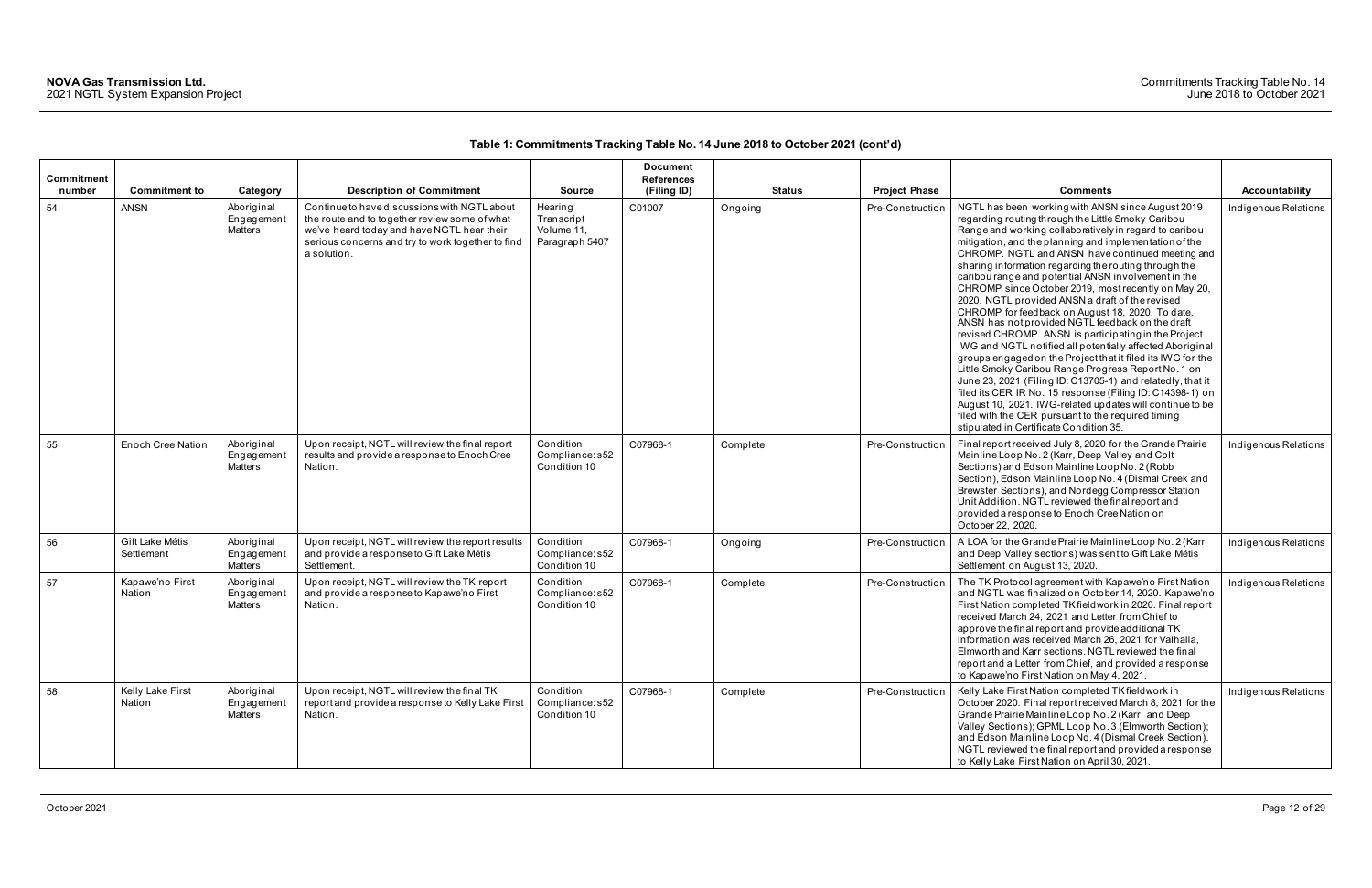| Commitment |                                     |                                            |                                                                                                                                                     |                                              | <b>Document</b><br><b>References</b> |               |                      |                                                                                                                                                                                                                                                                                                                                                                                                                                                                                                                                                                              |                       |
|------------|-------------------------------------|--------------------------------------------|-----------------------------------------------------------------------------------------------------------------------------------------------------|----------------------------------------------|--------------------------------------|---------------|----------------------|------------------------------------------------------------------------------------------------------------------------------------------------------------------------------------------------------------------------------------------------------------------------------------------------------------------------------------------------------------------------------------------------------------------------------------------------------------------------------------------------------------------------------------------------------------------------------|-----------------------|
| number     | <b>Commitment to</b>                | Category                                   | <b>Description of Commitment</b>                                                                                                                    | <b>Source</b>                                | (Filing ID)                          | <b>Status</b> | <b>Project Phase</b> | <b>Comments</b>                                                                                                                                                                                                                                                                                                                                                                                                                                                                                                                                                              | <b>Accountability</b> |
| 59         | Montana First<br>Nation             | Aboriginal<br>Engagement<br><b>Matters</b> | NGTL awaits Montana First Nation's final TK<br>report. Upon receipt, NGTL will review the report<br>and provide a response to Montana First Nation. | Condition<br>Compliance: s52<br>Condition 10 | C07968-1                             | Ongoing       | Pre-Construction     |                                                                                                                                                                                                                                                                                                                                                                                                                                                                                                                                                                              | Indigenous Relations  |
| 60         | Nakcowinewak<br>Nation of Canada    | Aboriginal<br>Engagement<br>Matters        | Upon receipt of a TK report, NGTL will review<br>the report and provide a response to<br>Nakcowinewak Nation of Canada.                             | Condition<br>Compliance: s52<br>Condition 10 | C07968-1                             | Complete      | Pre-Construction     | Nakcowinewak Nation of Canada' final report received<br>December 1, 2020 for the for the Grande Prairie Mainline<br>Loop No. 2 (Karr, Deep Valley and Colt Sections) and<br>Edson Mainline Loop No. 2 (Robb Section), and Edson<br>Mainline Loop No. 4 (Dismal Creek and Brewster<br>Sections), NGTL reviewed the final report and provided a<br>response to Nakcowinewak Nation of Canada on<br>February 22, 2021.                                                                                                                                                          | Indigenous Relations  |
| 61         | Nose Creek<br>Community             | Aboriginal<br>Engagement<br><b>Matters</b> | Upon receipt, NGTL will review the TK report<br>and provide a response to Nose Creek<br>Community.                                                  | Condition<br>Compliance: s52<br>Condition 10 | C07968-1                             | Complete      | Pre-Construction     | Nose Creek Community's final report received<br>September 17, 2020, for the Grande Prairie Mainline<br>Loop No. 3 (Valhalla and Elmworth sections). NGTL<br>reviewed the report and provided a response to Nose<br>Creek Community on October 27, 2020. NGTL received<br>an email with four additional mitigation questions from<br>Nose Creek Community related to the Elmworth section<br>on October 28, 2020. NGTL provided a response to Nose<br>Creek Community's questions on November 17, 2020                                                                        | Indigenous Relations  |
| 62         | Paul First Nation                   | Aboriginal<br>Engagement<br>Matters        | Upon receipt of a Final TK report, NGTL will<br>review the report and provide a response to Paul<br>First Nation.                                   | Condition<br>Compliance: s52<br>Condition 10 | C07968-1                             | Complete      | Pre-Construction     | NGTL received a Letter of No Concern on August 27,<br>2020 and a request to close off the TK project related to<br>the Colt, Deep Valley and Brewster sections. NGTL<br>remains committed to provide responses to Paul First<br>Nation upon receipt of additional information, should any<br>arise.<br>NGTL reviewed additional field information received from<br>Paul First Nation on June 2, 2020 for the GPML Loop No.<br>3 (Valhalla and Elmworth Sections) and GPML Loop No.<br>2 (Karr Section) and provided a response to Paul First<br>Nation on November 10, 2020. | Indigenous Relations  |
| 63         | Saddle Lake Cree<br>Nation          | Aboriginal<br>Engagement<br>Matters        | Upon receipt of a Final TK report, NGTL will<br>review the report and provide a response to<br>Saddle Lake Cree Nation                              | Condition<br>Compliance: s52<br>Condition 10 | C07968-1                             | Ongoing       | Pre-Construction     |                                                                                                                                                                                                                                                                                                                                                                                                                                                                                                                                                                              | Indigenous Relations  |
| 64         | <b>Sucker Creek First</b><br>Nation | Aboriginal<br>Engagement<br>Matters        | Upon receipt of a Final TK report, NGTL will<br>review the report and provide a response to<br>Sucker Creek First Nation.                           | Condition<br>Compliance: s52<br>Condition 10 | C07968-1                             | Complete      | Pre-Construction     | NGTL received the final TK report for the GPML Loop No.<br>2 (Karr Section) on September 2, 2020 and provided a<br>response to Sucker Creek First Nation on<br>October 27, 2020.                                                                                                                                                                                                                                                                                                                                                                                             | Indigenous Relations  |
| 65         |                                     |                                            |                                                                                                                                                     |                                              |                                      |               |                      | Duplicate to Commitment 106.                                                                                                                                                                                                                                                                                                                                                                                                                                                                                                                                                 |                       |
| 66         |                                     |                                            |                                                                                                                                                     |                                              |                                      |               |                      | Duplicate to Commitment 106.                                                                                                                                                                                                                                                                                                                                                                                                                                                                                                                                                 |                       |
| 67         |                                     |                                            |                                                                                                                                                     |                                              |                                      |               |                      | Duplicate to Commitment 106.                                                                                                                                                                                                                                                                                                                                                                                                                                                                                                                                                 |                       |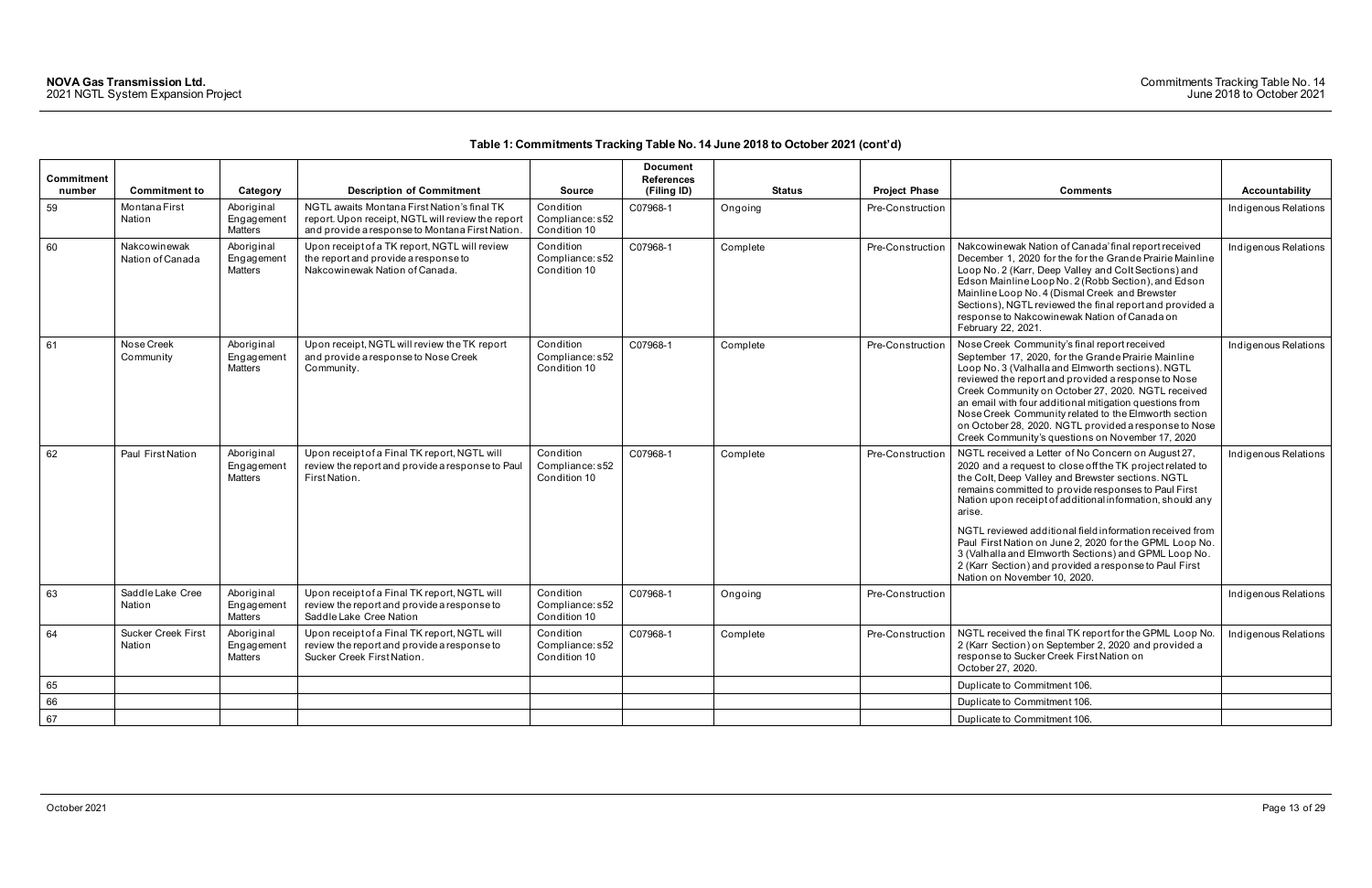| <b>Commitment</b><br>number | <b>Commitment to</b>     | Category                       | <b>Description of Commitment</b>                                                                                                                                                                                                                                                                                                                                 | <b>Source</b>                | <b>Document</b><br><b>References</b><br>(Filing ID) | <b>Status</b> | <b>Project Phase</b>               | <b>Comments</b>                                                                                                                                                                                                                                                               | <b>Accountability</b>          |
|-----------------------------|--------------------------|--------------------------------|------------------------------------------------------------------------------------------------------------------------------------------------------------------------------------------------------------------------------------------------------------------------------------------------------------------------------------------------------------------|------------------------------|-----------------------------------------------------|---------------|------------------------------------|-------------------------------------------------------------------------------------------------------------------------------------------------------------------------------------------------------------------------------------------------------------------------------|--------------------------------|
| 68                          | National Energy<br>Board | Design<br>Matters              | TransCanada will provide technical oversight for<br>pipeline engineering and technical activities, and<br>will also ensure coordination with prime<br>contractors and other third-party engineering<br>consultants to ensure that TransCanada's<br>engineering specifications and project<br>requirements are met.                                               | Application<br>Section 7.2.3 | A92619                                              | Ongoing       | Pre-Construction<br>/ Construction |                                                                                                                                                                                                                                                                               | Project Engineering            |
| 69                          | National Energy<br>Board | Design<br><b>Matters</b>       | All purchased items and contracted services will<br>be obtained from suppliers and contractors of<br>assessed capabilities who have been pre-<br>qualified in accordance with TransCanada's<br>internal supplier management and pre-<br>qualification procedures or have been pre-<br>qualified by a prime contractor to TransCanada.                            | Application<br>Section 7.2.3 | A92619                                              | Complete      | Pre-Construction                   |                                                                                                                                                                                                                                                                               | Project Engineering            |
| 70                          | National Energy<br>Board | Construction<br>Matters        | During construction, each prime contractor will<br>be responsible for ensuring the work performed<br>is in accordance with contract documents,<br>Project design, applicable standards,<br>specifications and procedures, and the Project-<br>specific quality plan. TransCanada inspectors<br>will monitor all construction activities to ensure<br>compliance. | Application<br>Section 7.2.3 | A92619                                              | Ongoing       | Construction                       |                                                                                                                                                                                                                                                                               | Pipeline Project<br>Management |
| 71                          | National Energy<br>Board | Engineering<br>Matters         | Design changes during construction will be<br>managed in accordance with the appropriate<br>change management procedures and in<br>accordance with TransCanada's standard<br>engineering practices.                                                                                                                                                              | Application<br>Section 7.2.3 | A92619                                              | Ongoing       | Construction                       |                                                                                                                                                                                                                                                                               | Project Engineering            |
| 72                          | National Energy<br>Board | Engineering<br><b>Matters</b>  | The primary coating for the external surface of<br>the below ground pipe will be fusion-bonded<br>epoxy (FBE). Field girth welds will be protected<br>with a liquid applied coating                                                                                                                                                                              | Application<br>Section 7.5.1 | A92619                                              | Ongoing       | Pre-construction                   |                                                                                                                                                                                                                                                                               | Project Engineering            |
| 73                          | National Energy<br>Board | Construction<br><b>Matters</b> | An additional mechanical protection system,<br>such as sand padding or rock shield, will be<br>used if large and/or angular backfill material is<br>encountered.                                                                                                                                                                                                 | Application<br>Section 7.5.1 | A92619                                              | Ongoing       | Construction                       |                                                                                                                                                                                                                                                                               | Pipeline Project<br>Management |
| 74                          | National Energy<br>Board | Engineering<br><b>Matters</b>  | Abrasion-resistant coating will be used where<br>pipe is installed using boring, HDD or other<br>methods that could cause abrasion to the<br>coating during installation.                                                                                                                                                                                        | Application<br>Section 7.5.1 | A92619                                              | Ongoing       | Pre-construction<br>/ Construction | Pipe ordered includes abrasion coated pipe based on<br>planned bored pipe installation. Additional quantities of<br>abrasion coated pipe have also been included in the<br>event that a bored pipe installation not previously<br>identified is required during construction. | Project Engineering            |
| 75                          | National Energy<br>Board | Engineering<br>Matters         | Below-ground assembly piping will be protected<br>with a liquid applied coating. Above-ground<br>piping will be primed and painted.                                                                                                                                                                                                                              | Application<br>Section 7.5.1 | A92619                                              | Ongoing       | Pre-construction<br>/ Construction |                                                                                                                                                                                                                                                                               | Project Engineering            |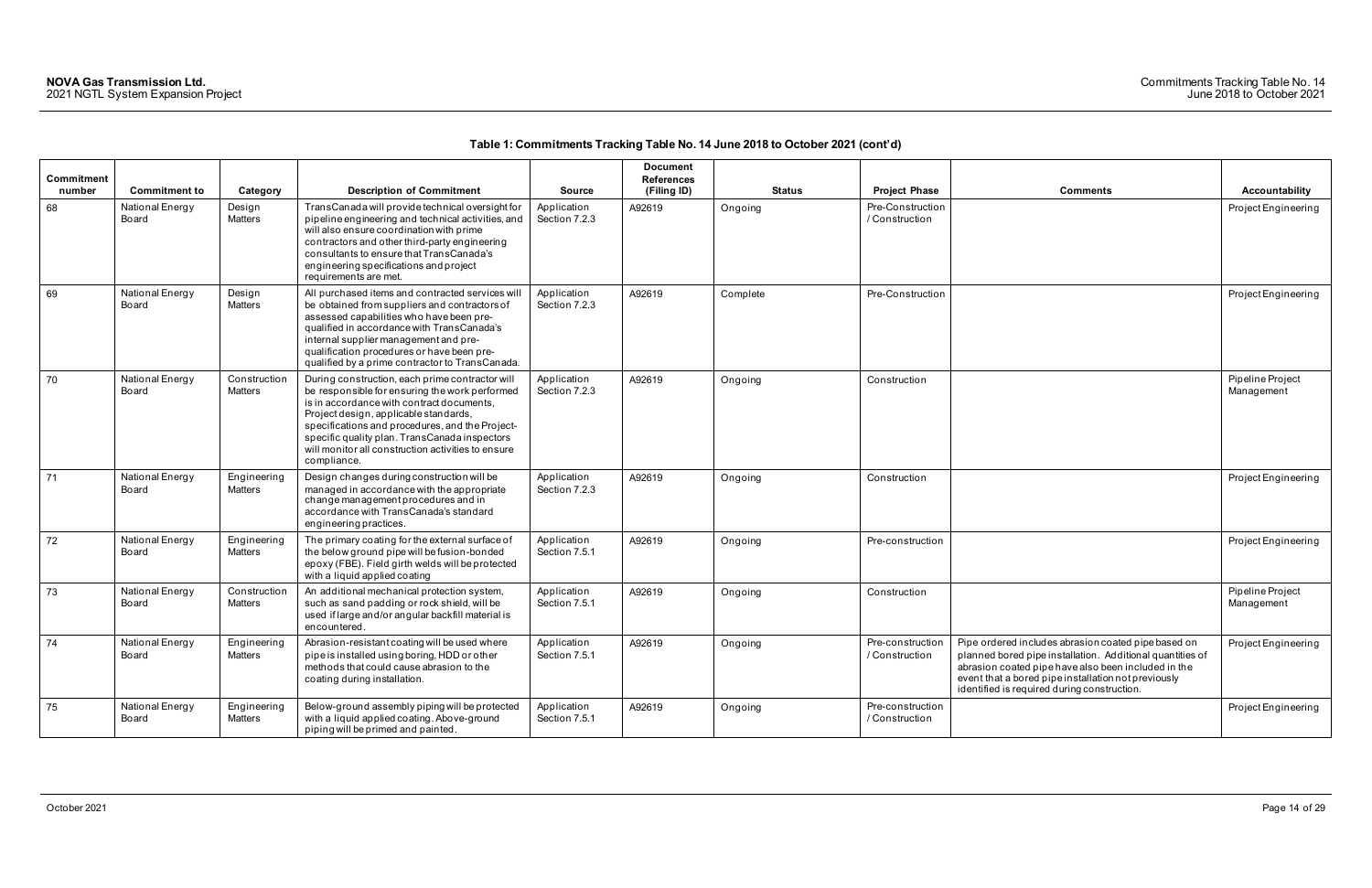| <b>Commitment</b> |                                 |                               |                                                                                                                                                                                                                                                                              |                              | <b>Document</b><br><b>References</b> |                 |                                    |                                                                                                                                                           |                                |
|-------------------|---------------------------------|-------------------------------|------------------------------------------------------------------------------------------------------------------------------------------------------------------------------------------------------------------------------------------------------------------------------|------------------------------|--------------------------------------|-----------------|------------------------------------|-----------------------------------------------------------------------------------------------------------------------------------------------------------|--------------------------------|
| number            | <b>Commitment to</b>            | Category                      | <b>Description of Commitment</b>                                                                                                                                                                                                                                             | <b>Source</b>                | (Filing ID)                          | <b>Status</b>   | <b>Project Phase</b>               | <b>Comments</b>                                                                                                                                           | Accountability                 |
| 76                | National Energy<br>Board        | Engineering<br>Matters        | In addition to the pipe coating, CP will be<br>provided through impressed current CP systems,<br>which may consist of existing CP systems as<br>well as new CP systems if required, and will<br>include groundbeds and rectifiers as determined<br>during detailed design.   | Application<br>Section 7.5.2 | A92619                               | Ongoing         | Pre-construction<br>/ Construction |                                                                                                                                                           | Project Engineering            |
| 77                | National Energy<br>Board        | Engineering<br><b>Matters</b> | CP test points will be installed, where required,<br>along the pipeline and at road, foreign pipeline<br>and utility crossings.                                                                                                                                              | Application<br>Section 7.5.2 | A92619                               | Ongoing         | Pre-construction<br>/ Construction |                                                                                                                                                           | Project Engineering            |
| 78                | National Energy<br>Board        | Engineering<br>Matters        | NGTL will install launchers and receivers on the<br>pipeline sections, for the purposes of ILI, during<br>construction                                                                                                                                                       | Application<br>Section 7.5.2 | A92619                               | Planned Ongoing | Pre-construction<br>/ Construction |                                                                                                                                                           | Project Engineering            |
| 79                |                                 |                               |                                                                                                                                                                                                                                                                              |                              |                                      |                 |                                    | Duplicate to Commitment 106.                                                                                                                              |                                |
| 80                | National Energy<br>Board        | Engineering<br><b>Matters</b> | The geotechnical reports will be provided to the<br>Board in supplemental filings.                                                                                                                                                                                           | Application<br>Section 7.6   | A92619                               | Complete        | Pre-construction                   | NGTL filed the geotechnical reports in Certificate<br>Condition 8 on November 5, 2020 (C09392-1).                                                         | Project Engineering            |
| 81                | National Energy<br>Board        | Engineering<br>Matters        | Mitigation measures will be implemented in<br>organic terrain locations that pose risk to the<br>pipeline sections.                                                                                                                                                          | Application<br>Section 7.6.2 | A92619                               | Ongoing         | Pre-construction<br>/ Construction |                                                                                                                                                           | Project Engineering            |
| 82                | National Energy<br>Board        | Construction<br>Matters       | NGTL will award separate contracts for portions<br>of the Project work outside the scope of the<br>prime contractor construction contracts, such as<br>construction surveying, inspection and NDE.                                                                           | Application<br>Section 8.1.1 | A92619                               | Ongoing         | Construction                       | Confirmed, requisition activities for other non-Prime<br>services and activities are ongoing.                                                             | Pipeline Project<br>Management |
| 83                | National Energy<br>Board        | Construction<br>Matters       | Pipeline construction activities will progress in a<br>manner that will avoid applicable wildlife timing<br>restrictions, where feasible. Where wildlife timing<br>restrictions cannot be avoided, NGTL will work<br>with the appropriate agencies to develop<br>mitigation. | Application<br>Section 8.2   | A92619                               | Ongoing         | Construction                       |                                                                                                                                                           | Pipeline Project<br>Management |
| 84                | National Energy<br>Board        | Construction<br>Matters       | The pipeline ROW will be assessed during<br>spring/summer following construction to evaluate<br>reclamation requirements.                                                                                                                                                    | Application<br>Section 8.2   | A92619                               | Planned         | Post-<br>Construction              |                                                                                                                                                           | Environment                    |
| 85                | National Energy<br>Board        | Construction<br>Matters       | Construction access will maximize the use of<br>existing public roads as well as privately owned<br>and maintained all-season and seasonal industry<br>roads                                                                                                                 | Application<br>Section 8.4   | A92619                               | Ongoing         | Pre-construction<br>/ Construction | Confirmed plan.                                                                                                                                           | Project Engineering            |
| 86                | <b>National Energy</b><br>Board | Matters                       | Construction   NGTL will develop a Safety Management Plan<br>(SMP) that provides details on the roles and<br>responsibilities of the project/construction<br>management teams and other, relevant safety<br>information associated with the Project.                         | Application<br>Section 8.6   | A92619                               | Complete        |                                    | Pre-Construction   Safety Management Plans are in place for the Project.                                                                                  | Pipeline Project<br>Management |
| 87                | National Energy<br>Board        | Construction<br>Matters       | NGTL will consult with regional emergency<br>response agencies to ensure that appropriate<br>communications, understanding and cooperation<br>are in place for the Project during construction.                                                                              | Application<br>Section 8.6   | A92619                               | Complete        | Pre-Construction                   | Notifications were sent to emergency response partners<br>prior to construction and NGTL continues to consult with<br>these agencies on an ongoing basis. | Pipeline Project<br>Management |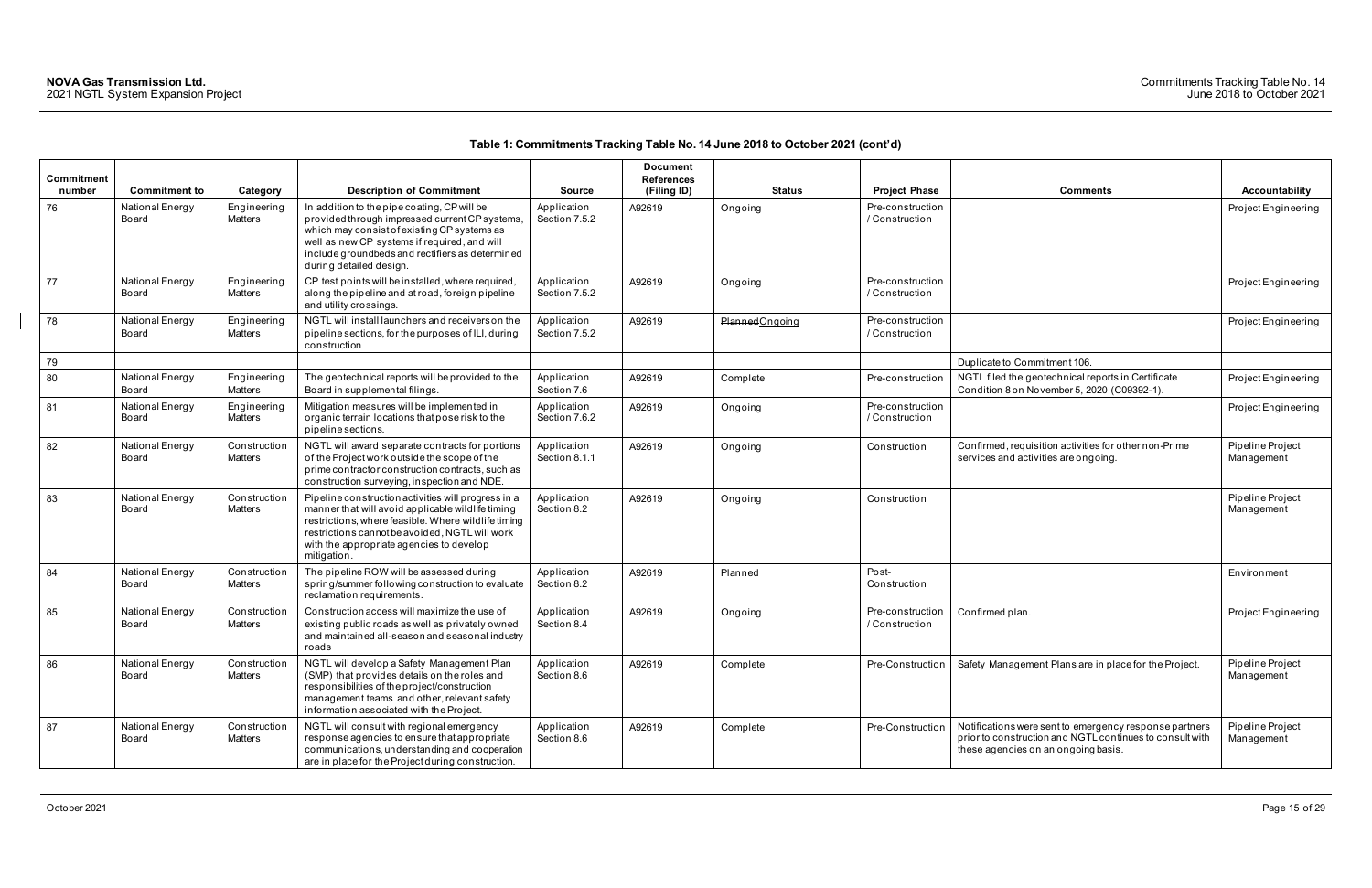| <b>Commitment</b> |                          |                                |                                                                                                                                                                                                                                                                                                             |                                                     | <b>Document</b><br><b>References</b> |               |                      |                                                                                                                                                                                                                                            |                                                                                      |
|-------------------|--------------------------|--------------------------------|-------------------------------------------------------------------------------------------------------------------------------------------------------------------------------------------------------------------------------------------------------------------------------------------------------------|-----------------------------------------------------|--------------------------------------|---------------|----------------------|--------------------------------------------------------------------------------------------------------------------------------------------------------------------------------------------------------------------------------------------|--------------------------------------------------------------------------------------|
| number            | <b>Commitment to</b>     | Category                       | <b>Description of Commitment</b>                                                                                                                                                                                                                                                                            | <b>Source</b>                                       | (Filing ID)                          | <b>Status</b> | <b>Project Phase</b> | <b>Comments</b>                                                                                                                                                                                                                            | <b>Accountability</b>                                                                |
| 88                | National Energy<br>Board | Construction<br><b>Matters</b> | A hydrostatic test plan will be prepared during<br>detailed design and submitted to the Board<br>before hydrotesting of the pipeline sections.                                                                                                                                                              | Application<br>Section 8.8.5                        | A92619                               | Ongoing       | Pre-Construction     | NGTL filed the hydrostatic test plans for the Valhalla and<br>Elmworth Sections on August 25, 2021 (C14631) and for<br>the Karr, Dismal Creek and Brewster Sections on<br>September 15, 2021 (C14941).                                     | Pipeline Project<br>Management                                                       |
| 89                | National Energy<br>Board | Engineering<br><b>Matters</b>  | The compressorstation unit additions will be<br>designed, constructed and operated in<br>accordance with CSA Z662-15 and the OPR, as<br>well as other industry standards and<br><b>TransCanada specifications</b>                                                                                           | Application<br>Section 9.3                          | A92619                               | Complete      | Pre-Construction     | The Project is designed in accordance with CSA Z662-19<br>and OPR SOR/99-294. CSA Z662-15 has been<br>superseded by CSA Z662-19 as committed to by NGTL<br>in Commitment 106. Compressor station unit addition<br>engineering is complete. | Pipeline Project<br>Management                                                       |
| 90                |                          |                                |                                                                                                                                                                                                                                                                                                             |                                                     |                                      |               |                      | Duplicate to Commitment 86.                                                                                                                                                                                                                |                                                                                      |
| 91                | National Energy<br>Board | Engineering<br>Matters         | NGTL will review each prime contractor's SSSP<br>before construction to ensure compliance with<br>TransCanada and regulatory requirements.                                                                                                                                                                  | Application<br>Section 9.5.4                        | A92619                               | Complete      | Pre-Construction     | NGTL filed Order Condition 9 on October 20, 2020<br>(C09011).                                                                                                                                                                              | Pipeline Project<br>Management, Safety<br>Representative                             |
| 92                |                          |                                |                                                                                                                                                                                                                                                                                                             |                                                     |                                      |               |                      | Duplicate to Commitment 106.                                                                                                                                                                                                               |                                                                                      |
| 93                |                          |                                |                                                                                                                                                                                                                                                                                                             |                                                     |                                      |               |                      | Duplicate to Commitment 106.                                                                                                                                                                                                               |                                                                                      |
| 94                | National Energy<br>Board | Engineering<br><b>Matters</b>  | The prime contractor for each unit addition will<br>prepare a field ERP that will be reviewed by<br>NGTL and will be implemented in the event of an<br>emergency during construction.                                                                                                                       | Application<br>Section 9.5.15                       | A92619                               | Complete      | Pre-construction     | NGTL submitted the ERPs for the Compressor Station<br>Unit Additions on August 6, 2020.                                                                                                                                                    | Pipeline Project<br>Management, TC<br>Energy emergency<br>response<br>representative |
| 95                |                          |                                |                                                                                                                                                                                                                                                                                                             |                                                     |                                      |               |                      | Duplicate to Commitment 107.                                                                                                                                                                                                               |                                                                                      |
| 96                | National Energy<br>Board | Engineering<br><b>Matters</b>  | The geotechnical program for the remaining<br>proposed trenchless crossings i.e., Smoky River,<br>Little Smoky River, McLeod River, Pembina<br>River and North Saskatchewan River, is<br>ongoing. NGTL will submit updated trenchless<br>feasibility reports when they become available.                    | Additional Written<br>Evidence (AWE)<br>Section 2.4 | A96812                               | Complete      | Pre-Construction     | Certificate Condition 9 was filed on October 27, 2020<br>$(C09149)$ .                                                                                                                                                                      | Pipeline Project<br>Management                                                       |
| 97                | National Energy<br>Board | Engineering<br>Matters         | It is NGTL's intention to carry out a Phase II<br>assessment of the identified areas in Q2 2019<br>(via field reconnaissance) and verify the desktop<br>assessment. Findings of the Phase II<br>assessment and mitigation measures identified<br>will be shared with the Board following its<br>completion. | <b>NEB 1.2a</b>                                     | A96810                               | Complete      | Pre-Construction     | NGTL filed the geotechnical reports in Certificate<br>Condition 8 on November 5, 2020 (C09392-1).                                                                                                                                          | Pipeline Project<br>Management                                                       |
| 98                | National Energy<br>Board | Engineering<br><b>Matters</b>  | Preliminary work has been undertaken to<br>determine the potential for scour of watercourses<br>along all the Project's pipeline routes. A<br>complete scour report is anticipated to be<br>provided to the Board in Q2 2019.                                                                               | <b>NEB 1.2c</b>                                     | A96810                               | Complete      | Pre-Construction     | NGTL provided the scour reports in its Project Update<br>$(C00044)$ .                                                                                                                                                                      | Pipeline Project<br>Management                                                       |
| 99                |                          |                                |                                                                                                                                                                                                                                                                                                             |                                                     |                                      |               |                      | Duplicate to Commitment 106.                                                                                                                                                                                                               |                                                                                      |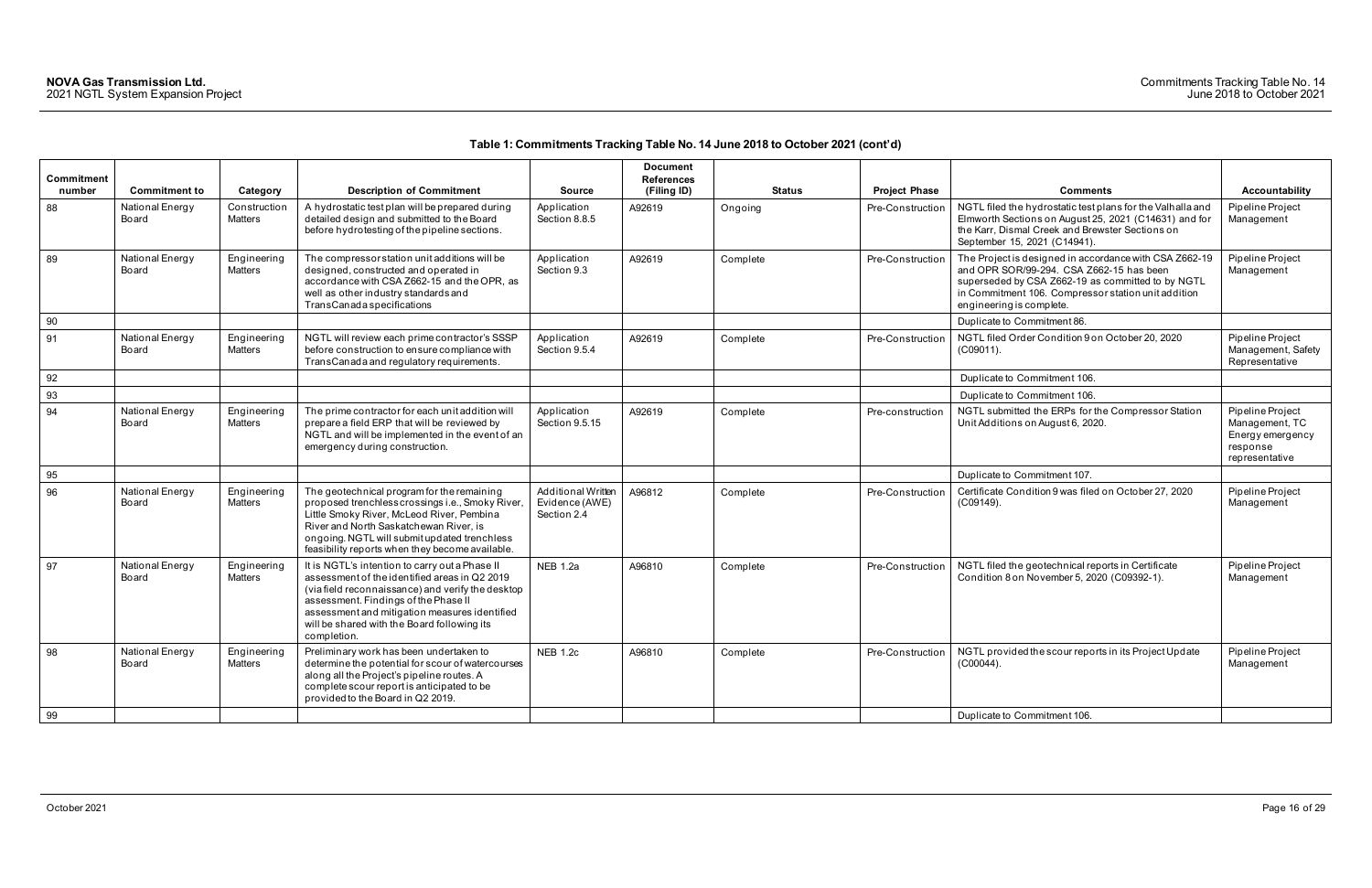| <b>Commitment</b> |                          |                               |                                                                                                                                                                                                                                                                                                                                                                                                                  |                           | <b>Document</b><br><b>References</b> |               |                                    |                                                                                                                                                                                                                                           |                                |
|-------------------|--------------------------|-------------------------------|------------------------------------------------------------------------------------------------------------------------------------------------------------------------------------------------------------------------------------------------------------------------------------------------------------------------------------------------------------------------------------------------------------------|---------------------------|--------------------------------------|---------------|------------------------------------|-------------------------------------------------------------------------------------------------------------------------------------------------------------------------------------------------------------------------------------------|--------------------------------|
| number            | <b>Commitment to</b>     | Category                      | <b>Description of Commitment</b>                                                                                                                                                                                                                                                                                                                                                                                 | <b>Source</b>             | (Filing ID)                          | <b>Status</b> | <b>Project Phase</b>               | <b>Comments</b>                                                                                                                                                                                                                           | <b>Accountability</b>          |
| 100               | National Energy<br>Board | Engineering<br>Matters        | Upon completion of the geotechnical fieldwork<br>portion in Q2 2019, geotechnical reports for the<br>remaining trenchless crossings and further, final<br>feasibility studies for the proposed HDD<br>crossings will be completed by Q3 2019.                                                                                                                                                                    | <b>NEB 2.1</b>            | A98232                               | Complete      | Pre-Construction                   | NGTL updated this commitment in its Project Update<br>(NEB Filing ID: C00044), to provide the final feasibility<br>studies to the Board by Q3 2019.<br>Certificate Condition 9 was filed on October 27, 2020<br>(C09149).                 | Pipeline Project<br>Management |
| 101               | National Energy<br>Board | Engineering<br>Matters        | Upon determination of a feasible contingency<br>method and corresponding crossing alignment,<br>NGTL will conduct a geohazard and risk<br>assessment to identify hazards and risks specific<br>to the alignment and contingency crossing<br>method chosen. NGTL plans to finalize this<br>analysis in Q3 2019 upon completion of<br>geotechnical analyses.                                                       | NEB 2.3c and d            | A98232                               | Complete      | Pre-Construction                   | NGTL updated this commitment in its Project Update<br>(C00044), to provide the final feasibility studies to the<br>Board by Q3 2019.<br>NGTL filed the geotechnical reports in Certificate<br>Condition 8 on November 5, 2020 (C09392-1). | Pipeline Project<br>Management |
| 102               | National Energy<br>Board | Engineering<br>Matters        | NGTL will work with Project contractors to<br>determine, where practical, emission mitigation<br>measures that can be implemented on older<br>specialized equipment.                                                                                                                                                                                                                                             | Reply Evidence            | C00043-1                             | Complete      | Pre-Construction                   |                                                                                                                                                                                                                                           | Pipeline Project<br>Management |
| 103               | National Energy<br>Board | Engineering<br><b>Matters</b> | NGTL will work with each contractor to ensure<br>vehicle and equipment maintenance programs<br>are in place and adhere to programs that include<br>routine manufacturer recommended<br>maintenance and repairs to parts such as spark<br>plugs and air filters that influence air emissions<br>and are implemented per the OEM (Original<br>Equipment Manufacturer), operator manuals and<br>guidance documents. | Reply Evidence            | C00043-1                             | Complete      | Pre-Construction                   | NGTL's Prime Contractor's have vehicle and equipment<br>maintenance programs in place.                                                                                                                                                    | Pipeline Project<br>Management |
| 104               | National Energy<br>Board | Engineering<br>Matters        | NGTL will minimize the construction footprint to<br>the extent possible and will, limit construction<br>activities on the slopes to what is necessary to<br>install the pipeline.                                                                                                                                                                                                                                | NEB 3.1c.1<br>through c.4 | A99941-1                             | Ongoing       | Construction                       | Confirmed                                                                                                                                                                                                                                 | Pipeline Project<br>Management |
| 105               | National Energy<br>Board | Engineering<br><b>Matters</b> | NGTL will work with construction contractors and<br>is prepared to ask in the request for proposal<br>(RFP), during the bid process, to identify and<br>propose methods and technology to reduce or<br>minimize construction related noise without<br>compromising safety.                                                                                                                                       | <b>NEB 3.14</b>           | A99941-1                             | Complete      | Pre-Construction                   |                                                                                                                                                                                                                                           | Pipeline Project<br>Management |
| 106               | National Energy<br>Board | Engineering<br>Matters        | NGTL confirms that the Project design and<br>construction phases will comply with CSAZ662-                                                                                                                                                                                                                                                                                                                       | <b>NEB 4.4</b>            | C00542-1                             | Ongoing       | Pre-Construction<br>/ Construction |                                                                                                                                                                                                                                           | Pipeline Project<br>Management |
| 107               | <b>Blood Tribe</b>       | Engineering<br>Matters        | NGTL will implement TransCanada's<br>comprehensive Integrity Management Program<br>(IMP) to monitor and ensure the integrity of the<br>Project.                                                                                                                                                                                                                                                                  | BT 1.36                   | A98233-3                             | Planned       | Post-<br>Construction              |                                                                                                                                                                                                                                           | Pipeline Integrity             |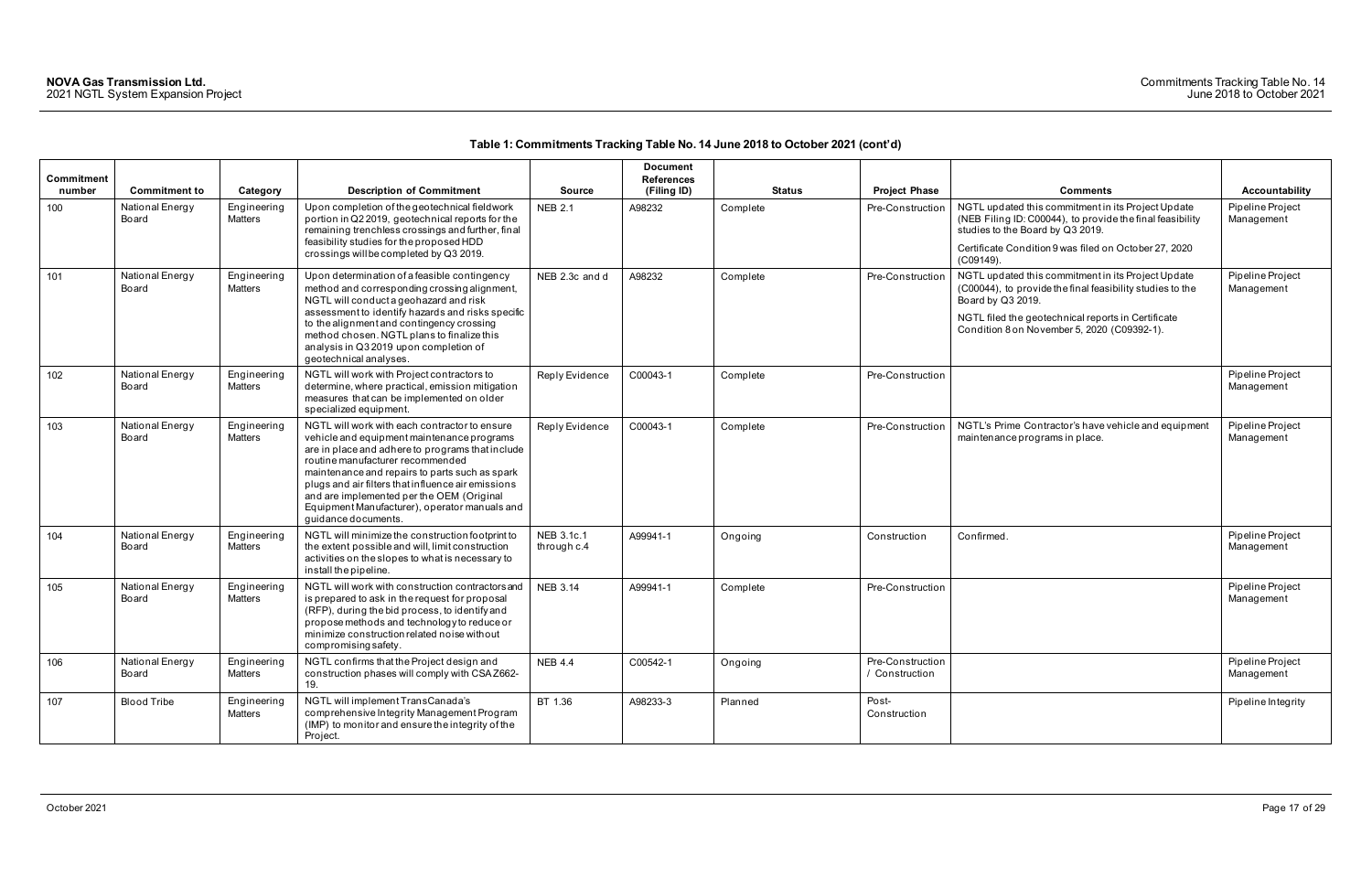| Commitment |                          |                                 |                                                                                                                                                                                                                                                                                                                                                     |                                                                 | <b>Document</b><br><b>References</b>           |               |                                                   |                                                                                                                                                                                                                                                                                                                                             |                |
|------------|--------------------------|---------------------------------|-----------------------------------------------------------------------------------------------------------------------------------------------------------------------------------------------------------------------------------------------------------------------------------------------------------------------------------------------------|-----------------------------------------------------------------|------------------------------------------------|---------------|---------------------------------------------------|---------------------------------------------------------------------------------------------------------------------------------------------------------------------------------------------------------------------------------------------------------------------------------------------------------------------------------------------|----------------|
| number     | <b>Commitment to</b>     | Category                        | <b>Description of Commitment</b>                                                                                                                                                                                                                                                                                                                    | <b>Source</b>                                                   | (Filing ID)                                    | <b>Status</b> | <b>Project Phase</b>                              | <b>Comments</b>                                                                                                                                                                                                                                                                                                                             | Accountability |
| 108        | National Energy<br>Board | Environmental<br><b>Matters</b> | NGTL accepts the findings of the ESA and will<br>adhere to the recommendations and mitigation<br>measures identified in the ESA and the EPPs.                                                                                                                                                                                                       | Application<br>Section 14.10                                    | A92619                                         | Complete      | Pre-Construction<br>through Post-<br>Construction |                                                                                                                                                                                                                                                                                                                                             | Environment    |
| 109        | National Energy<br>Board | Environmental<br><b>Matters</b> | However, if temporary construction camps for<br>pipeline construction activities are determined to<br>be required, NGTL will undertake the necessary<br>desktop studies, as well as any necessary field<br>studies, to confirm the conclusions of the ESA.                                                                                          | <b>NEB 1.7c</b>                                                 | A96810                                         | Complete      | Pre-Construction                                  | Order Conditions 7 (C08400) and 8 (C08407) were filed<br>with the CER on September 17, 2020.                                                                                                                                                                                                                                                | Environment    |
| 110        | National Energy<br>Board | Environmental<br><b>Matters</b> | NGTL confirms that the stand-alone EPP for<br>Section 58 activities will be submitted to the<br>Board                                                                                                                                                                                                                                               | <b>NEB 1.8</b>                                                  | A96810                                         | Complete      | Pre-Construction                                  | NGTL submitted the Section 58 EPP on August 14, 2020<br>(C07842). NGTL submitted an update to the Section 58<br>EPP on February 1, 2020 (C11358).<br>Section 52 and 58 EPP Update July 13, 2021 (C14059)<br>Spawning Deterrent Plan August 23, 2021 (C14599)                                                                                | Environment    |
| 111        | National Energy<br>Board | Environmental<br>Matters        | However, should further HRIA work or additional<br>mitigation be required, NGTL will follow guidance<br>from ACT regarding the completion of this work.<br>NGTL will determine interest and potential<br>opportunities for Aboriginal participation, if any,<br>following the receipt of decisions from ACT.                                        | <b>NEB 1.29</b>                                                 | A96810                                         | Ongoing       | Pre-<br>Construction,<br>Construction             | Note ACT (Alberta Culture and Tourism) is now ACMSW<br>(Alberta Culture, Multiculturalism and Status of Women).<br>Condition 15 was filed with the CER on December 17,<br>2020 (C10487). HRA approval for TWS for access and<br>additional construction workspace ongoing.                                                                  | Environment    |
| 112        | National Energy<br>Board | Environmental<br>Matters        | Historical Resources Impact Assessment (HRIA)<br>reports from Stantec Consulting Ltd. and Wood<br>Environment and Infrastructure Solutions are<br>currently being prepared and will be submitted to<br>Alberta Culture and Tourism (ACT) by April of<br>this year. Responses from ACT to those reports<br>are anticipated in May 2019.              | <b>NEB 2.5</b>                                                  | A98232                                         | Complete      | Pre-Construction                                  | ACT (now ACMSW) confirmed mitigation requirements<br>and additional HRIA components which were<br>implemented in 2019_and 2020 as well as 20210. Order<br>Condition 13 was filed on October 7, 2020 (C08789) and<br>Condition 15 on December 17, 2020 (C10487).                                                                             | Environment    |
| 113        | <b>Blood Tribe</b>       | Environmental<br><b>Matters</b> | In addition to following the COP for its<br>requirements regarding water sources, NGTL<br>will apply for Temporary Diversion Licenses for<br>water use, where required.                                                                                                                                                                             | BT 1.9                                                          | A98223-3                                       | Planned       | Construction                                      | Anticipated for mainline construction and hydrostatic<br>testing starting in Q3, 2021 and continuing through to end<br>of Q1 2022.                                                                                                                                                                                                          | Environment    |
| 114        | <b>Blood Tribe</b>       | Environmental<br><b>Matters</b> | If shallow groundwater is encountered during<br>trenching activities, mitigation will be<br>implemented to ensure subsurface ground water<br>flow is maintained across the trench through the<br>use of ditch plugs, sub-drains or other<br>impermeable barriers to prevent the pipeline<br>trench from becoming a conduit for groundwater<br>flow. | BT 1.13<br><b>DCN 50</b><br><b>MNA R3 13</b><br><b>PKN 1.13</b> | A98233-3<br>A98233-5<br>A98233-10<br>A98233-12 | Ongoing       | Construction                                      |                                                                                                                                                                                                                                                                                                                                             | Environment    |
| 115        | HLFN / SNN               | Environmental<br>Matters        | NGTL will also seek the input of a Qualified<br>Aquatic Environmental Specialist (QAES) if a<br>Fisheries Act Authorization is required for the<br>contingency method.                                                                                                                                                                              | HLFN 2.2 d)<br>SNN 2.6 c)                                       | A98655-4<br>A98655-6                           | Ongoing       | Construction                                      | NGTL continues to use QAES's for input to construction<br>planning. They are participating and providing input on an<br>ongoing basis throughout the construction phases as well<br>as the DFO current review<br>Fisheries Act Authorization -process of selected<br>crossings identified by the CER in the letter of February<br>18, 2020. | Environment    |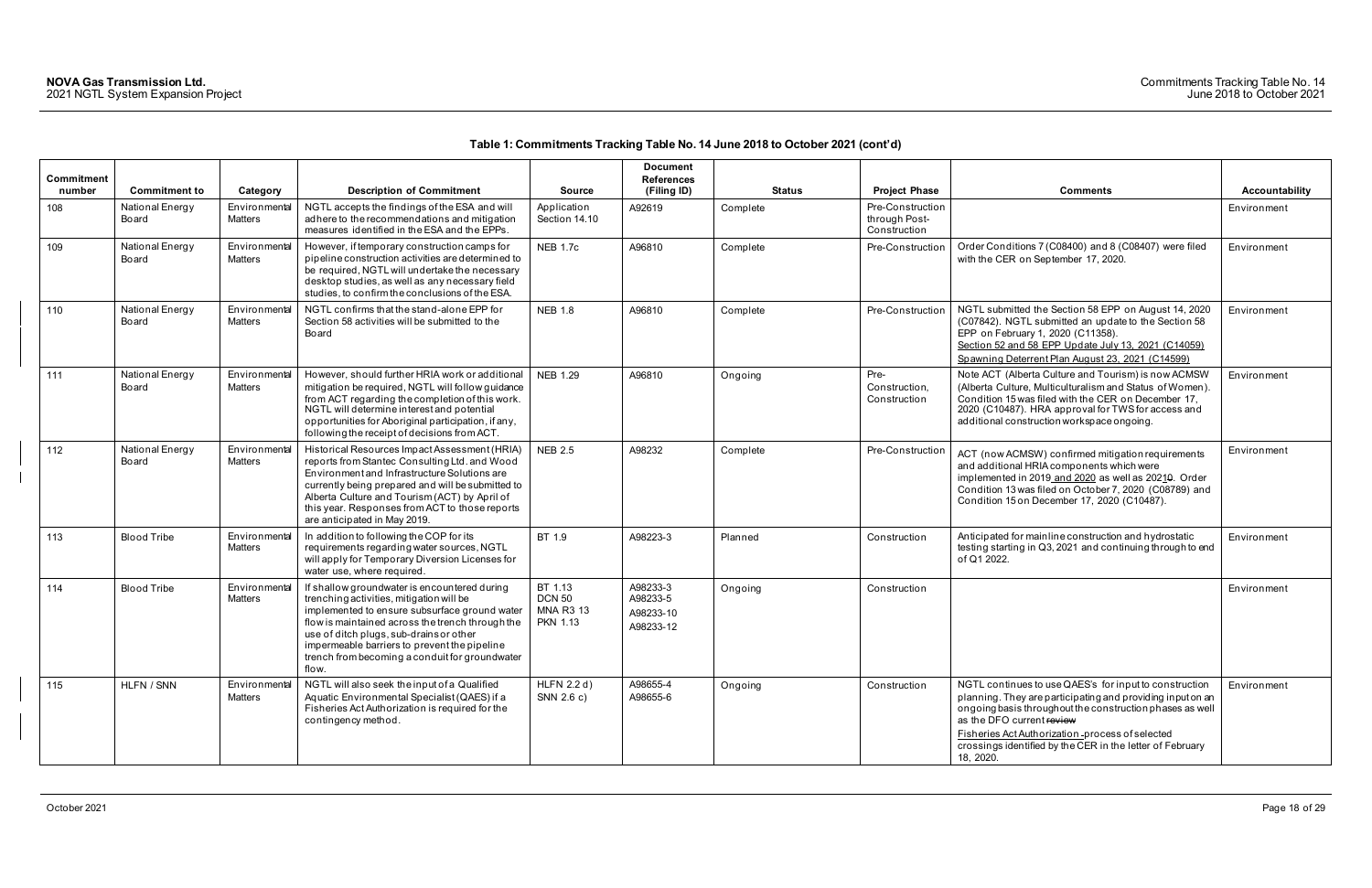| <b>Commitment</b><br>number | <b>Commitment to</b>     | Category                 | <b>Description of Commitment</b>                                                                                                                                                                                                                                                                                                                                                                                                          | <b>Source</b>   | <b>Document</b><br><b>References</b><br>(Filing ID) | <b>Status</b> | <b>Project Phase</b>                    | <b>Comments</b>                                                                                                                                                                                                                                                                                      | <b>Accountability</b> |
|-----------------------------|--------------------------|--------------------------|-------------------------------------------------------------------------------------------------------------------------------------------------------------------------------------------------------------------------------------------------------------------------------------------------------------------------------------------------------------------------------------------------------------------------------------------|-----------------|-----------------------------------------------------|---------------|-----------------------------------------|------------------------------------------------------------------------------------------------------------------------------------------------------------------------------------------------------------------------------------------------------------------------------------------------------|-----------------------|
| 116                         | Samson Cree<br>Nation    | Environmental<br>Matters | The final CHROMP will include a detailed offset<br>plan, including the final plan for the GPML offset<br>measures, and will be implemented once the<br>plan has been finalized through ongoing<br>engagement with regulators and stakeholders.                                                                                                                                                                                            | <b>SCN 3.2d</b> | A98223-13                                           | Complete      | Pre-Construction                        | Amendments to Certificate Condition 6 recommended by<br>the Government of Canada negates the requirement for a<br>detailed offset plan and has been replaced with a<br>mandated threshold. The Revised CHROMP was filed on<br>November 12, 2020 (C09519-1) as the final CHROMP.                      | Environment           |
| 117                         | Samson Cree<br>Nation    | Environmental<br>Matters | The FOV will be provided in the Final CHROMP.                                                                                                                                                                                                                                                                                                                                                                                             | <b>SCN 3.5a</b> | C00514-7                                            | Complete      | Post-<br>Construction                   | Amendments to Certificate Condition 6 recommended by<br>the Government of Canada negates the need for an<br>NGTL FOV. The Revised CHROMP was filed on<br>November 12, 2020 (C09519-1).                                                                                                               | Indigenous Relations  |
| 118                         | Samson Cree<br>Nation    | Environmental<br>Matters | Vegetation management will be implemented in<br>accordance with the TransCanada Integrated<br>Vegetation Management Program (TransCanada<br>2009) and TransCanada's Procedure for<br>Invasive Vegetation Weed Control Management<br>Canada (TransCanada 2013) during the<br>construction and operations of the Project.                                                                                                                   | <b>SCN 7.1d</b> | A98223-13                                           | Planned       | Post-<br>Construction and<br>Operations |                                                                                                                                                                                                                                                                                                      | Environment           |
| 119                         | SNN                      | Environmental<br>Matters | NGTL will consider information gathered during<br>ongoing engagement with SNN in Project<br>planning, including the EPP, which includes the<br>Bear Management Plan and Wildlife Species of<br>Concern Discovery Contingency Plan and<br>Environmental Alignment Sheets (EAS) filed<br>prior to construction, and will continue to address<br>questions and concerns from SNN through its<br>ongoing engagement efforts should any arise. | SNN 2.6 c)      | A98655-6                                            | Ongoing       | Pre-Construction                        | NGTL reviewed the final reports and provided responses<br>to Stoney Nakoda Nations on April 9, 2019.                                                                                                                                                                                                 | Environment           |
| 120                         | National Energy<br>Board | Environmental<br>Matters | NGTL will implement an early in/early out<br>approach to Project construction in Little Smoky<br>Caribou Range.                                                                                                                                                                                                                                                                                                                           | <b>NEB 3.4a</b> | A99941-1                                            | Ongoing       | Construction                            | NGTL stopped work within the Little Smoky Caribou<br>Range on February 14, 2021. Clearing activities within<br>the Little Smoky Caribou Range resumed<br>September 13, 2021, and will be followed by construction<br>which is anticipated to be completed before the start of<br>the RAP in Q1 2022. | Environment           |
| 121                         | National Energy<br>Board | Environmental<br>Matters | Should any activities be required in the Range<br>during the RAP, NGTL will consult with AEP to<br>determine the appropriate course of action and<br>mitigation.                                                                                                                                                                                                                                                                          | <b>NEB 3.4a</b> | A99941-1                                            | Ongoing       | Construction                            | Additional information and approval required as per<br>Certificate Condition 23.                                                                                                                                                                                                                     | Environment           |
| 122                         | National Energy<br>Board | Environmental<br>Matters | NGTL will comply with any requirements issued<br>under the Historical Resources Act (HRA) for<br>tuture ground disturbance activities (e.g.,<br>integrity digs).                                                                                                                                                                                                                                                                          | <b>NEB 3.14</b> | A99941-1                                            | Planned       | Post-<br>Construction                   |                                                                                                                                                                                                                                                                                                      | Environment           |
| 123                         | National Energy<br>Board | Environmental<br>Matters | During operation, NGTL has committed to<br>comply with the AER Directive 038 noise<br>guidance and, therefore, predicted residual<br>effects of the Project on the acoustic<br>environment are not significant.                                                                                                                                                                                                                           | <b>NEB 3.14</b> | A99941-1                                            | Planned       | Operations                              |                                                                                                                                                                                                                                                                                                      | Environment           |
| 124                         | National Energy<br>Board | Environmental<br>Matters | NGTL will also adhere to the Alberta Wildlife Act.                                                                                                                                                                                                                                                                                                                                                                                        | <b>NEB 3.14</b> | A99941-1                                            | Ongoing       | Construction/<br>Operations             |                                                                                                                                                                                                                                                                                                      | Environment           |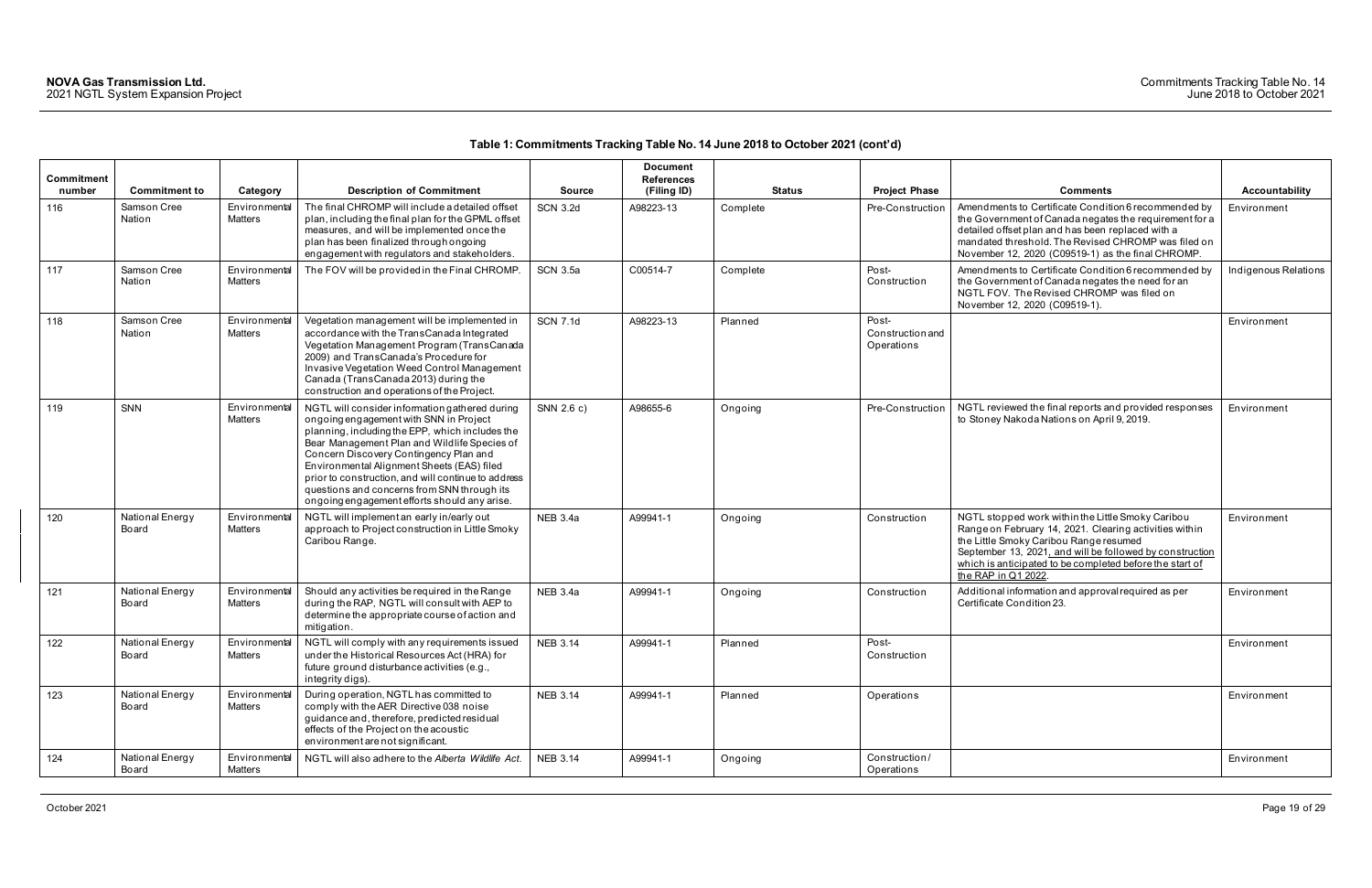| <b>Commitment</b> |                          |                                 |                                                                                                                                                                                                                                                |                 | <b>Document</b><br><b>References</b> |               |                                              |                                                                                                                                                                                                                                                                                                                                                         |                       |
|-------------------|--------------------------|---------------------------------|------------------------------------------------------------------------------------------------------------------------------------------------------------------------------------------------------------------------------------------------|-----------------|--------------------------------------|---------------|----------------------------------------------|---------------------------------------------------------------------------------------------------------------------------------------------------------------------------------------------------------------------------------------------------------------------------------------------------------------------------------------------------------|-----------------------|
| number            | <b>Commitment to</b>     | Category                        | <b>Description of Commitment</b>                                                                                                                                                                                                               | <b>Source</b>   | (Filing ID)                          | <b>Status</b> | <b>Project Phase</b>                         | <b>Comments</b>                                                                                                                                                                                                                                                                                                                                         | <b>Accountability</b> |
| 125               | National Energy<br>Board | Environmental<br>Matters        | Further, NGTL will not be making withdrawals<br>from groundwater sources for use in construction<br>of the Project.                                                                                                                            | <b>NEB 3.14</b> | A99941-1                             | Planned       | Construction                                 |                                                                                                                                                                                                                                                                                                                                                         | Environment           |
| 126               | National Energy<br>Board | Environmental<br><b>Matters</b> | NGTL does not agree with the recommendation<br>that upstream GHG emissions are a best<br>practice nor should they be included as part of<br>the NEB process, however, NGTL will comply<br>with federal agency direction for GHG<br>assessment. | <b>NEB 3.14</b> | A99941-1                             | Complete      | Pre-Construction                             | NGTL submitted an upstream GHG assessment to ECCC<br>on November 1, 2019 and revised it for submission<br>March 19, 2020 based on comments from ECCC.                                                                                                                                                                                                   | Environment           |
| 127               | National Energy<br>Board | Environmental<br><b>Matters</b> | A camp management plan will be developed<br>closer to the start of construction.                                                                                                                                                               | <b>NEB 3.14</b> | A99941-1                             | Complete      | Pre-Construction                             | Order Condition 7 was submitted on September 17, 2020<br>$(C08400)$ .                                                                                                                                                                                                                                                                                   | Environment           |
| 128               | National Energy<br>Board | Environmental<br>Matters        | TC Energy is currently developing a Fugitive<br>Emission Management Plan for the Canadian<br>Gas Operations system and NGTL plans to<br>submit a synopsis of the plan relative to the<br>Project prior to the commencement of<br>operations.   | Reply Evidence  | C00043-1                             | Planned       | Pre-construction<br>or before<br>operations. |                                                                                                                                                                                                                                                                                                                                                         | Environment           |
| 129               | National Energy<br>Board | Environmental<br><b>Matters</b> | NGTL will continue to engage AEP and ECCC<br>on its planned offsets for the Project.                                                                                                                                                           | <b>NEB 4.12</b> | C00542-1                             | Ongoing       | Post-construction                            | NGTL will continue to engage with AEP and ECCC on<br>the planned offsets for the Project for caribou. A Revised<br>Condition 6 has altered the requirements and is currently<br>under review by NGTL as to next steps with AEP and<br>ECCC as well as several Indigenous groups. The<br>Revised CHROMP was filed on November 12, 2020<br>$(C09519-1)$ . | Environment           |
| 130               | National Energy<br>Board | Environmental<br><b>Matters</b> | Any additional site-specific mitigation resulting<br>from these surveys will be included in the EPP<br>and Environmental Alignment Sheets as filed<br>prior to construction.                                                                   | <b>NEB 4.7</b>  | C00542-1                             | Complete      | Construction                                 | The information from the surveys was incorporated as<br>appropriate into the EPP and Environmental Alignment<br>Sheets submitted pursuant to Condition 5 of the Order<br>(C07842) and EPP and Environmental Alignment Sheets<br>submitted pursuant to Condition 5 of the Certificate<br>(C09447).                                                       | Environment           |
| 131               | <b>Blood Tribe</b>       | Environmental<br><b>Matters</b> | The design and installation of vehicle crossings<br>by NGTL will meet the Province of Alberta's<br>Water Act Codes of Practice and notification<br>process.                                                                                    | BT 1.8          | A98233-3                             | Ongoing       | Pre-Construction                             |                                                                                                                                                                                                                                                                                                                                                         | Environment           |
| 132132            | Blood Tribe              | Environmental<br><b>Matters</b> | In addition to following the COP for its<br>requirements reqarding water sources, NGTL<br>will apply for Temporary Diversion Licenses for<br>water use, where required.                                                                        | <b>BT 1.86</b>  | A98233 3                             | Planned       | <b>Pre Construction</b>                      | Duplicate to Commitment 113.                                                                                                                                                                                                                                                                                                                            | Environment           |
| 133               | <b>Blood Tribe</b>       | Environmental<br>Matters        | If springs and/or excessive groundwater are<br>encountered within the Project construction<br>footprint, NGTL will review the area and<br>determine the appropriate mitigation.                                                                | BT 1.14e        | A98233-3                             | Ongoing       | Construction                                 |                                                                                                                                                                                                                                                                                                                                                         | Environment           |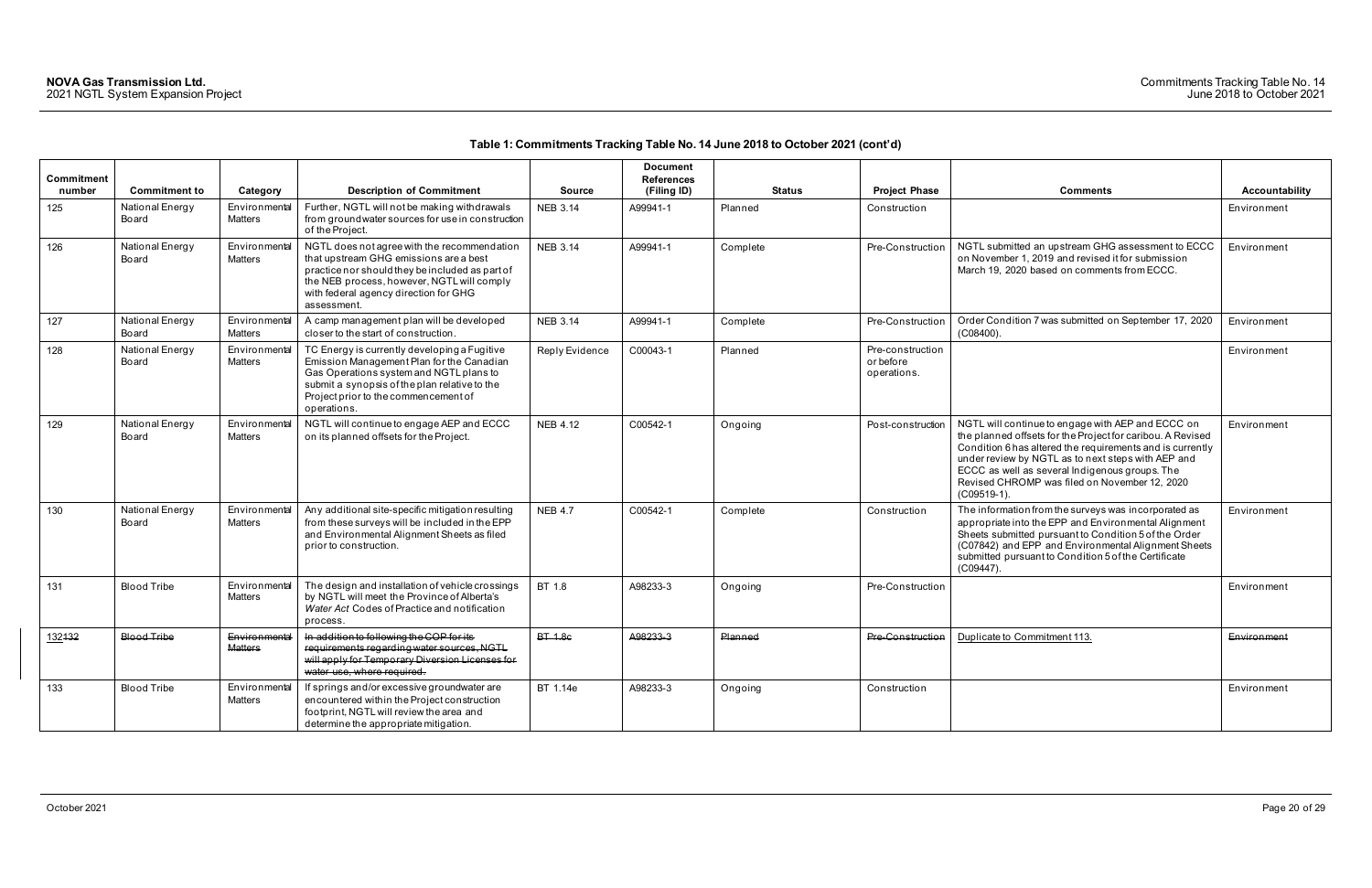| <b>Commitment</b><br>number | <b>Commitment to</b>       | Category                        | <b>Description of Commitment</b>                                                                                                                                                                                                                                                                                                            | <b>Source</b>                                               | <b>Document</b><br><b>References</b><br>(Filing ID) | <b>Status</b> | <b>Project Phase</b>                              | <b>Comments</b>              | Accountability                                                |
|-----------------------------|----------------------------|---------------------------------|---------------------------------------------------------------------------------------------------------------------------------------------------------------------------------------------------------------------------------------------------------------------------------------------------------------------------------------------|-------------------------------------------------------------|-----------------------------------------------------|---------------|---------------------------------------------------|------------------------------|---------------------------------------------------------------|
| 134                         | All groups                 | Environmental<br>Matters        | NGTL will further incorporate input or issues<br>identified during construction into the Post<br>Construction Monitoring (PCM) activities. For<br>example, sites or resources of concern will be<br>appropriately mitigated during construction,<br>clean up and reclamation, and success will be<br>measured in following growing seasons. | BT 1.39                                                     | A98233-3                                            | Ongoing       | Pre-Construction<br>/ Post-<br>Construction       |                              | Environment                                                   |
| 135                         | ECCC                       | Environmental<br>Matters        | NGTL is willing to work with ECCC outside the<br>NEB hearing process to assist ECCC in<br>estimating upstream GHG emissions, consistent<br>with ECCC's approach to past NEB-regulated<br>projects under the Interim Measures for Major<br>Project Reviews                                                                                   | ECCC 1                                                      | C00514-3                                            | Complete      | Pre-construction                                  | See Commitment 126.          | Environment                                                   |
| 136                         |                            |                                 |                                                                                                                                                                                                                                                                                                                                             |                                                             |                                                     |               |                                                   | Duplicate to Commitment 128. |                                                               |
| 137                         | National Energy<br>Board   | Environmental<br><b>Matters</b> | NGTL commits to implementing zipper planting<br>pending the restoration measures implemented<br>on the footprint.                                                                                                                                                                                                                           | Hearing<br>Transcript<br>Volume 12,<br>Paragraph 5883       | C01035                                              | Planned       | Post-construction                                 |                              | Environment                                                   |
| 138                         | Landowners                 | <b>Land Matters</b>             | Notices pursuant to section 87(1) of the NEB Act<br>will be served on owners of lands proposed to be<br>acquired for the Project, as defined in sections<br>75 and 85 of the NEB Act.                                                                                                                                                       | Application<br>Section 11.5                                 | A92619                                              | Complete      | Pre-Construction                                  |                              | Land Department                                               |
| 139                         | Landowners                 | <b>Land Matters</b>             | Prior to the start of construction, NGTL will have<br>site-specific traffic management plans in place to<br>minimize the effects of construction traffic.                                                                                                                                                                                   | <b>Additional Written</b><br>Evidence Section<br>4.7        | A96812                                              | Complete      | Pre-Construction                                  |                              | Environment/Project<br>Management/<br>Construction<br>Manager |
| 140                         | Landowners                 | <b>Land Matters</b>             | In areas where the presence of clubroot disease<br>has been identified during pre-project<br>consultation, NGTL will follow provincial and<br>industry management objectives with regards to<br>clubroot.                                                                                                                                   | <b>Additional Written</b><br><b>Evidence Section</b><br>4.7 | A96812                                              | Ongoing       | Construction                                      |                              | Environment                                                   |
| 141                         | National Energy<br>Board   | Commercial                      | TransCanada will have the financial resources to<br>ensure that it can financially sustain<br>management of all potential risks including those<br>liabilities that may arise from an accident or<br>malfunction during the construction or operation<br>of the Project.                                                                    | Application<br>Section 6.6                                  | A92619                                              | Ongoing       | Pre-Construction<br>through Post-<br>Construction |                              | Commercial                                                    |
| 142                         | Canada Energy<br>Regulator | Regulatory<br>Conditions        | Certificate Condition 1: Condition Compliance                                                                                                                                                                                                                                                                                               | Certificate<br>GC-129                                       | C09098                                              | In Progress   | Pre-Construction<br>through Post-<br>Construction |                              | Project Manager                                               |
| 143                         | Canada Energy<br>Regulator | Regulatory<br>Conditions        | Certificate Condition 2: Section 52 Pipeline and<br>Related Facilities Design, Location, Construction<br>and Operation                                                                                                                                                                                                                      | Certificate<br>GC-129                                       | C09098                                              | Planned       | Pre-Construction<br>through Post-<br>Construction |                              | Project Manager /<br>Construction<br>Manager                  |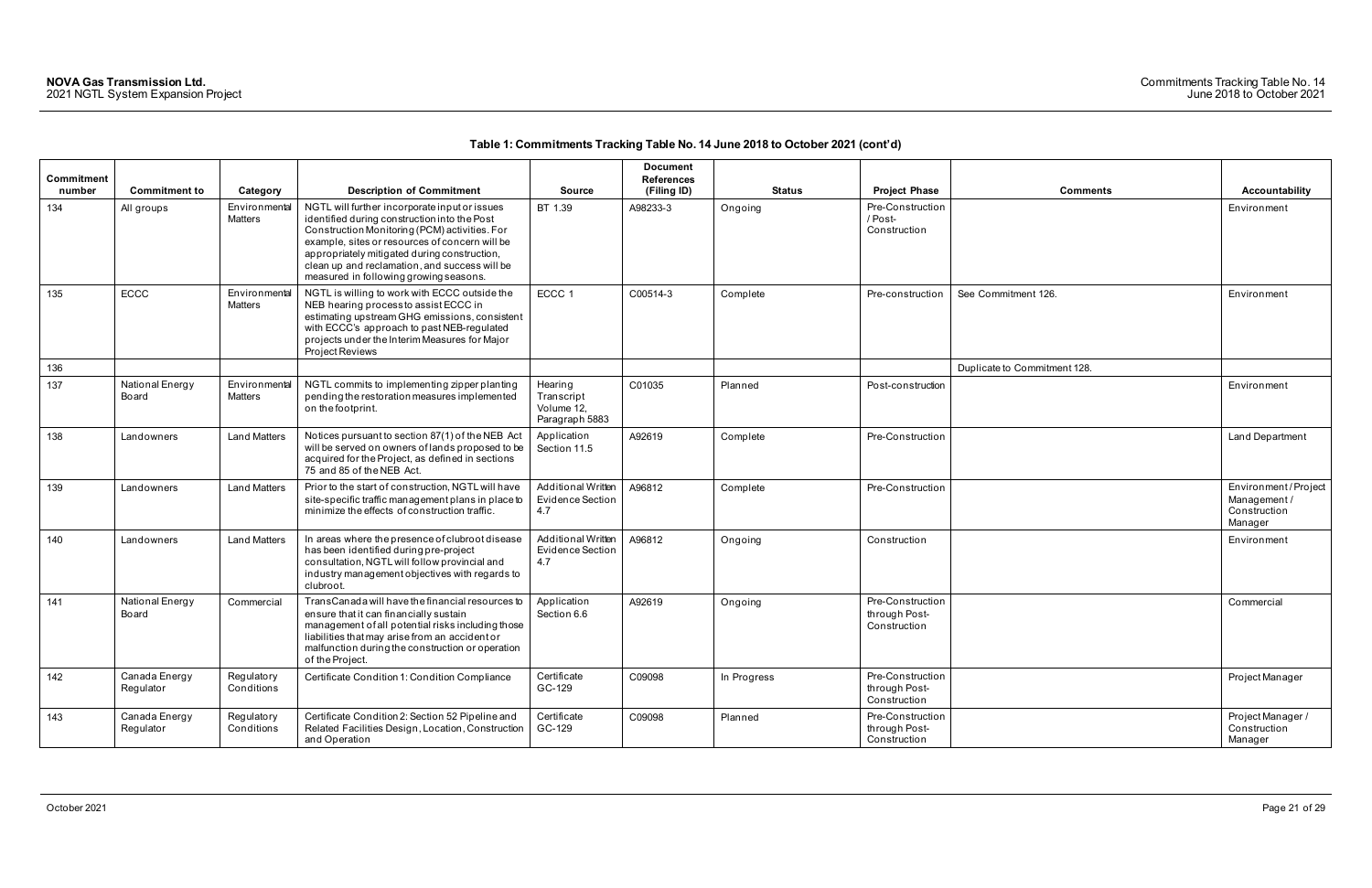| Commitment |                            |                          |                                                                                                                            |                       | <b>Document</b><br><b>References</b> |               |                                                   |                                                                                                                                                                                                                                                                                                                                                                                                                                                                                                                                        |                                                       |
|------------|----------------------------|--------------------------|----------------------------------------------------------------------------------------------------------------------------|-----------------------|--------------------------------------|---------------|---------------------------------------------------|----------------------------------------------------------------------------------------------------------------------------------------------------------------------------------------------------------------------------------------------------------------------------------------------------------------------------------------------------------------------------------------------------------------------------------------------------------------------------------------------------------------------------------------|-------------------------------------------------------|
| number     | <b>Commitment to</b>       | Category                 | <b>Description of Commitment</b>                                                                                           | <b>Source</b>         | (Filing ID)                          | <b>Status</b> | <b>Project Phase</b>                              | <b>Comments</b>                                                                                                                                                                                                                                                                                                                                                                                                                                                                                                                        | <b>Accountability</b>                                 |
| 144        | Canada Energy<br>Regulator | Regulatory<br>Conditions | Certificate Condition 3: Environmental Protection                                                                          | Certificate<br>GC-129 | C09098                               | Planned       | Pre-Construction<br>through Post-<br>Construction |                                                                                                                                                                                                                                                                                                                                                                                                                                                                                                                                        | Environment                                           |
| 145        | Canada Energy<br>Regulator | Regulatory<br>Conditions | Certificate Condition 4: Construction Emergency<br>Management Preparedness and Response<br>Planning                        | Certificate<br>GC-129 | C09098                               | Ongoing       | Construction                                      | In CER IR No. 7 (C10848) NGTL confirmed that all ERPs<br>for section 52 and section 58 activities have been<br>submitted to the CER with the exception of the Dismal<br>Creek section. On January 20, 2021 NGTL submitted the<br>ERP for the HDD casing installation on the Dismal Creek<br>section. NGTL filed confirmation of notice to Indigenous<br>groups on January 20, 2021 pursuant to Condition 4(b)<br>(C11048).<br>May 7, 2021 Condition 4 for the mainline component of<br>the Dismal Creek section (Filed via Email only) | Project Manager /<br>Safety<br>Representative         |
| 146        | Canada Energy<br>Regulator | Regulatory<br>Conditions | Certificate Condition 5: Updated Environmental<br>Protection Plan for Section 52 Pipeline and<br><b>Related Facilities</b> | Certificate<br>GC-129 | C09098                               | Complete      | Construction<br>through Post-<br>Construction     | Certificate Condition 5 was filed on November 9, 2020<br>(C09447).<br>July 13, 2021 Updated EPP (C14059)<br>August 23, 2021 (C14599)                                                                                                                                                                                                                                                                                                                                                                                                   | Environment                                           |
| 147        | Canada Energy<br>Regulator | Regulatory<br>Conditions | Certificate Condition 6: Revised Caribou Habitat<br>Restoration and Offset Measures Plan<br>(CHR&OMP)                      | Certificate<br>GC-129 | C09098                               | Complete      | Construction<br>through Post-<br>Construction     | Certificate Condition 6 was filed on November 12, 2020<br>(C09519).                                                                                                                                                                                                                                                                                                                                                                                                                                                                    | Environment                                           |
| 148        | Canada Energy<br>Regulator | Regulatory<br>Conditions | Certificate Condition 7: Wildlife and Rare Plant<br>Surveys                                                                | Certificate<br>GC-129 | C09098                               | Complete      | Pre-Construction                                  | Certificate Condition 7 was filed on September 15, 2020<br>$(C08314)$ .                                                                                                                                                                                                                                                                                                                                                                                                                                                                | Environment                                           |
| 149        | Canada Energy<br>Regulator | Regulatory<br>Conditions | Certificate Condition 8: Geological hazards                                                                                | Certificate<br>GC-129 | C09098                               | Complete      | Pre-Construction                                  | Certificate Condition 8 was filed on November 5, 2020<br>$(C09392)$ .                                                                                                                                                                                                                                                                                                                                                                                                                                                                  | Project Manager                                       |
| 150        | Canada Energy<br>Regulator | Regulatory<br>Conditions | Certificate Condition 9: Trenchless Crossing<br>Reports                                                                    | Certificate<br>GC-129 | C09098                               | Complete      | Pre-Construction                                  | Certificate Condition 9 was filed on October 27, 2020<br>$(C09149)$ .                                                                                                                                                                                                                                                                                                                                                                                                                                                                  | Project Manager                                       |
| 151        | Canada Energy<br>Regulator | Regulatory<br>Conditions | Certificate Condition 10: Outstanding Traditional<br>Land and Resource Use Investigations                                  | Certificate<br>GC-129 | C09098                               | Complete      | Pre-Construction                                  | Certificate Condition 10 was filed on August 19, 2020<br>$(C07968)$ .                                                                                                                                                                                                                                                                                                                                                                                                                                                                  | Indigenous Relations                                  |
| 152        | Canada Energy<br>Regulator | Regulatory<br>Conditions | Certificate Condition 11: Programs and Manuals<br>- Safety                                                                 | Certificate<br>GC-129 | C09098                               | Complete      | Pre-Construction                                  | Certificate Condition 11 was filed on December 18, 2020<br>(C10510)<br>February 1, 2021 Construction Safety Manual - Dismal<br>Creek (C11383)<br>Condition 11 was filed May 7, 2021 for the mainline<br>component of the Dismal Creek section (C12990).                                                                                                                                                                                                                                                                                | Project Manager /<br>Safety<br>Representative         |
| 153        | Canada Energy<br>Regulator | Regulatory<br>Conditions | Certificate Condition 12: Construction Monitoring<br>Plan for Indigenous Peoples                                           | Certificate<br>GC-129 | C09098                               | Complete      | Pre-Construction                                  | Certificate Condition 12 was filed on November 20, 2020<br>(C09777).                                                                                                                                                                                                                                                                                                                                                                                                                                                                   | Indigenous Relations                                  |
| 154        | Canada Energy<br>Regulator | Regulatory<br>Conditions | Certificate Condition 13: Employment,<br>Contracting, and Procurement Plan Update                                          | Certificate<br>GC-129 | C09098                               | Complete      | Pre-Construction                                  | Certificate Condition 13 was filed on September 23, 2020<br>$(C08480)$ .<br>March 2, 2021 Response to ANSN Letter (C11778)<br>May 3, 2021 Ruling No. 1 Response (C12816)<br>August 19, 2021 Ruling No. 2 Response (C14550)                                                                                                                                                                                                                                                                                                             | Indigenous Relations<br><b>Business</b><br>Engagement |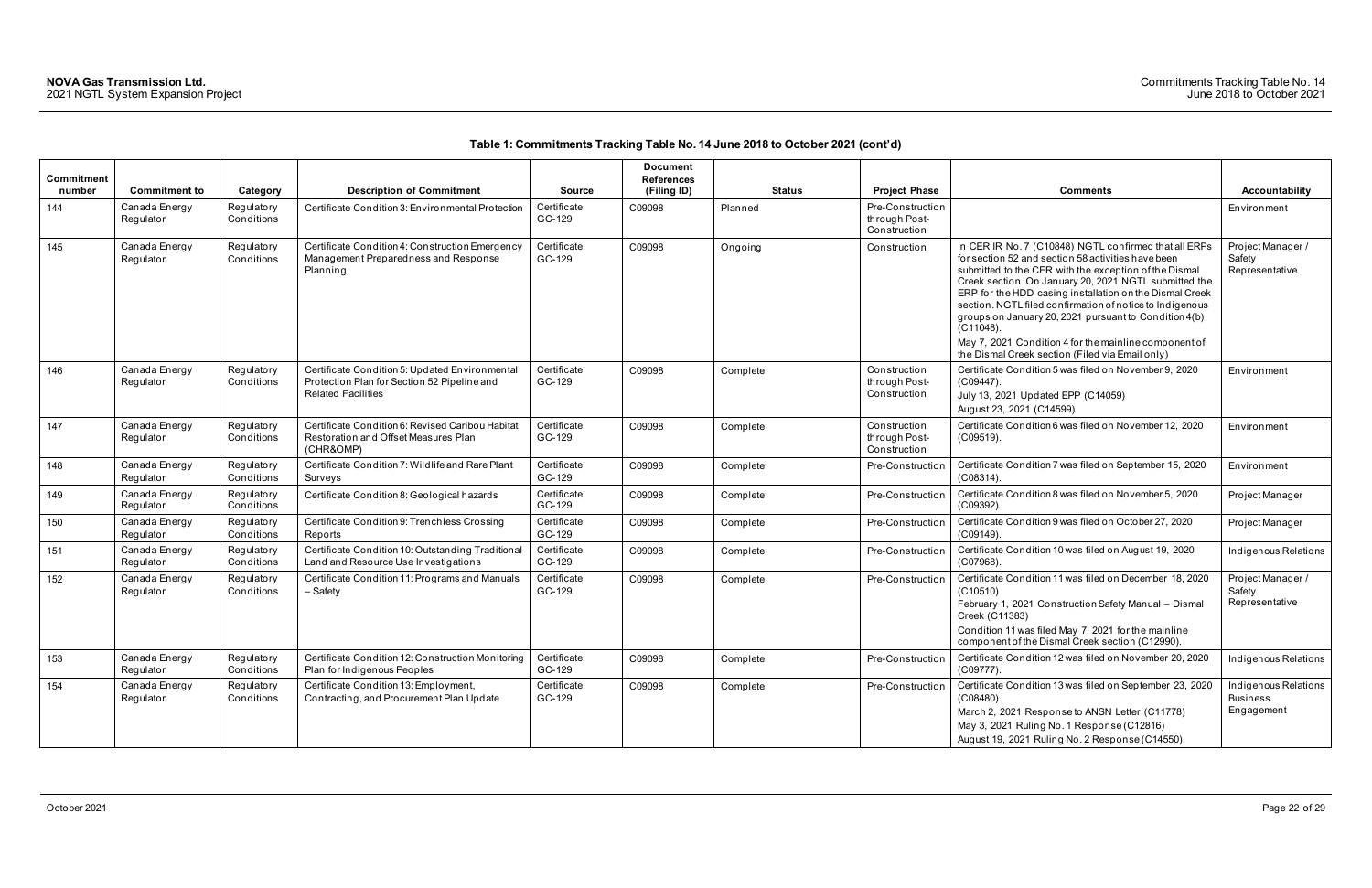| Commitment<br>number | <b>Commitment to</b>       | Category                 | <b>Description of Commitment</b>                                               | <b>Source</b>         | <b>Document</b><br><b>References</b><br>(Filing ID) | <b>Status</b> | <b>Project Phase</b> | <b>Comments</b>                                                                                                                                                                                                                                                                                                                                                                                                                                                                                       | Accountability                              |
|----------------------|----------------------------|--------------------------|--------------------------------------------------------------------------------|-----------------------|-----------------------------------------------------|---------------|----------------------|-------------------------------------------------------------------------------------------------------------------------------------------------------------------------------------------------------------------------------------------------------------------------------------------------------------------------------------------------------------------------------------------------------------------------------------------------------------------------------------------------------|---------------------------------------------|
| 155                  | Canada Energy<br>Regulator | Regulatory<br>Conditions | Certificate Condition 14: Report on Engagement<br>with Indigenous Peoples      | Certificate<br>GC-129 | C09098                                              | Complete      | Pre-Construction     | Certificate Condition 14 was filed on November 20, 2020<br>$(C09777)$ .<br>Certificate Condition 14 Update was filed on May 6, 2021<br>$(C12977)$ .                                                                                                                                                                                                                                                                                                                                                   | Indigenous Relations                        |
| 156                  | Canada Energy<br>Regulator | Regulatory<br>Conditions | Certificate Condition 15: Heritage Resource<br>Clearances                      | Certificate<br>GC-129 | C09098                                              | Complete      | Pre-Construction     | Certificate Condition 15 was filed on December 17, 2020<br>$(C10487)$ .<br>May 7, 2021, Condition 15 HRA Update (C13001)<br>May 14, 2021, Condition 15 Timing Relief Request<br>(C13105)<br>June 1, 2021 Condition 15 Timing Relief Request<br>(C13347)<br>June 4, 2021 Condition 15 and 13 Response to<br>Compliance Letter No. 11 C13415.<br>June 16, 2021 Bi-monthly Report No. 1 (C13581)<br>August 9, 2021 Bi-monthly Report No. 2 (C14382)<br>October 7, 2021 Bi-monthly Report No. 3 (C15307). | Environment                                 |
| 157                  | Canada Energy<br>Regulator | Regulatory<br>Conditions | Certificate Condition 16: Commitments Tracking<br>Table (CTT)                  | Certificate<br>GC-129 | C09098                                              | Complete      | Pre-Construction     | Certificate Condition 16 CTT was filed on:<br>1. September 23, 2020 (C08481)<br>2. October 22, 2020 (C09072)<br>3. November 23, 2020 (C09829)<br>4. December 22, 2020 (C10565)<br>5. January 22, 2021 (C11138)<br>6. February 23, 2021 (C11620)<br>7. March 22, 2021 (C12090)<br>8. April 23, 2021 (C12546)<br>9. May 25, 2021 (C13237)<br>10. June 23, 2021 (C13683)<br>11. July 22, 2021 (C14184)<br>12. August 23, 2021 (C14598)<br>13. September 22, 2021 (C15041)                                | All                                         |
| 158                  | Canada Energy<br>Regulator | Regulatory<br>Conditions | Certificate Condition 17: Emergency<br>Management Continuing Education Program | Certificate<br>GC-129 | C09098                                              | Complete      | Pre-Construction     | Certificate Condition 17 was filed on September 23, 2020<br>(C08482).                                                                                                                                                                                                                                                                                                                                                                                                                                 | Emergency<br>Management / Public<br>Affairs |
| 159                  | Canada Energy<br>Regulator | Regulatory<br>Conditions | Certificate Condition 18: Construction Schedule                                | Certificate<br>GC-129 | C09098                                              | Complete      | Pre-Construction     | Certificate Condition 18 was filed on January 14, 2021<br>$(C10917)$ .<br>June 4, 2021 Construction Schedule Update (C13413)<br>September 8, 2021 Construction Schedule Update<br>(C14842)                                                                                                                                                                                                                                                                                                            | Project Managers                            |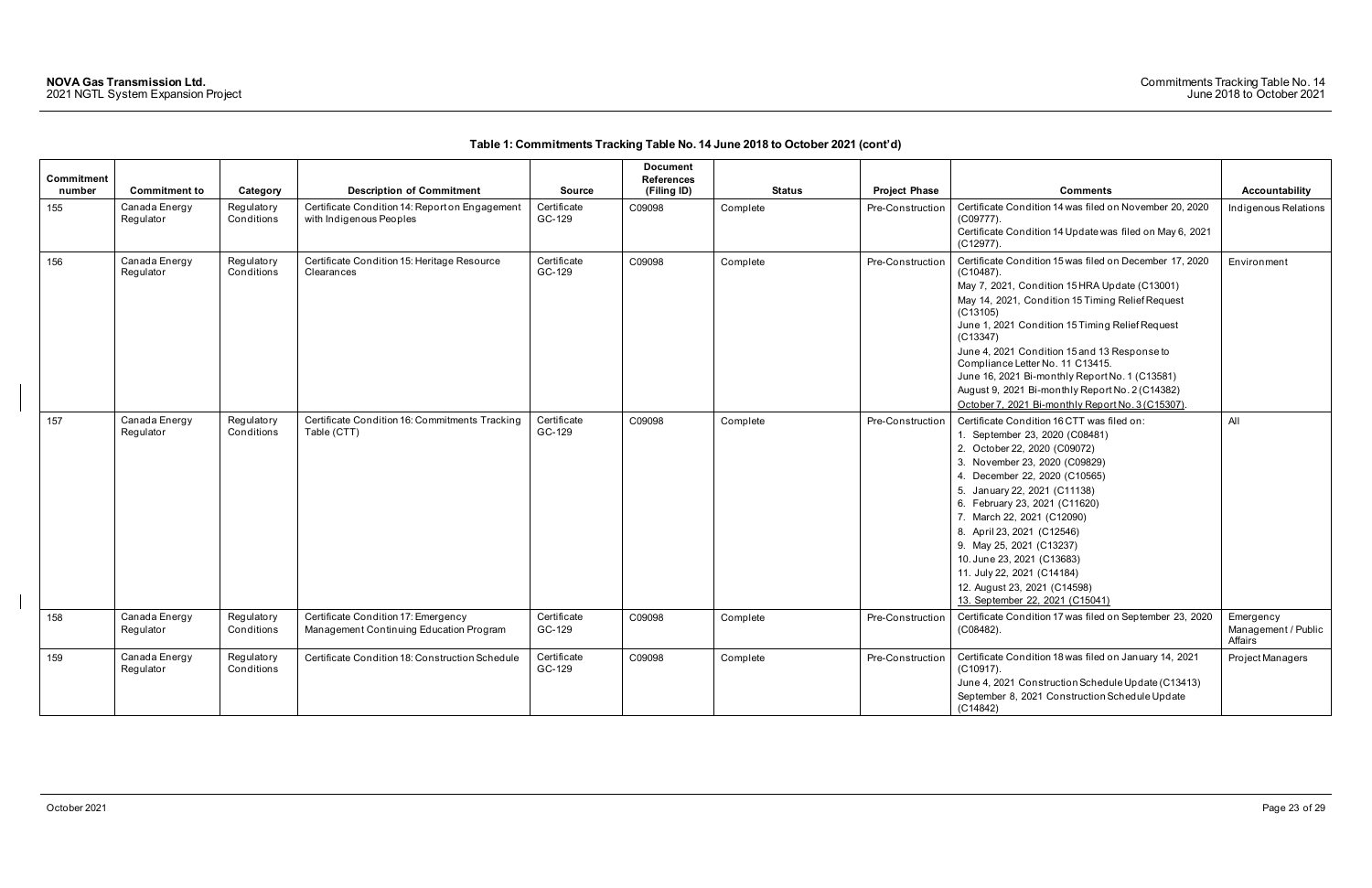| Commitment |                            |                          |                                                                       |                       | <b>Document</b><br><b>References</b> |               |                        |                                                                                                                                                                                                                                                                                                                                                                                                                                                                                                                                                                                                                                                                                                                                                            |                       |
|------------|----------------------------|--------------------------|-----------------------------------------------------------------------|-----------------------|--------------------------------------|---------------|------------------------|------------------------------------------------------------------------------------------------------------------------------------------------------------------------------------------------------------------------------------------------------------------------------------------------------------------------------------------------------------------------------------------------------------------------------------------------------------------------------------------------------------------------------------------------------------------------------------------------------------------------------------------------------------------------------------------------------------------------------------------------------------|-----------------------|
| number     | <b>Commitment to</b>       | Category                 | <b>Description of Commitment</b>                                      | <b>Source</b>         | (Filing ID)                          | <b>Status</b> | <b>Project Phase</b>   | <b>Comments</b>                                                                                                                                                                                                                                                                                                                                                                                                                                                                                                                                                                                                                                                                                                                                            | <b>Accountability</b> |
| 160        | Canada Energy<br>Regulator | Regulatory<br>Conditions | Certificate Condition 19: Construction Progress<br>Reports            | Certificate<br>GC-129 | C09098                               | Ongoing       | During<br>Construction | Certificate Condition 19 was filed on:<br>1. December 16, 2020 (C10461)<br>2. December 31, 2020 (C10655)<br>3. January 18, 2021 (C11012)<br>4. February 2, 2021 (C11394)<br>5. February 16, 2021 (C11542)<br>6. March 2, 2021 (C11752)<br>7. March 16, 2021 (C12015)<br>8. April 6, 2021 (C12266)<br>9. April 18, 2021 (C12437)<br>10. May 3, 2021 (C12800)<br>11. May 17, 2021 (C13132)<br>12. June 1, 2021 (C13346)<br>13. June 16, 2021 (C13574)<br>14. July 5, 2021 (C13903)<br>15. July 19, 2021 (C14129)<br>16. August 3, 2021 (C14319)<br>17. August 16, 2021 (C14501)<br>18. August 31, 2021 (C14722)<br>19. September 16, 2021 (C14962)<br>20. October 1, 2021 (C15215)<br>21. October 18, 2021 (C15517)                                          | Project Managers      |
| 161        | Canada Energy<br>Regulator | Regulatory<br>Conditions | Certificate Condition 20: Finalized Watercourse<br>Crossing Inventory | Certificate<br>GC-129 | C09098                               | Complete      | During<br>Construction | Certificate Condition 20 was filed on November 9, 2020<br>(C09448). Additional correspondence as shown:<br>January 15, 2021 Request for Review - Beaver Dam<br>Removal (C10940)<br>February 4, 2021 Request for Review - Watercourses<br>(C11429)<br>February 9, 2021 Removal of MN-WC03A -<br>Watercourses (C11470)<br>February 16, 2021 Errata: Updated Historical Information<br>(C11540)<br>February 18, 2021 Update to Request for Review -<br>Watercourses (Feb 4th letter) (C11570).<br>April 12, 2021 North Saskatchewan River Update<br>$(C12346)$ .<br>May 17, 2021 Request for Review - Project Water<br>Withdrawal Locations (C13133)<br>July 8, 2021 Temp Vehicle Crossing Update (C13983)<br>September 10, 2021 Albert Creek Bridge (C14866) | Environment           |
| 162        | Canada Energy<br>Regulator | Regulatory<br>Conditions | Certificate Condition 21: Contingency<br>Watercourse Crossing Method  | Certificate<br>GC-129 | C09098                               | Planned       | During<br>Construction |                                                                                                                                                                                                                                                                                                                                                                                                                                                                                                                                                                                                                                                                                                                                                            | Environment           |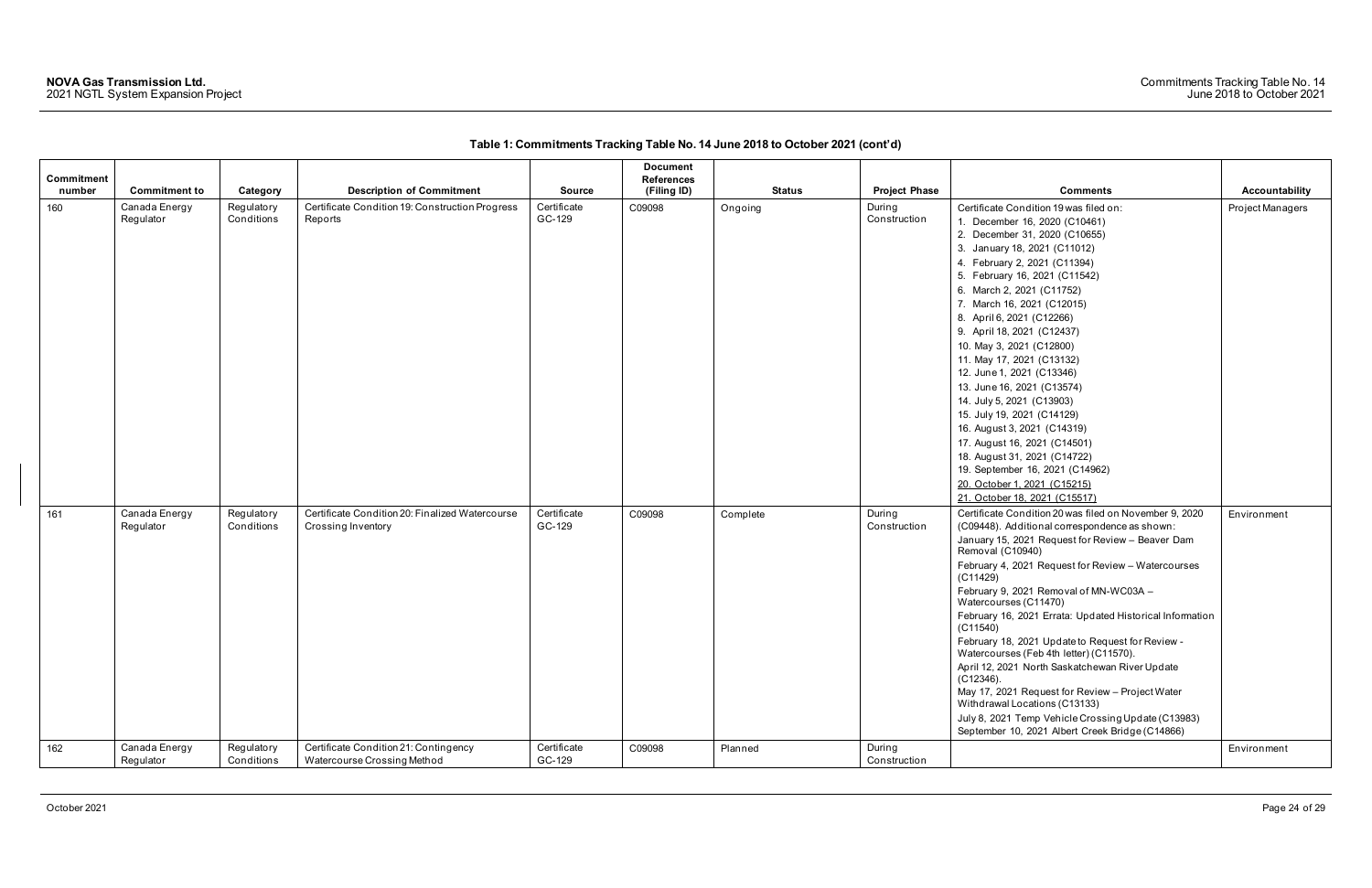| Commitment<br>number | <b>Commitment to</b>       | Category                 | <b>Description of Commitment</b>                                                                             | <b>Source</b>                | <b>Document</b><br><b>References</b><br>(Filing ID) | <b>Status</b> | <b>Project Phase</b>                           | <b>Comments</b>                                                                                                                                | Accountability                                                        |
|----------------------|----------------------------|--------------------------|--------------------------------------------------------------------------------------------------------------|------------------------------|-----------------------------------------------------|---------------|------------------------------------------------|------------------------------------------------------------------------------------------------------------------------------------------------|-----------------------------------------------------------------------|
| 163                  | Canada Energy<br>Regulator | Regulatory<br>Conditions | Certificate Condition 22: Authorizations under<br>Paragraph 35(2)(b) of the Fisheries Act                    | Certificate<br>GC-129        | C09098                                              | Planned       | During<br>Construction                         | NGTL is consulting with DFO on referred watercourses.<br>October 8, 2021 Timing Relief Letter (C15344)                                         | Environment                                                           |
| 164                  | Canada Energy<br>Regulator | Regulatory<br>Conditions | Certificate Condition 23: Working within the Little<br>Smoky Caribou Range Restricted Activity Period        | Certificate<br>GC-129        | C09098                                              | Planned       | During<br>Construction                         |                                                                                                                                                | Environment                                                           |
| 165                  | Canada Energy<br>Regulator | Regulatory<br>Conditions | Certificate Condition 24: Sunset Clause                                                                      | Certificate<br>GC-129        | C09098                                              | Planned       | All Stages                                     |                                                                                                                                                | Regulatory                                                            |
| 166                  | Canada Energy<br>Regulator | Regulatory<br>Conditions | Certificate Condition 25: Condition Compliance<br>by the Accountable Officer                                 | Certificate<br>GC-129        | C09098                                              | Planned       | Post-<br><b>Construction and</b><br>Operations |                                                                                                                                                | Project Managers                                                      |
| 167                  | Canada Energy<br>Regulator | Regulatory<br>Conditions | Certificate Condition 26: Quantification of<br>Construction-related Greenhouse Gas (GHG)<br>Emissions        | Certificate<br>GC-129        | C09098                                              | Planned       | Post-<br>Construction and<br>Operations        |                                                                                                                                                | Environment                                                           |
| 168                  | Canada Energy<br>Regulator | Regulatory<br>Conditions | Certificate Condition 27: Post-construction<br>Monitoring Plan for Indigenous Peoples                        | Certificate<br>GC-129        | C09098                                              | Planned       | Post-<br>Construction and<br>Operations        |                                                                                                                                                | Indigenous Relatio                                                    |
| 170                  | Canada Energy<br>Regulator | Regulatory<br>Conditions | Certificate Condition 28: Employment,<br>Contracting, and Procurement Report                                 | Certificate<br>GC-129        | C09098                                              | Planned       | Post-<br>Construction and<br>Operations        |                                                                                                                                                | Supply Chain /<br>Indigenous Relatio<br><b>Business</b><br>Engagement |
| 171                  | Canada Energy<br>Regulator | Regulatory<br>Conditions | Certificate Condition 29: Pipeline Geographic<br>Information Systems (GIS) Data                              | Certificate<br>GC-129        | C09098                                              | Planned       | Post-<br>Construction and<br>Operations        |                                                                                                                                                | Project Manager                                                       |
| 172                  | Canada Energy<br>Regulator | Regulatory<br>Conditions | Certificate Condition 30: Post-Construction<br><b>Environmental Monitoring Reports</b>                       | Certificate<br>GC-129        | C09098                                              | Planned       | Post-<br><b>Construction and</b><br>Operations |                                                                                                                                                | Environment                                                           |
| 173                  | Canada Energy<br>Regulator | Regulatory<br>Conditions | Certificate Condition 31: Caribou Habitat<br>Restoration Implementation Report and Status<br>Update          | Certificate<br>GC-129        | C09098                                              | Planned       | Post-<br><b>Construction and</b><br>Operations |                                                                                                                                                | Environment                                                           |
| 174                  | Canada Energy<br>Regulator | Regulatory<br>Conditions | Certificate Condition 32: Caribou Habitat Offset<br>Measures Implementation Report                           | Certificate<br>GC-129        | C09098                                              | Planned       | Post-<br>Construction and<br>Operations        |                                                                                                                                                | Environment                                                           |
| 175                  | Canada Energy<br>Regulator | Regulatory<br>Conditions | Certificate Condition 33: Caribou Habitat<br>Restoration and Offset Measures Monitoring<br>Program (CHROMMP) | Certificate<br>GC-129        | C09098                                              | Planned       | Post-<br>Construction and<br>Operations        |                                                                                                                                                | Environment                                                           |
| 176                  | Canada Energy<br>Regulator | Regulatory<br>Conditions | Certificate Condition 34: Caribou Monitoring<br>Reports                                                      | Certificate<br>GC-129        | C09098                                              | Planned       | Post-<br>Construction and<br>Operations        |                                                                                                                                                | Environment                                                           |
| 177                  | Canada Energy<br>Regulator | Regulatory<br>Conditions | Certificate Condition 35: Indigenous Working<br>Group for the Little Smoky Caribou Range                     | Certificate<br>GC-129        | C09098                                              | Ongoing       | Post-<br>Construction and<br>Operations        | Certification Condition 35 (a) was filed on February 23,<br>2021 (C11623).<br>June 23, 2021 Condition 35 Progress Report No. 1<br>$(C13705)$ . | Indigenous Relatio<br>/ Environment                                   |
| 178                  | Canada Energy<br>Regulator | Regulatory<br>Conditions | Order Condition 1: Condition Compliance                                                                      | Order AO-001-<br>XG-001-2020 | C09385-5                                            | Ongoing       | All Phases                                     |                                                                                                                                                | Project Manager                                                       |

| <b>Comments</b>                                                                                                                             | <b>Accountability</b>                                                   |
|---------------------------------------------------------------------------------------------------------------------------------------------|-------------------------------------------------------------------------|
| NGTL is consulting with DFO on referred watercourses.<br>October 8, 2021 Timing Relief Letter (C15344)                                      | Environment                                                             |
|                                                                                                                                             | Environment                                                             |
|                                                                                                                                             | Regulatory                                                              |
|                                                                                                                                             | Project Managers                                                        |
|                                                                                                                                             | Environment                                                             |
|                                                                                                                                             | Indigenous Relations                                                    |
|                                                                                                                                             | Supply Chain /<br>Indigenous Relations<br><b>Business</b><br>Engagement |
|                                                                                                                                             | Project Manager                                                         |
|                                                                                                                                             | Environment                                                             |
|                                                                                                                                             | Environment                                                             |
|                                                                                                                                             | Environment                                                             |
|                                                                                                                                             | Environment                                                             |
|                                                                                                                                             | Environment                                                             |
| Certification Condition 35 (a) was filed on February 23,<br>2021 (C11623).<br>June 23, 2021 Condition 35 Progress Report No. 1<br>(C13705). | Indigenous Relations<br>/ Environment                                   |
|                                                                                                                                             | Project Manager                                                         |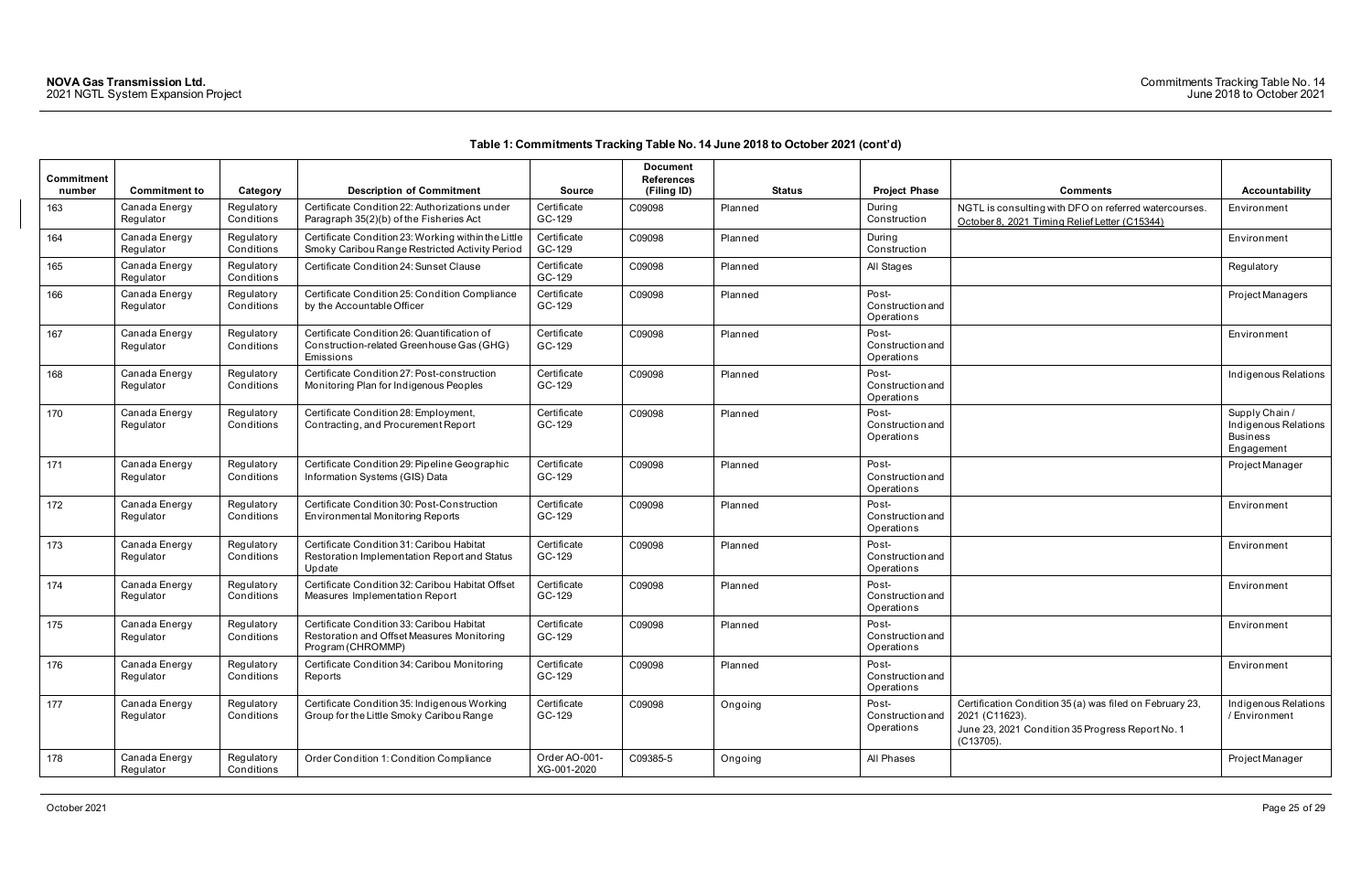| Commitment |                            |                          |                                                                                                            |                              | <b>Document</b><br><b>References</b> |               |                      |                                                                                                                                                                                                                                                                                                                                                                                                                                                                                                                                                                                                                              |                             |
|------------|----------------------------|--------------------------|------------------------------------------------------------------------------------------------------------|------------------------------|--------------------------------------|---------------|----------------------|------------------------------------------------------------------------------------------------------------------------------------------------------------------------------------------------------------------------------------------------------------------------------------------------------------------------------------------------------------------------------------------------------------------------------------------------------------------------------------------------------------------------------------------------------------------------------------------------------------------------------|-----------------------------|
| number     | <b>Commitment to</b>       | Category                 | <b>Description of Commitment</b>                                                                           | <b>Source</b>                | (Filing ID)                          | <b>Status</b> | <b>Project Phase</b> | <b>Comments</b>                                                                                                                                                                                                                                                                                                                                                                                                                                                                                                                                                                                                              | <b>Accountability</b>       |
| 179        | Canada Energy<br>Regulator | Regulatory<br>Conditions | Order Condition 2: Section 58 Facilities and<br>Activities Design, Location, Construction and<br>Operation | Order AO-001-<br>XG-001-2020 | C09647-2                             | Ongoing       | Pre-Construction     |                                                                                                                                                                                                                                                                                                                                                                                                                                                                                                                                                                                                                              | Project Manager             |
| 180        | Canada Energy<br>Regulator | Regulatory<br>Conditions | Order Condition 3: Environmental Protection                                                                | Order AO-001-<br>XG-001-2020 | C09647-2                             | Ongoing       | Pre-Construction     |                                                                                                                                                                                                                                                                                                                                                                                                                                                                                                                                                                                                                              | Environment                 |
| 181        | Canada Energy<br>Regulator | Regulatory<br>Conditions | Order Condition 4: Construction Emergency<br>Management Preparedness and Response<br>Planning              | Order AO-001-<br>XG-001-2020 | C09647-2                             | Complete      | Pre-Construction     | Order Condition 4(a) was filed via email only on:<br>• August 6, 2020<br>$\bullet$ September 9, 2020<br>• November 25, 2020<br>December 4, 2020<br>December 14, 2020<br>December 18, 2020<br>• January 20, 2021<br>• May 5, 2021<br>Order Condition 4(b) was filed on:<br>• August 13, 2020 (C07832)<br>• September 10, 2020 (08255)<br>• November 24, 2020 (C09851)<br>• November 30, 2020 (C10000)<br>• December 11, 2020 (C10360)<br>• December 18, 2020 (C10509)<br>• May 5, 2021 ERP for Swartz Creek filed with Cond.9<br>(Filed Via Email)<br>• May 7, 2021 (C12996)<br>• May 28, 2021 Timing Relief Request (C13310) | Safety<br>Representative    |
| 182        | Canada Energy<br>Regulator | Regulatory<br>Conditions | Order Condition 5: Environmental Protection<br>Plan (EPP) for Section 58 Facilities and<br>Activities      | Order AO-001-<br>XG-001-2020 | C09647-2                             | Complete      | Pre-Construction     | Order Condition 5 was filed on August 14, 2020<br>(C07842). NGTL submitted an update to the Section 58<br>EPP on February 1, 2021 (C11358).<br>July 13, 2021 Updated EPP (C14059)<br>August 23, 2021 (C14599)                                                                                                                                                                                                                                                                                                                                                                                                                | Environment                 |
| 183        | Canada Energy<br>Regulator | Regulatory<br>Conditions | Order Condition 6: Outstanding Traditional Land<br>and Resource Use Investigations                         | Order AO-001-<br>XG-001-2020 | C09647-2                             | Complete      | Pre-Construction     | Order Condition 6 was filed on August 19, 2020<br>$(C07968)$ .                                                                                                                                                                                                                                                                                                                                                                                                                                                                                                                                                               | Indigenous Relations        |
| 184        | Canada Energy<br>Regulator | Regulatory<br>Conditions | Order Condition 7: Camp Management Plan                                                                    | Order AO-001-<br>XG-001-2020 | C09647-2                             | Complete      | Pre-Construction     | Order Condition 7 was filed on September 17, 2020<br>$(C08400)$ .                                                                                                                                                                                                                                                                                                                                                                                                                                                                                                                                                            | Workforce<br>Accommodations |
| 185        | Canada Energy<br>Regulator | Regulatory<br>Conditions | Order Condition 8: Additional Temporary<br>Construction Camp(s)                                            | Order AO-001-<br>XG-001-2020 | C09647-2                             | Complete      | Pre-Construction     | Order Condition 8 was filed on September 17, 2020<br>(C08407).                                                                                                                                                                                                                                                                                                                                                                                                                                                                                                                                                               | Workforce<br>Accommodations |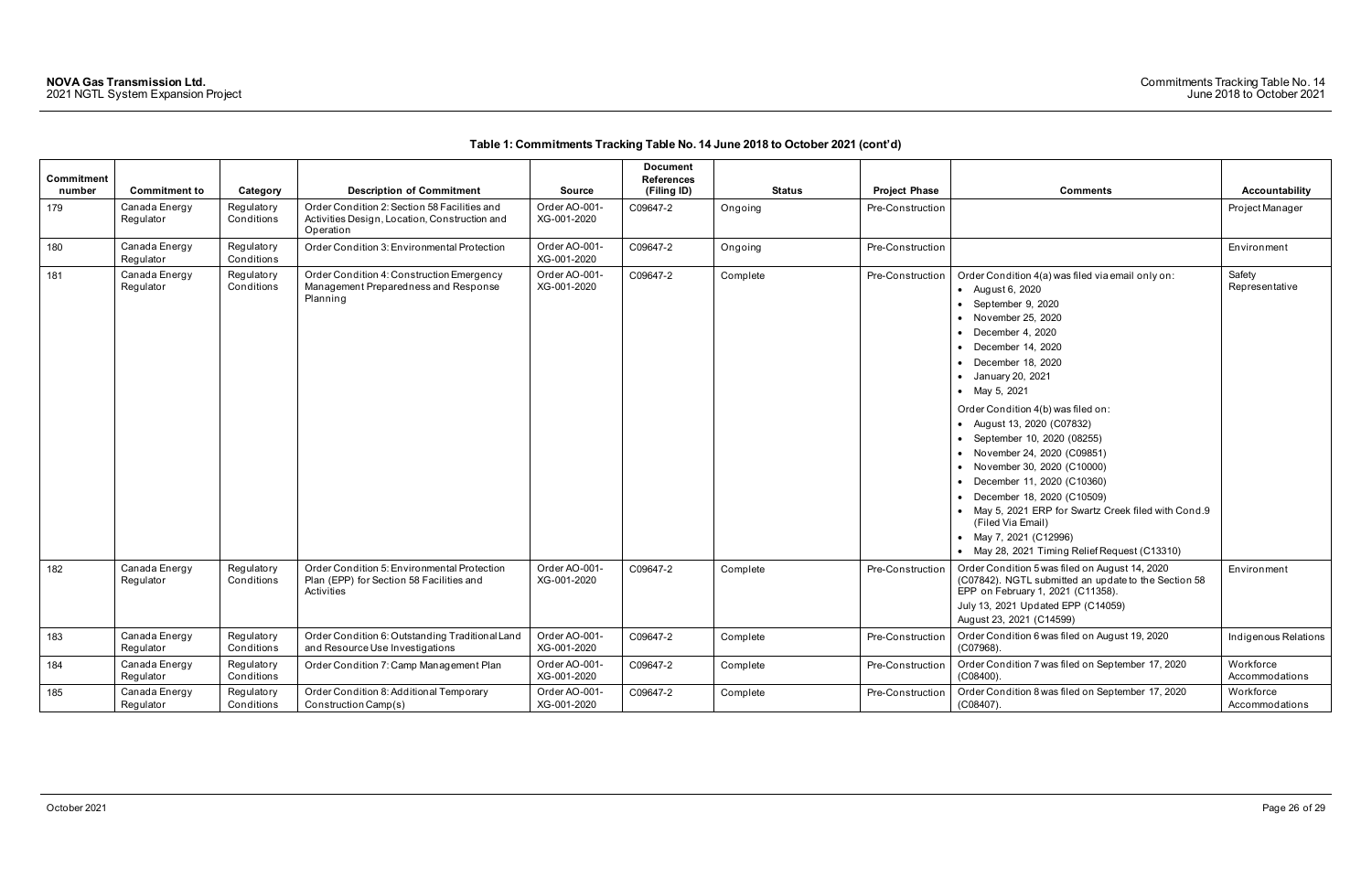| Commitment |                            |                          |                                                                             |                              | <b>Document</b><br><b>References</b> |               |                      |                                                                                                                                                                                                                                                                                                                                                                                                                                                                  |                                                                         |
|------------|----------------------------|--------------------------|-----------------------------------------------------------------------------|------------------------------|--------------------------------------|---------------|----------------------|------------------------------------------------------------------------------------------------------------------------------------------------------------------------------------------------------------------------------------------------------------------------------------------------------------------------------------------------------------------------------------------------------------------------------------------------------------------|-------------------------------------------------------------------------|
| number     | <b>Commitment to</b>       | Category                 | <b>Description of Commitment</b>                                            | <b>Source</b>                | (Filing ID)                          | <b>Status</b> | <b>Project Phase</b> | <b>Comments</b>                                                                                                                                                                                                                                                                                                                                                                                                                                                  | Accountability                                                          |
| 186        | Canada Energy<br>Regulator | Regulatory<br>Conditions | Order Condition 9: Programs and Manuals-<br>Safety                          | Order AO-001-<br>XG-001-2020 | C09647-2                             | Complete      | Pre-Construction     | Order Condition 9 was filed on October 20, 2020<br>$(C09011)$ .<br>February 1, 2021 Construction Safety Manual - Dismal<br>Creek (C11383).<br>May 5, 2021 Construction Safety Manual - Swartz Creek                                                                                                                                                                                                                                                              | Safety<br>Representative                                                |
|            |                            |                          |                                                                             |                              |                                      |               |                      | and GPM-10 valve and launcher site (Filed via email with<br>Cond. 4 ERP).<br>May 28, 2021 Timing Relief Request (C13310)                                                                                                                                                                                                                                                                                                                                         |                                                                         |
| 187        | Canada Energy<br>Regulator | Regulatory<br>Conditions | Order Condition 10: Construction Monitoring<br>Plan for Indigenous Peoples  | Order AO-001-<br>XG-001-2020 | C09647-2                             | Complete      | Pre-Construction     | Order Condition 10 was filed on November 6, 2020<br>$(C09434)$ .                                                                                                                                                                                                                                                                                                                                                                                                 | Indigenous Relations                                                    |
| 188        | Canada Energy<br>Regulator | Regulatory<br>Conditions | Order Condition 11: Report on Engagement with<br>Indigenous Peoples         | Order AO-001-<br>XG-001-2020 | C09647-2                             | Complete      | Pre-Construction     | Order Condition 11 was filed on November 6, 2020<br>$(C09434)$ .<br>Order Condition 11 Update was filed on May 6, 2021<br>$(C12977)$ .                                                                                                                                                                                                                                                                                                                           | Indigenous Relations                                                    |
| 189        | Canada Energy<br>Regulator | Regulatory<br>Conditions | Order Condition 12: Employment, Contracting,<br>and Procurement Plan Update | Order AO-001-<br>XG-001-2020 | C09647-2                             | Complete      | Pre-Construction     | Order Condition 12 was filed on September 22, 2020<br>(C08480)<br>March 2, 2021 Response to ANSN Letter (C11778)<br>May 3, 2021 Ruling No. 1 Response (C12816)<br>August 19, 2021 Ruling No. 2 Response (C14550)                                                                                                                                                                                                                                                 | Supply Chain /<br>Indigenous Relations<br><b>Business</b><br>Engagement |
| 190        | Canada Energy<br>Regulator | Regulatory<br>Conditions | Order Condition 13: Heritage Resource<br>Clearances                         | Order AO-001-<br>XG-001-2020 | C09647-2                             | Complete      | Pre-Construction     | Order Condition 13 was filed on October 7, 2020<br>(C08789)<br>June 4, 2021 Condition 15 and 13 Response to<br>Compliance Letter No. 11 (C13415)<br>June 16, 2021 Bi-monthly Report No. 1 (C13581)<br>August 9, 2021 Bi-monthly Report No. 2 (C14382)<br>October 7, 2021 Bi-monthly Report No. 3 (C15307)                                                                                                                                                        | Environment                                                             |
| 191        | Canada Energy<br>Regulator | Regulatory<br>Conditions | Order Condition 14: Commitments Tracking<br>Table (CTT)                     | Order AO-001-<br>XG-001-2020 | C09647-2                             | Complete      | Pre-Construction     | Order Condition 16 CTT was filed on:<br>1. September 23, 2020 (C08481)<br>2. October 22, 2020 (C09072)<br>3. November 23, 2020 (C09829)<br>4. December 22, 2020 (C10565)<br>5. January 22, 2021 (C11138)<br>6. February 23, 2021 (C11620)<br>7. March 22, 2021 (C12090)<br>8. April 23, 2021 (C12546)<br>9. May 25, 2021 (C13237)<br>10. June 23, 2021 (C13683)<br>11. July 22, 2021 (C14184)<br>12. August 23, 2021 (C14598)<br>13. September 22, 2021 (C15041) | All                                                                     |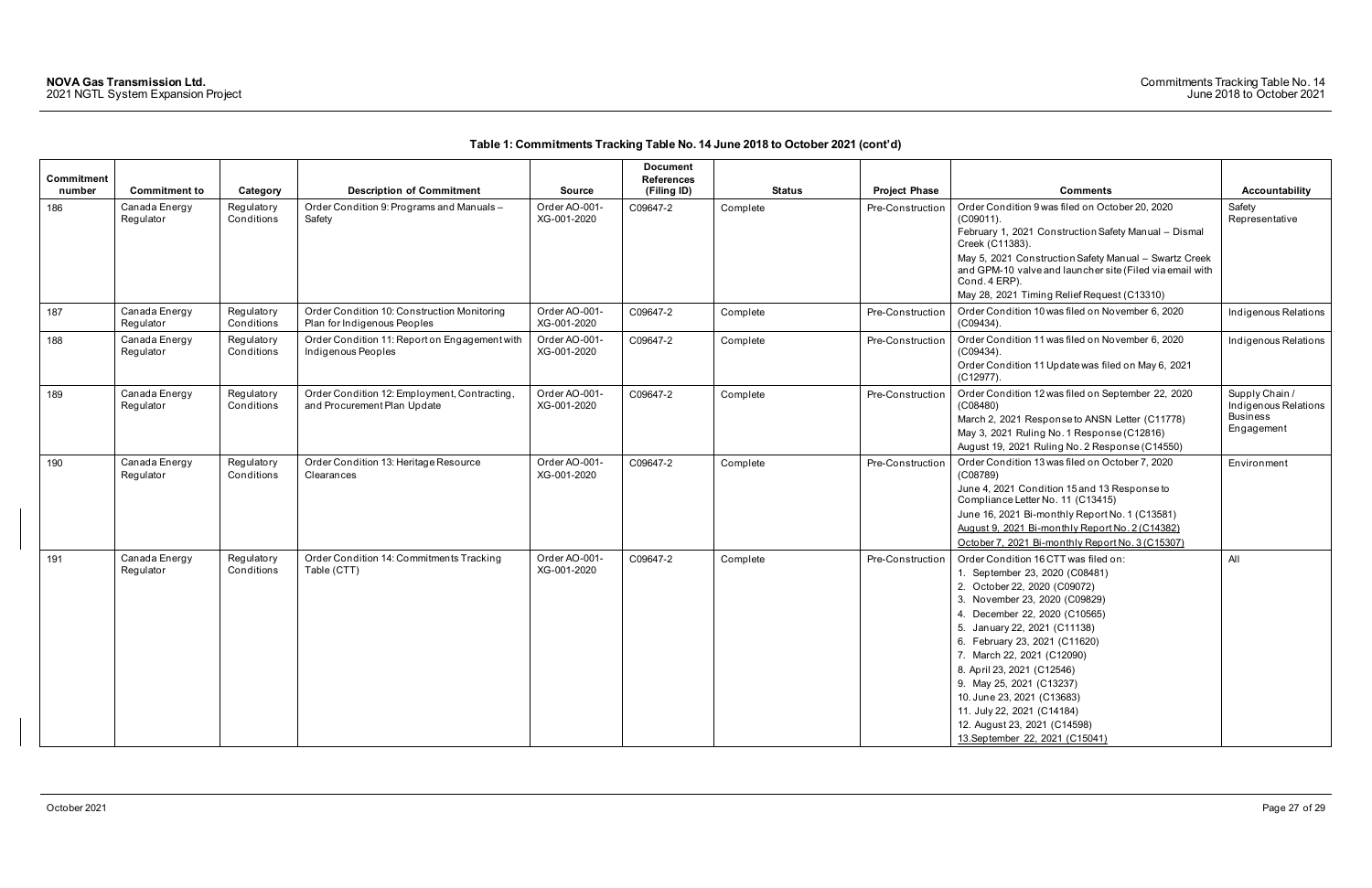| Commitment |                            |                          |                                                                                                 |                              | <b>Document</b><br><b>References</b> |               |                        |                                                                                                                                                                                                                                                                                                                                                                                                                                                                                                                                                                                                                                                                                                             |                                             |
|------------|----------------------------|--------------------------|-------------------------------------------------------------------------------------------------|------------------------------|--------------------------------------|---------------|------------------------|-------------------------------------------------------------------------------------------------------------------------------------------------------------------------------------------------------------------------------------------------------------------------------------------------------------------------------------------------------------------------------------------------------------------------------------------------------------------------------------------------------------------------------------------------------------------------------------------------------------------------------------------------------------------------------------------------------------|---------------------------------------------|
| number     | <b>Commitment to</b>       | Category                 | <b>Description of Commitment</b>                                                                | <b>Source</b>                | (Filing ID)                          | <b>Status</b> | <b>Project Phase</b>   | <b>Comments</b>                                                                                                                                                                                                                                                                                                                                                                                                                                                                                                                                                                                                                                                                                             | Accountability                              |
| 192        | Canada Energy<br>Regulator | Regulatory<br>Conditions | Order Condition 15: Emergency Management<br>Continuing Education Program                        | Order AO-001-<br>XG-001-2020 | C09647-2                             | Complete      | Pre-Construction       | Order Condition 15 was filed on September 22, 2020<br>(C08482)                                                                                                                                                                                                                                                                                                                                                                                                                                                                                                                                                                                                                                              | Emergency<br>Management / Public<br>Affairs |
| 193        | Canada Energy<br>Regulator | Regulatory<br>Conditions | Order Condition 16: Construction Schedule                                                       | Order AO-001-<br>XG-001-2020 | C09647-2                             | Complete      | Pre-Construction       | Order Condition 16 was filed on November 6, 2020<br>(C09434)<br>May 11, 2021 Swartz Creek and GPM-10 Construction<br>Schedules (C13032)<br>September 8, 2021 Construction Schedule Update<br>(C14842)                                                                                                                                                                                                                                                                                                                                                                                                                                                                                                       | Project Managers                            |
| 194        | Canada Energy<br>Regulator | Regulatory<br>Conditions | Order Condition 17: Construction Progress<br>Reports                                            | Order AO-001-<br>XG-001-2020 | C09647-2                             | Ongoing       | During<br>Construction | Order Condition 17 was filed on:<br>1. December 16, 2020 (C10461)<br>2. December 31, 2020 (C10655)<br>3. January 18, 2021 (C11012)<br>4. February 2, 2021 (C11394)<br>5. February 16, 2021 (C11542)<br>6. March 2, 2021 (C11752)<br>7. March 16, 2021 (C12015)<br>8. April 6, 2021 (C12266)<br>9. April 18, 2021 (C12437)<br>10. May 3, 2021 (C12800)<br>11. May 17, 2021 (C13132)<br>12. June 1, 2021 (C13346)<br>13. June 16, 2021 (C13574)<br>14. July 5, 2021 (C13903)<br>15. July 19, 2021 (C14129)<br>16. August 3, 2021 (C14319)<br>17. August 16, 2021 (C14501)<br>18. August 31, 2021 (C14722)<br>19. September 16, 2021 (C14962)<br>20. October 1, 2021 (C15215)<br>21. October 18, 2021 (C15517) | Project Managers                            |
| 195        | Canada Energy<br>Regulator | Regulatory<br>Conditions | Order Condition 18: Technical Specification<br>Updates                                          | Order AO-001-<br>XG-001-2020 | C09647-2                             | Planned       | During<br>Construction | A Technical Specification Update was filed on March 17,<br>2021 for the January Creek control valve (C12020).                                                                                                                                                                                                                                                                                                                                                                                                                                                                                                                                                                                               | Project Managers /<br>Engineering           |
| 196        | Canada Energy<br>Regulator | Regulatory<br>Conditions | Order Condition 19: Sunset Clause                                                               | Order AO-001-<br>XG-001-2020 | C09647-2                             | Complete      | During<br>Construction | Section 58 construction commenced on December 2,<br>2020.                                                                                                                                                                                                                                                                                                                                                                                                                                                                                                                                                                                                                                                   | Regulatory                                  |
| 197        | Canada Energy<br>Regulator | Regulatory<br>Conditions | Order Condition 20: Condition Compliance by<br>the Accountable Officer                          | Order AO-001-<br>XG-001-2020 | C09647-2                             | Planned       | Post-<br>Construction  |                                                                                                                                                                                                                                                                                                                                                                                                                                                                                                                                                                                                                                                                                                             | Project Managers                            |
| 198        | Canada Energy<br>Regulator | Regulatory<br>Conditions | Order Condition 21: Quantification of<br>Construction-related Greenhouse Gas (GHG)<br>Emissions | Order AO-001-<br>XG-001-2020 | C09647-2                             | Planned       | Post-<br>Construction  |                                                                                                                                                                                                                                                                                                                                                                                                                                                                                                                                                                                                                                                                                                             | Environment                                 |
| 199        | Canada Energy<br>Regulator | Regulatory<br>Conditions | Order Condition 22: Post-construction Monitoring<br>Plan for Indigenous Peoples                 | Order AO-001-<br>XG-001-2020 | C09647-2                             | Planned       | Post-<br>Construction  |                                                                                                                                                                                                                                                                                                                                                                                                                                                                                                                                                                                                                                                                                                             | Environment                                 |